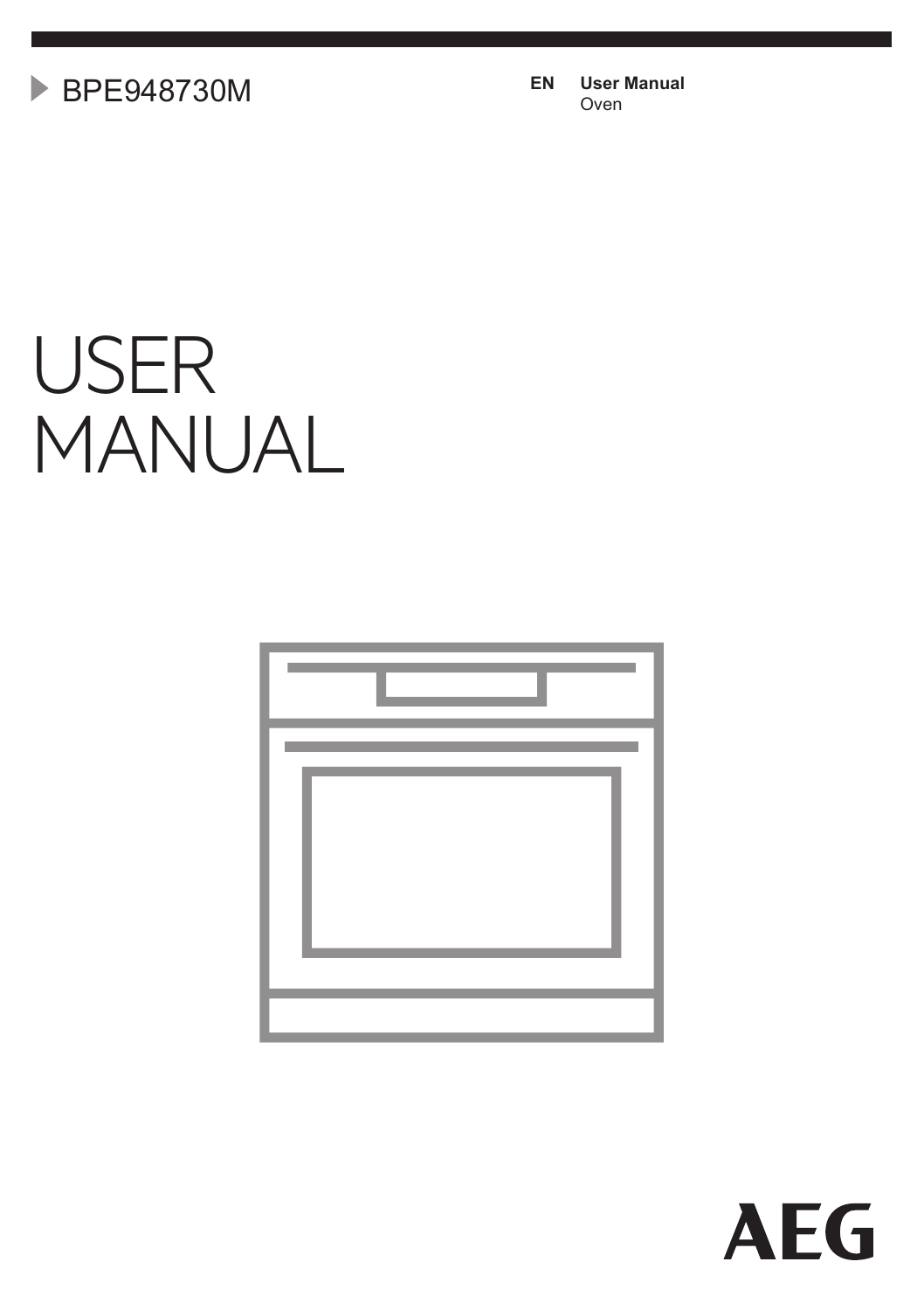### **FOR PERFECT RESULTS**

Thank you for choosing this AEG product. We have created it to give you impeccable performance for many years, with innovative technologies that help make life simpler – features you might not find on ordinary appliances. Please spend a few minutes reading to get the very best from it.

Visit our website to:



Get usage advice, brochures, trouble shooter, service and repair information: **www.aeg.com/support**

Register your product for better service: **www.registeraeg.com**

Buy Accessories, Consumables and Original spare parts for your appliance: **www.aeg.com/shop**

# **CUSTOMER CARE AND SERVICE**

Always use original spare parts.

When contacting our Authorised Service Centre, ensure that you have the following data available: Model, PNC, Serial Number.

The information can be found on the rating plate.

**△ Warning / Caution-Safety information** 

General information and tips

 $|\mathscr{B}|$  Fnvironmental information

Subject to change without notice.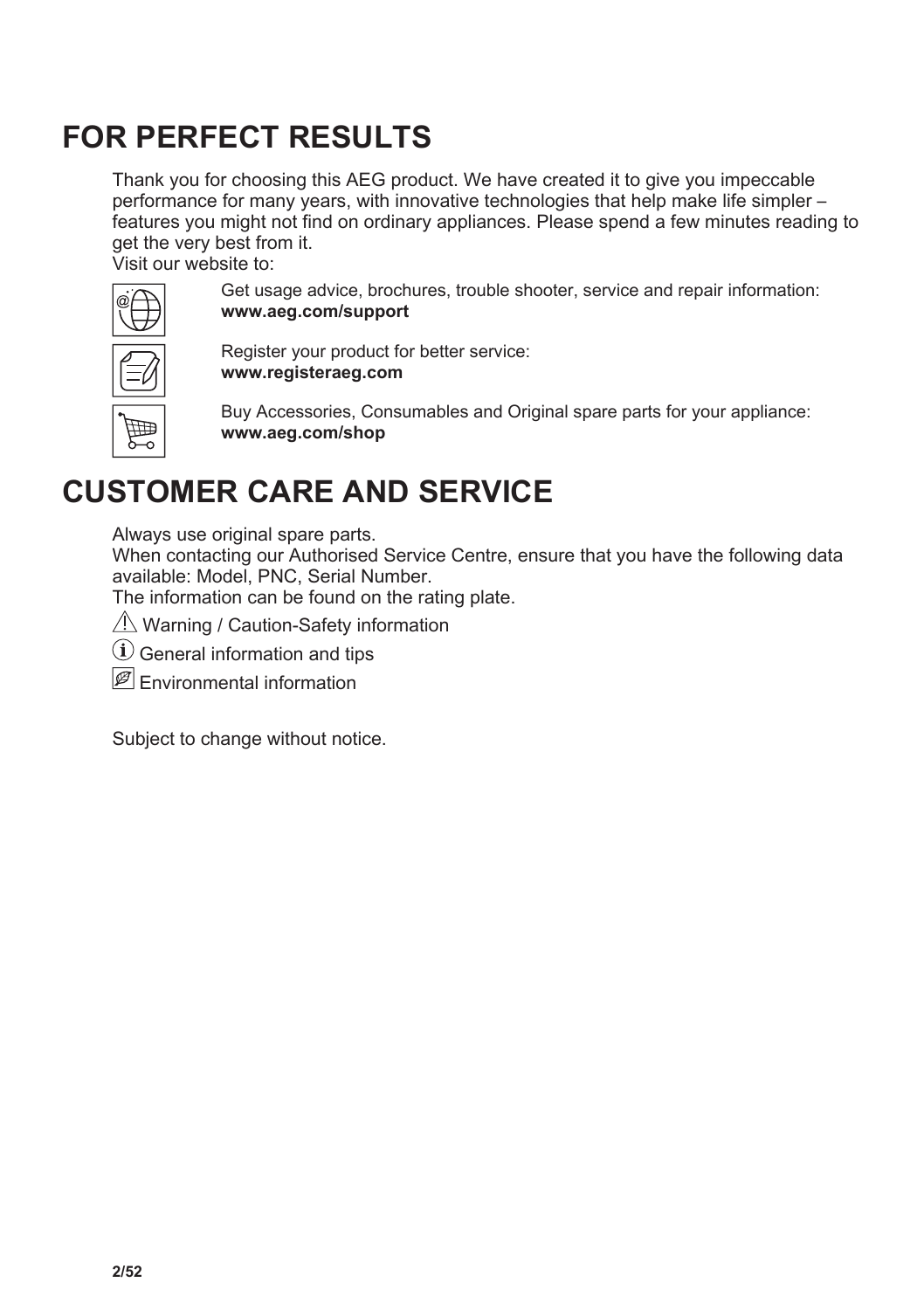### **CONTENTS**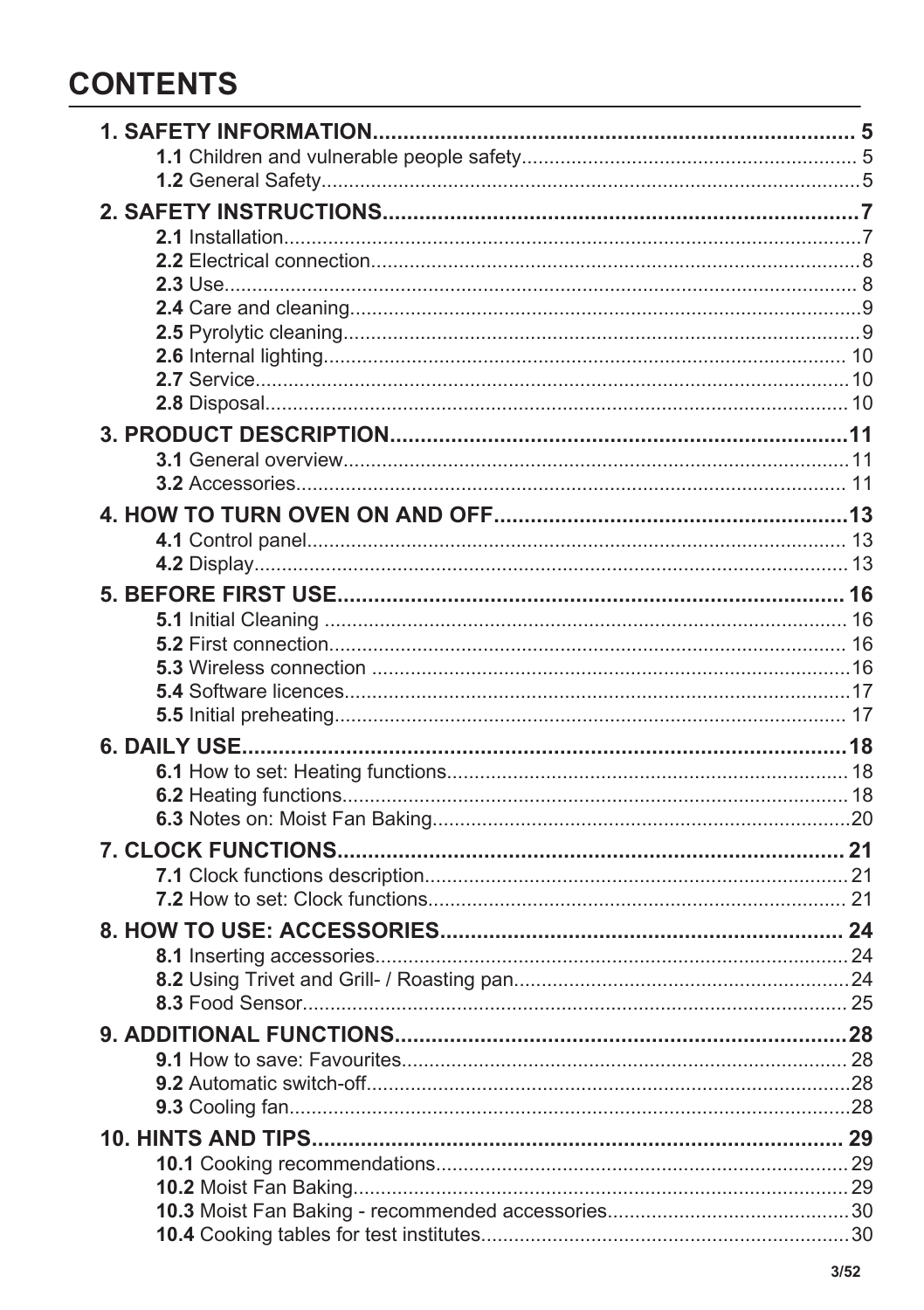| 48 |
|----|
|    |
|    |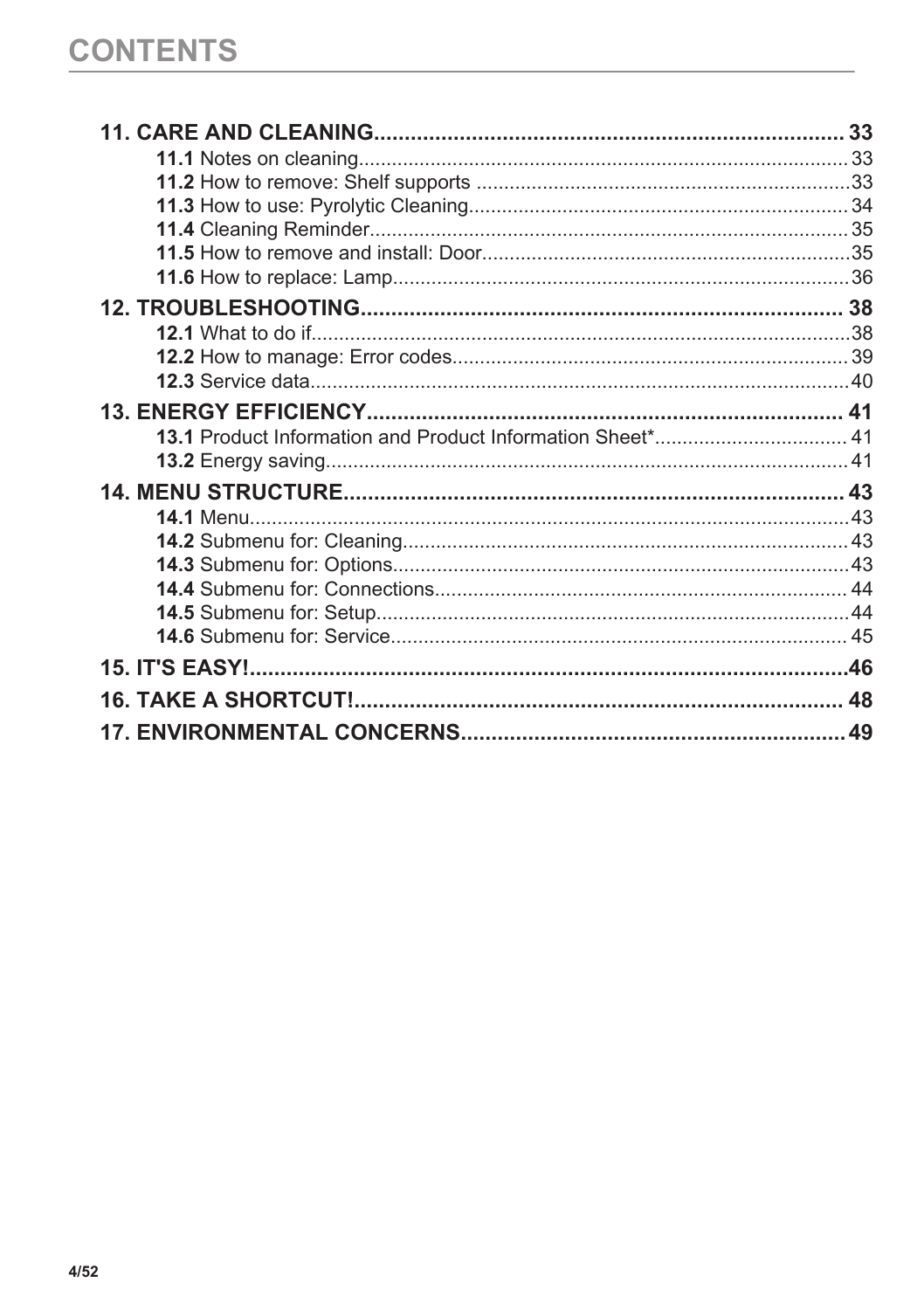# <span id="page-4-0"></span>**1. SAFETY INFORMATION**

Before the installation and use of the appliance, carefully read the supplied instructions. The manufacturer is not responsible for any injuries or damage that are the result of incorrect installation or usage. Always keep the instructions in a safe and accessible location for future reference.

### **1.1 Children and vulnerable people safety**

- This appliance can be used by children aged from 8 years and above and persons with reduced physical, sensory or mental capabilities or lack of experience and knowledge if they have been given supervision or instruction concerning the use of the appliance in a safe way and understand the hazards involved. Children of less than 8 years of age and persons with very extensive and complex disabilities shall be kept away from the appliance unless continuously supervised.
- Children should be supervised to ensure that they do not play with the appliance and mobile devices with My AEG Kitchen.
- Keep all packaging away from children and dispose of it appropriately.
- WARNING: Keep children and pets away from the appliance when it operates or when it cools down. Accessible parts become hot during use.
- If the appliance has a child safety device, it should be activated.
- Children shall not carry out cleaning and user maintenance of the appliance without supervision.

# **1.2 General Safety**

- Only a qualified person must install this appliance and replace the cable.
- Do not use the appliance before installing it in the built-in structure.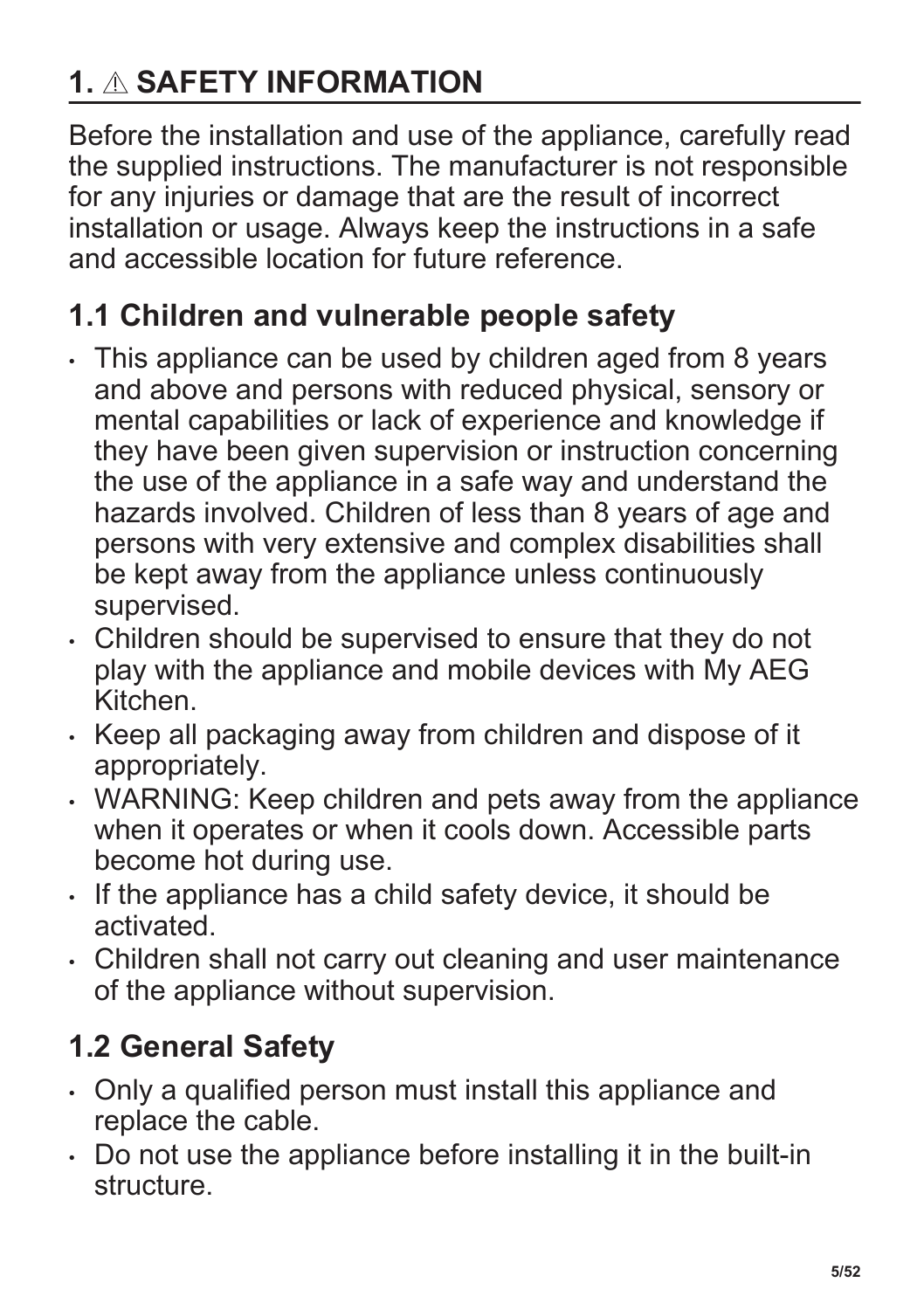- Disconnect the appliance from the power supply before carrying out any maintenance.
- If the mains power supply cable is damaged, it must be replaced by the manufacturer, its Authorised Service Centre or similarly qualified persons to avoid an electrical hazard.
- The means for disconnection must be incorporated in the fixed wiring in accordance with the wiring rules.
- WARNING: Ensure that the appliance is switched off before replacing the lamp to avoid the possibility of electric shock.
- WARNING: The appliance and its accessible parts become hot during use. Care should be taken to avoid touching heating elements.
- Always use oven gloves to remove or put in accessories or ovenware.
- Use only the food sensor (core temperature sensor) recommended for this appliance.
- Do not use a steam cleaner to clean the appliance.
- Do not use harsh abrasive cleaners or sharp metal scrapers to clean the glass door since they can scratch the surface, which may result in shattering of the glass.
- Excessive spillage must be removed before the pyrolytic cleaning. Remove all parts from the oven.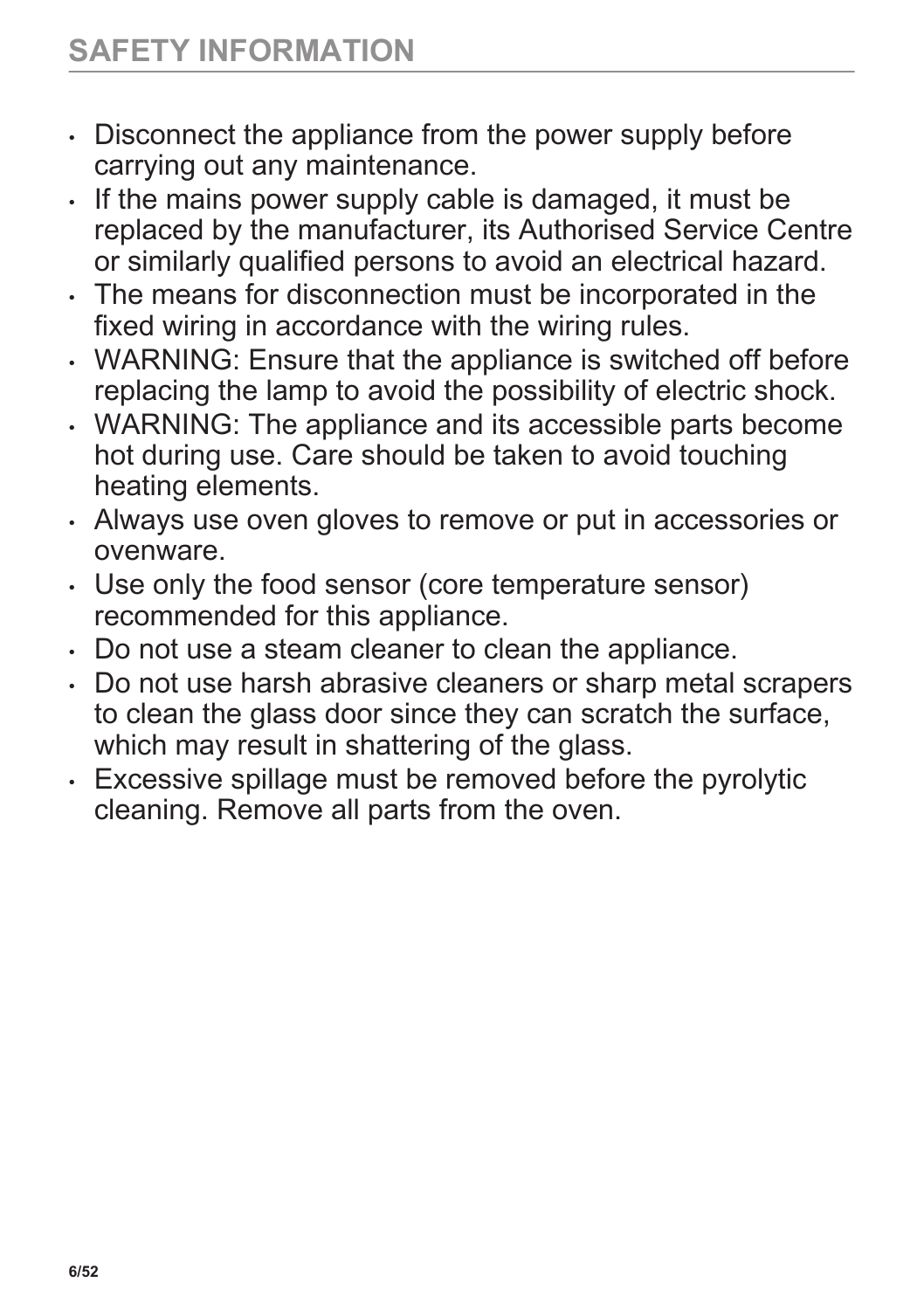# <span id="page-6-0"></span>**2. SAFETY INSTRUCTIONS**

### **2.1 Installation**

### **WARNING!**

Only a qualified person must install this appliance.

- Remove all the packaging.
- Do not install or use a damaged appliance.
- Follow the installation instructions supplied with the appliance.
- Always take care when moving the appliance as it is heavy. Always use safety gloves and enclosed footwear.
- Do not pull the appliance by the handle.
- Install the appliance in a safe and suitable place that meets installation requirements.
- Keep the minimum distance from other appliances and units.
- Before mounting the appliance, check if the oven door opens without restraint.
- The appliance is equipped with an electric cooling system. It must be operated with the electric power supply.
- The built-in unit must meet the stability requirements of DIN 68930.

| Cabinet minimum height (Cabinet under the work-<br>top minimum height)      | 578 (600) mm |
|-----------------------------------------------------------------------------|--------------|
| Cabinet width                                                               | 560 mm       |
| Cabinet depth                                                               | 550 (550) mm |
| Height of the front of the appliance                                        | 594 mm       |
| Height of the back of the appliance                                         | 576 mm       |
| Width of the front of the appliance                                         | 595 mm       |
| Width of the back of the appliance                                          | 559 mm       |
| Depth of the appliance                                                      | 567 mm       |
| Built in depth of the appliance                                             | 546 mm       |
| Depth with open door                                                        | 1027 mm      |
| Ventilation opening minimum size. Opening placed<br>on the bottom rear side | 560 x 20 mm  |
| Mounting screws                                                             | 4 x 25 mm    |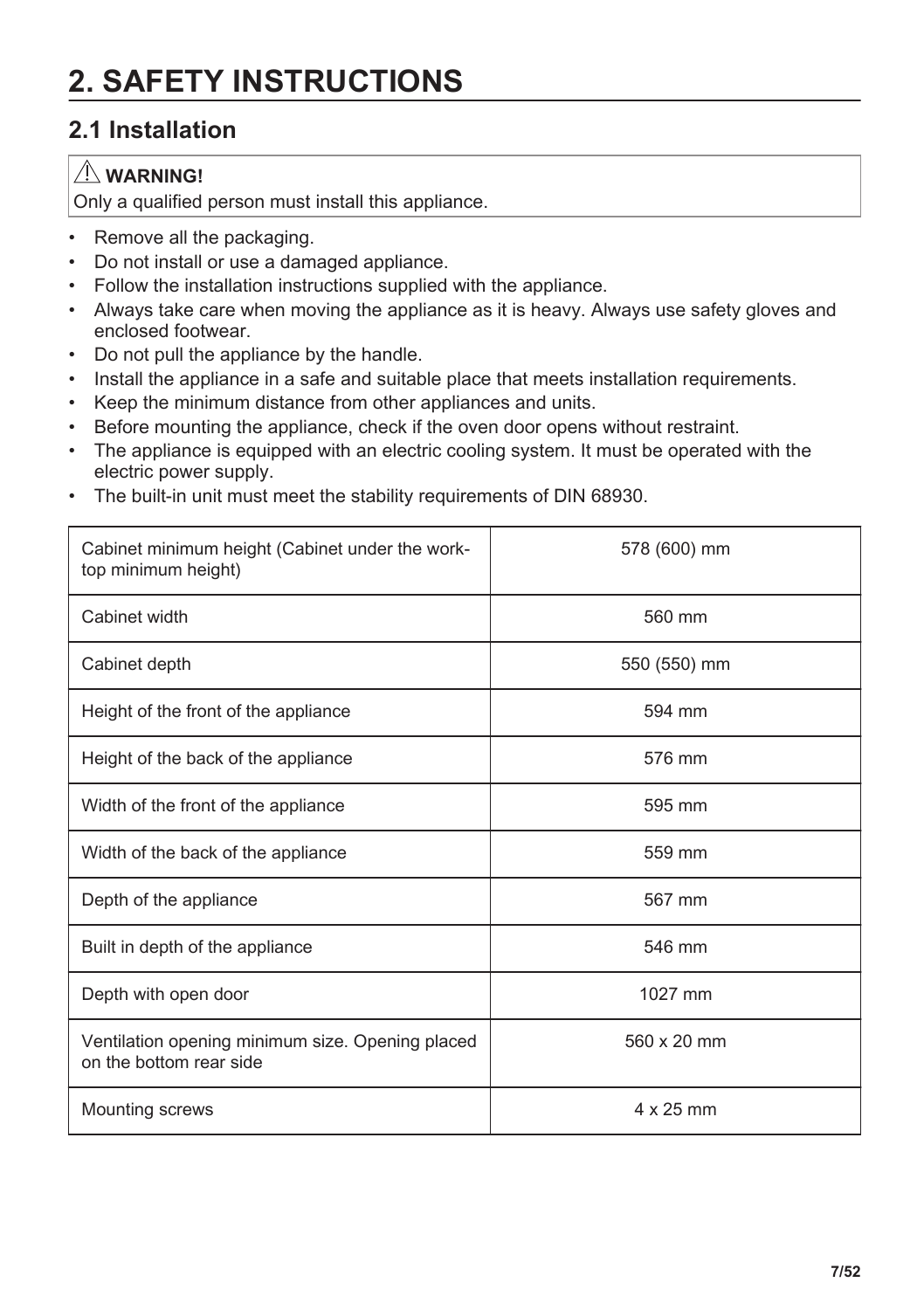### <span id="page-7-0"></span>**2.2 Electrical connection**

#### $\hat{N}$  WARNING!

Risk of fire and electric shock.

- All electrical connections should be made by a qualified electrician.
- The appliance must be earthed.
- Make sure that the parameters on the rating plate are compatible with the electrical ratings of the mains power supply.
- Always use a correctly installed shockproof socket.
- Do not use multi-plug adapters and extension cables.
- Make sure not to cause damage to the mains plug and to the mains cable. Should the mains cable need to be replaced, this must be carried out by our Authorised Service Centre.
- Do not let mains cables touch or come near the appliance door or the niche below the appliance, especially when it operates or the door is hot.
- The shock protection of live and insulated parts must be fastened in such a way that it cannot be removed without tools.
- Connect the mains plug to the mains socket only at the end of the installation. Make sure that there is access to the mains plug after the installation.
- If the mains socket is loose, do not connect the mains plug.
- Do not pull the mains cable to disconnect the appliance. Always pull the mains plug.
- Use only correct isolation devices: line protecting cut-outs, fuses (screw type fuses removed from the holder), earth leakage trips and contactors.
- The electrical installation must have an isolation device which lets you disconnect the appliance from the mains at all poles. The isolation device must have a contact opening width of minimum 3 mm.
- Fully close the appliance door before you connect the mains plug to the mains socket.
- This appliance is supplied without a main plug and a main cable.

### **2.3 Use**

#### **WARNING!**

Risk of injury, burns and electric shock or explosion.

- This appliance is for household (indoors) use only.
- Do not change the specification of this appliance.
- Make sure that the ventilation openings are not blocked.
- Do not let the appliance stay unattended during operation.
- Deactivate the appliance after each use.
- Be careful when you open the appliance door while the appliance is in operation. Hot air can release.
- Do not operate the appliance with wet hands or when it has contact with water.
- Do not apply pressure on the open door.
- Do not use the appliance as a work surface or as a storage surface.
- Open the appliance door carefully. The use of ingredients with alcohol can cause a mixture of alcohol and air.
- Do not let sparks or open flames to come in contact with the appliance when you open the door.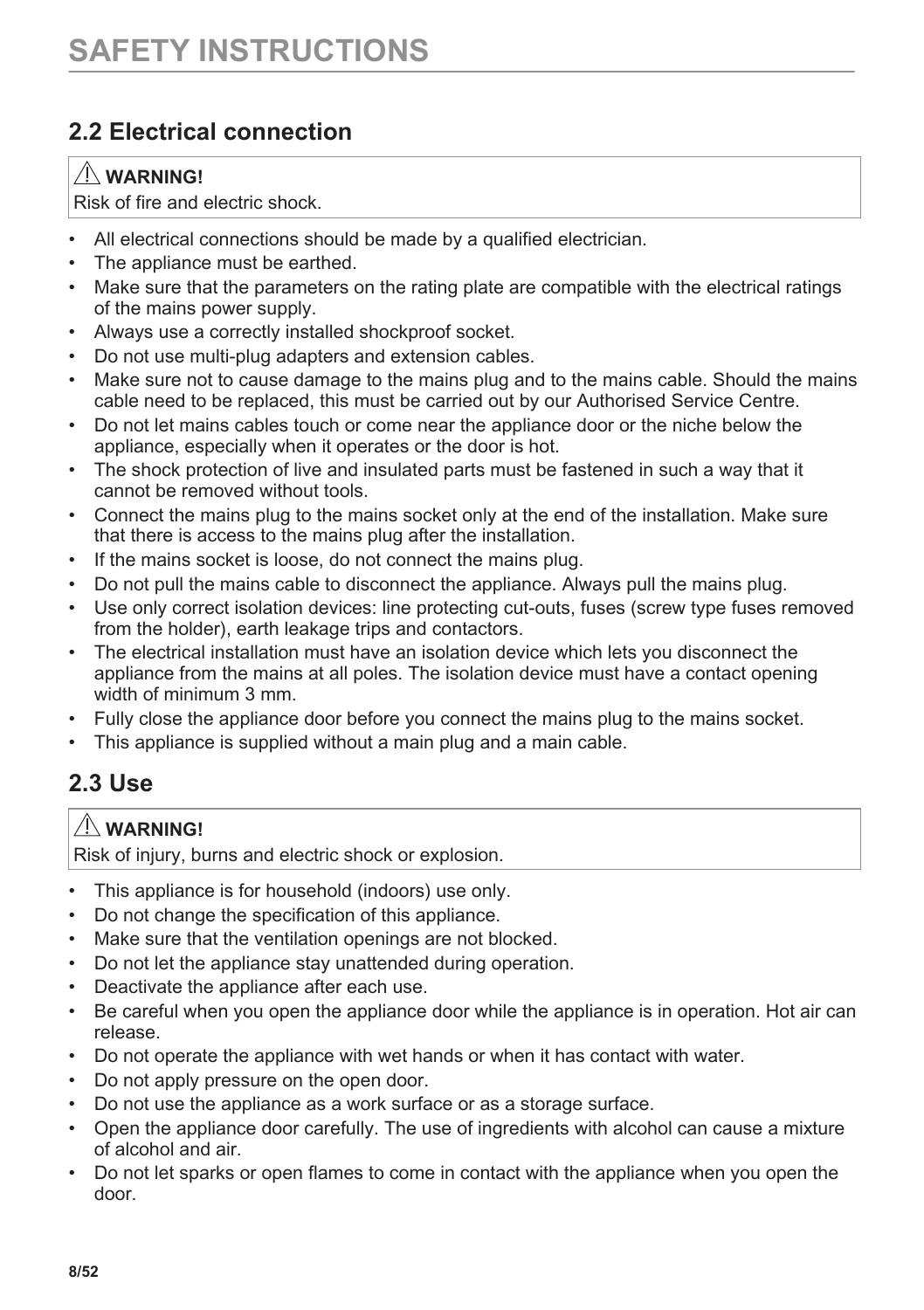- <span id="page-8-0"></span>• Do not put flammable products or items that are wet with flammable products in, near or on the appliance.
- Do not share your Wi-Fi password.

#### **WARNING!**

Risk of damage to the appliance.

- To prevent damage or discoloration to the enamel:
	- do not put ovenware or other objects in the appliance directly on the bottom.
	- do not put aluminium foil directly on the bottom of cavity of the appliance.
	- do not put water directly into the hot appliance.
	- do not keep moist dishes and food in the appliance after you finish the cooking.
	- be careful when you remove or install the accessories.
- Discoloration of the enamel or stainless steel has no effect on the performance of the appliance.
- This appliance is for cooking purposes only. It must not be used for other purposes, for example room heating.
- Always cook with the oven door closed.
- If the appliance is installed behind a furniture panel (e.g. a door) make sure the door is never closed when the appliance operates. Heat and moisture can build up behind a closed furniture panel and cause subsequent damage to the appliance, the housing unit or the floor. Do not close the furniture panel until the appliance has cooled down completely after use.

### **2.4 Care and cleaning**

### $\Lambda$  WARNING!

Risk of injury, fire, or damage to the appliance.

- Before maintenance, deactivate the appliance and disconnect the mains plug from the mains socket.
- Make sure the appliance is cold. There is the risk that the glass panels can break.
- Replace immediately the door glass panels when they are damaged. Contact the Authorised Service Centre.
- Be careful when you remove the door from the appliance. The door is heavy!
- Clean regularly the appliance to prevent the deterioration of the surface material.
- Clean the appliance with a moist soft cloth. Use only neutral detergents. Do not use abrasive products, abrasive cleaning pads, solvents or metal objects.
- If you use an oven spray, follow the safety instructions on its packaging.

### **2.5 Pyrolytic cleaning**

### **WARNING!**

Risk of Injury / Fires / Chemical Emissions (Fumes) in Pyrolytic Mode.

- Before carrying out a Pyrolitic self-cleaning function or the First Use please remove from the oven cavity:
	- any excess food residues, oil or grease spills / deposits.
	- any removable objects (including shelves provided with the product) particularly any non-stick pots, pans, trays, utensils etc.
- Read carefully all the instructions for Pyrolytic cleaning.
- Keep children away from the appliance while the Pyrolytic cleaning operates.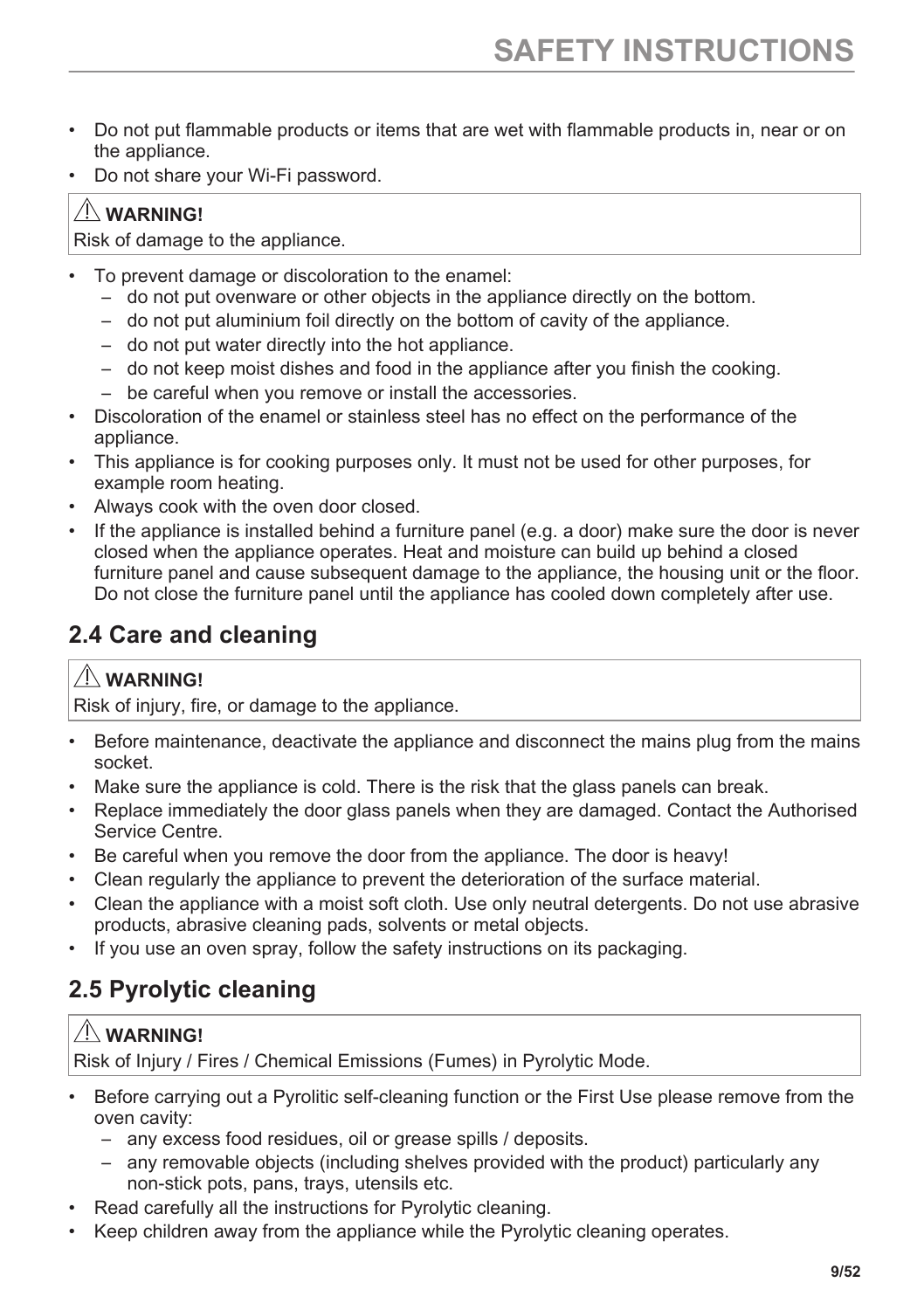<span id="page-9-0"></span>The appliance becomes very hot and hot air is released from the front cooling vents.

- Pyrolytic cleaning is a high temperature operation that can release fumes from cooking residues and construction materials, as such consumers are strongly advised to:
	- provide good ventilation during and after each Pyrolytic cleaning.
	- provide good ventilation during and after the first use at maximum temperature operation.
- Unlike all humans, some birds and reptiles can be extremely sensitive to potential fumes emitted during the cleaning process of all Pyrolytic Ovens.
	- Remove any pets (especially birds) from the vicinity of the appliance location during and after the Pyrolytic cleaning and first use maximum temperature operation to a well ventilated area.
- Small pets can also be highly sensitive to the localized temperature changes in the vicinity of all Pyrolytic Ovens when the Pyrolytic self cleaning program is in operation.
- Non-stick surfaces on pots, pans, trays, utensils etc., can be damaged by the high temperature Pyrolytic cleaning operation of all Pyrolytic Ovens and can be also a source for low level harmful fumes.
- Fumes released from all Pyrolytic Ovens / Cooking Residues as described are not harmful to humans, including children, or persons with medical conditions.

### **2.6 Internal lighting**

#### **WARNING!**

Risk of electric shock.

- Concerning the lamp(s) inside this product and spare part lamps sold separately: These lamps are intended to withstand extreme physical conditions in household appliances, such as temperature, vibration, humidity, or are intended to signal information about the operational status of the appliance. They are not intended to be used in other applications and are not suitable for household room illumination.
- Use only lamps with the same specifications.

### **2.7 Service**

- To repair the appliance contact the Authorised Service Centre.
- Use original spare parts only.

### **2.8 Disposal**

### **WARNING!**

Risk of injury or suffocation.

- Contact your municipal authority for information on how to dispose of the appliance.
- Disconnect the appliance from the mains supply.
- Cut off the mains electrical cable close to the appliance and dispose of it.
- Remove the door catch to prevent children or pets from becoming trapped in the appliance.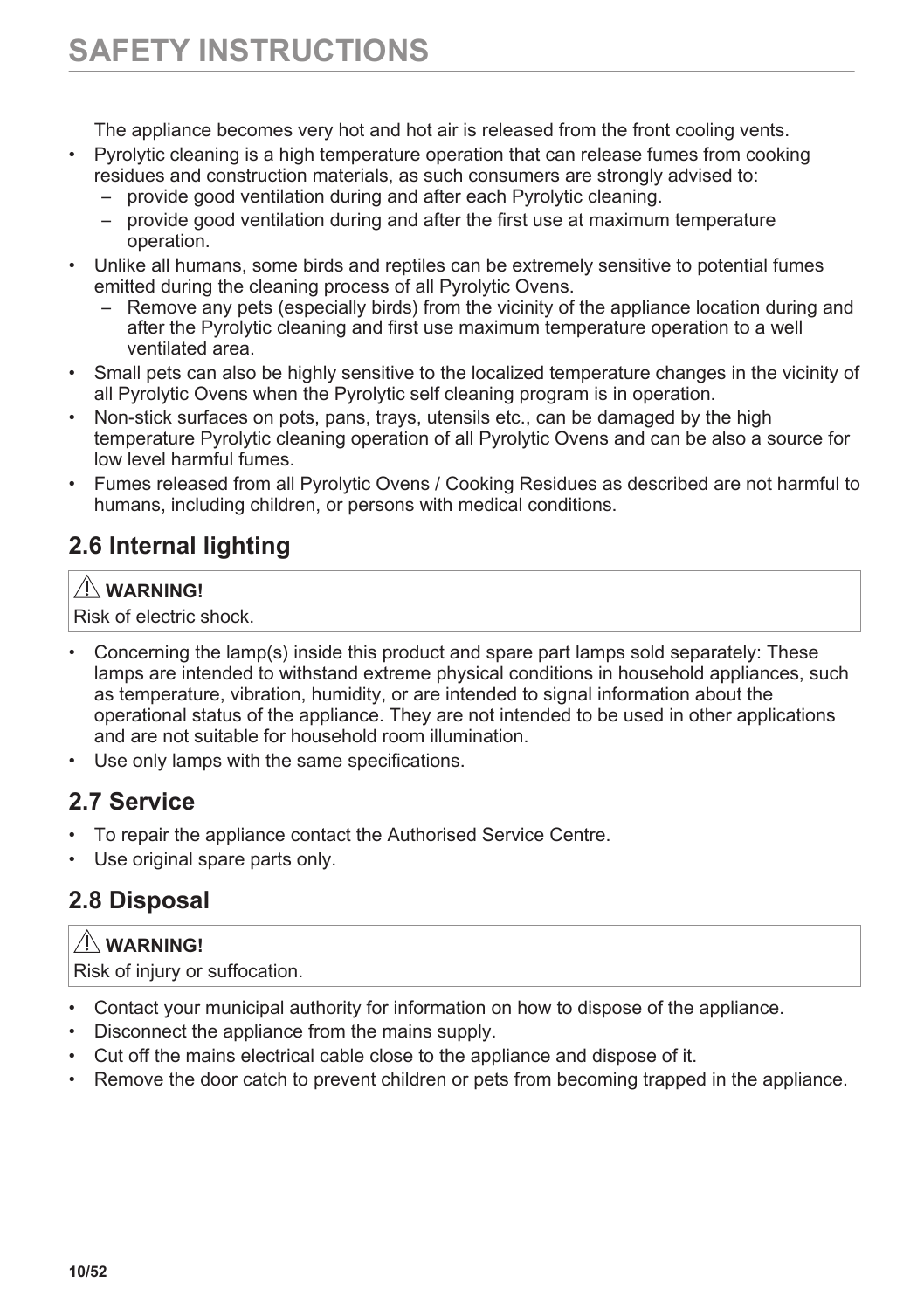# <span id="page-10-0"></span>**3. PRODUCT DESCRIPTION**

### **3.1 General overview**



 $\overline{1}$ Control panel  $\overline{2}$ Display  $3<sup>1</sup>$ Socket for the food sensor  $\overline{4}$ Heating element 5 Lamp  $6<sup>1</sup>$ Fan  $\overline{7}$ Shelf support, removable  $|8|$ Shelf positions

### **3.2 Accessories**

#### **Wire shelf**

For cookware, cake tins, roasts.

#### **Baking tray** For cakes and biscuits.

**Grill- / Roasting pan**

To bake and roast or as a pan to collect fat.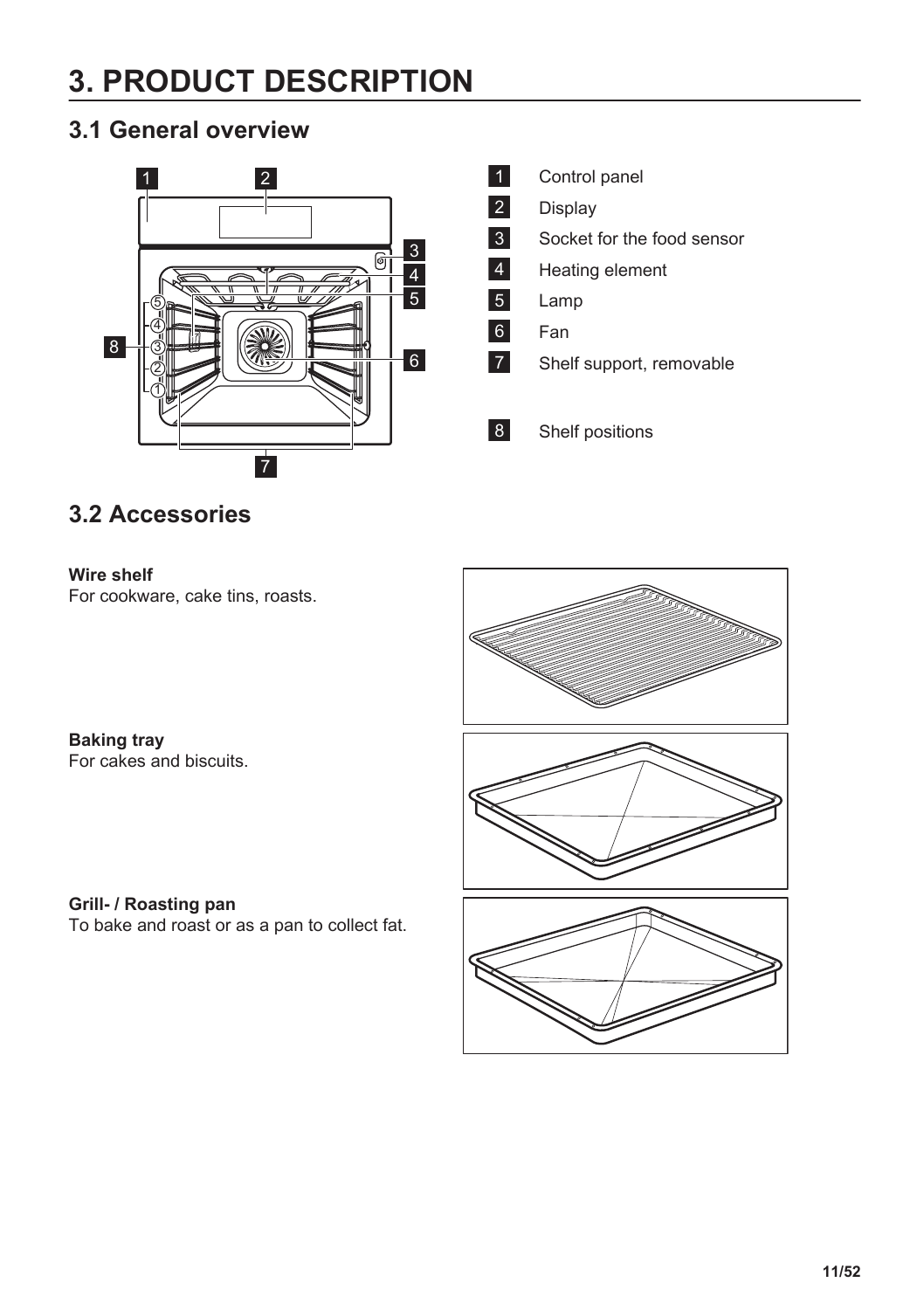# **PRODUCT DESCRIPTION**

#### **Trivet**

For roasting and grilling. Use the trivet only with the Grill- / Roasting pan.

### **Food sensor**

To measure the temperature inside food.



#### **Telescopic runners** For inserting and removing trays and wireshelf more easily.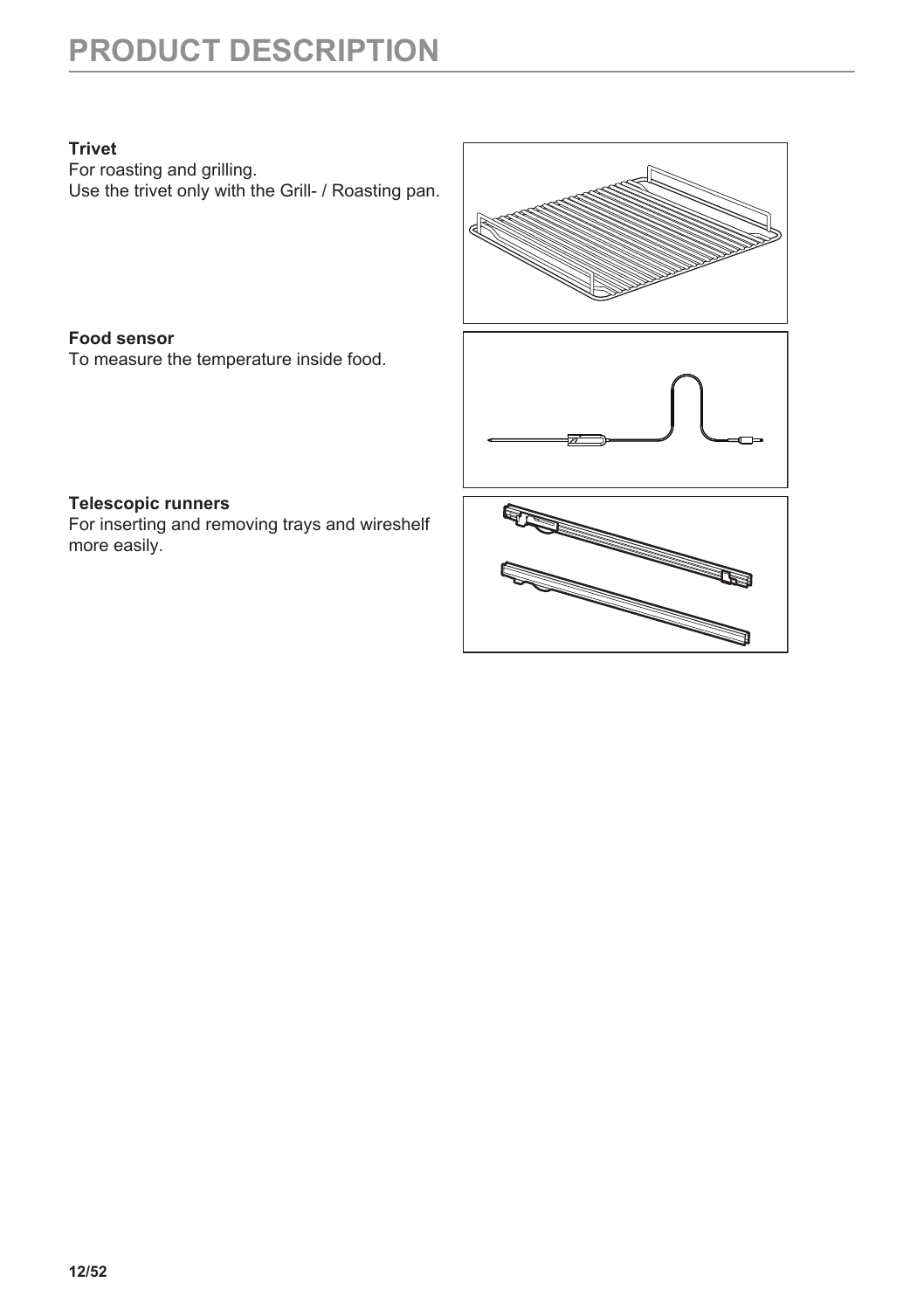# <span id="page-12-0"></span>**4. HOW TO TURN OVEN ON AND OFF**

### **4.1 Control panel**



| $\mathbf{1}$   | ON / OFF     | Press and hold to turn the oven on and off. |
|----------------|--------------|---------------------------------------------|
| 2 <sup>1</sup> | Lamp switch  | To turn the lamp on and off.                |
| 3 <sup>1</sup> | Display      | Shows the current settings of the oven.     |
| $\overline{4}$ | Rotary knob  | To operate the oven.                        |
| 5 <sub>5</sub> | <b>START</b> | To turn on the selected function.           |
| 6              | <b>STOP</b>  | To turn off the selected function.          |



### **4.2 Display**

| 12:30  | After turning on, the display shows the main     |
|--------|--------------------------------------------------|
| T      | screen with the heating function and the default |
| □200°C | temperature.                                     |
|        |                                                  |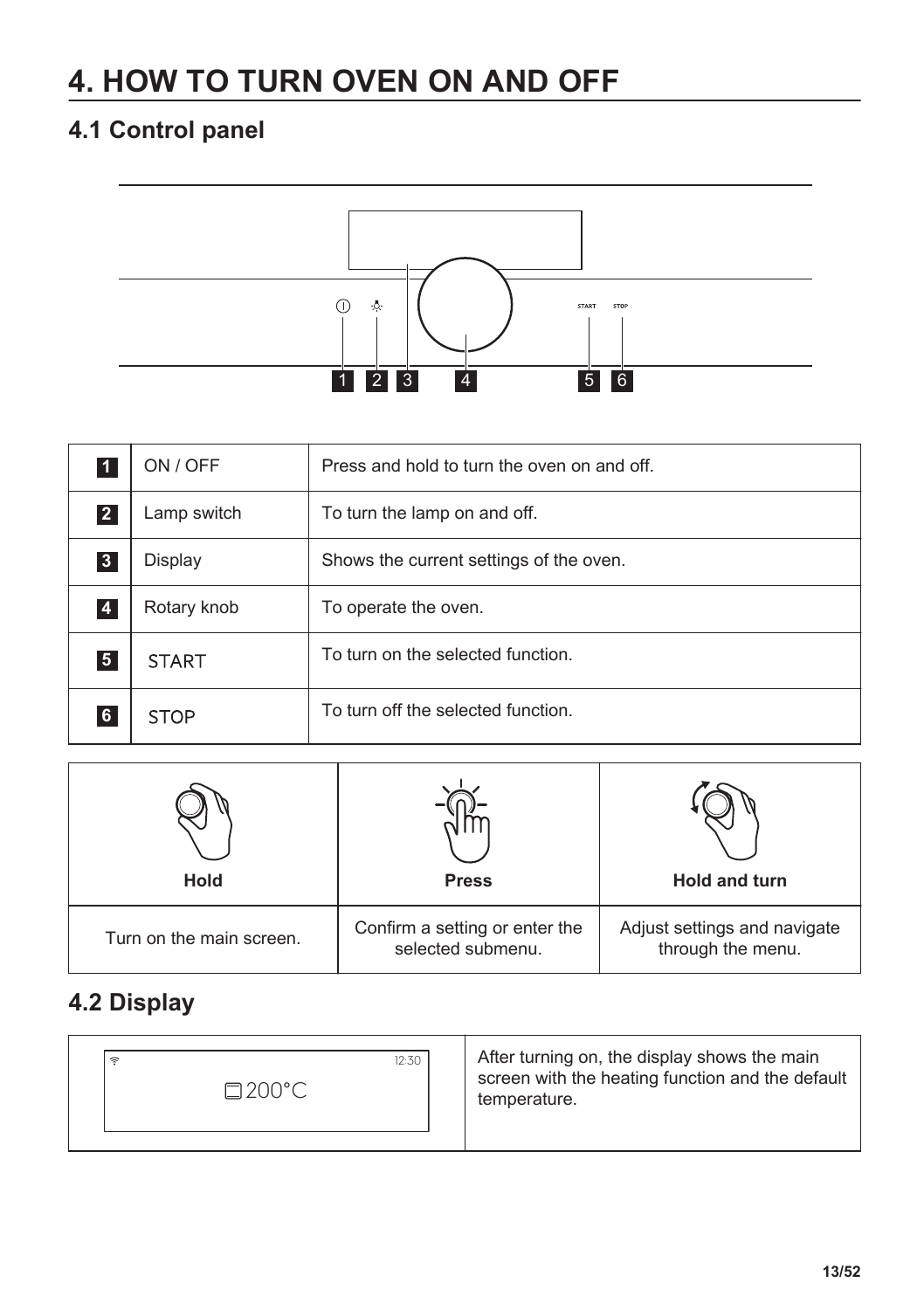### **HOW TO TURN OVEN ON AND OFF**



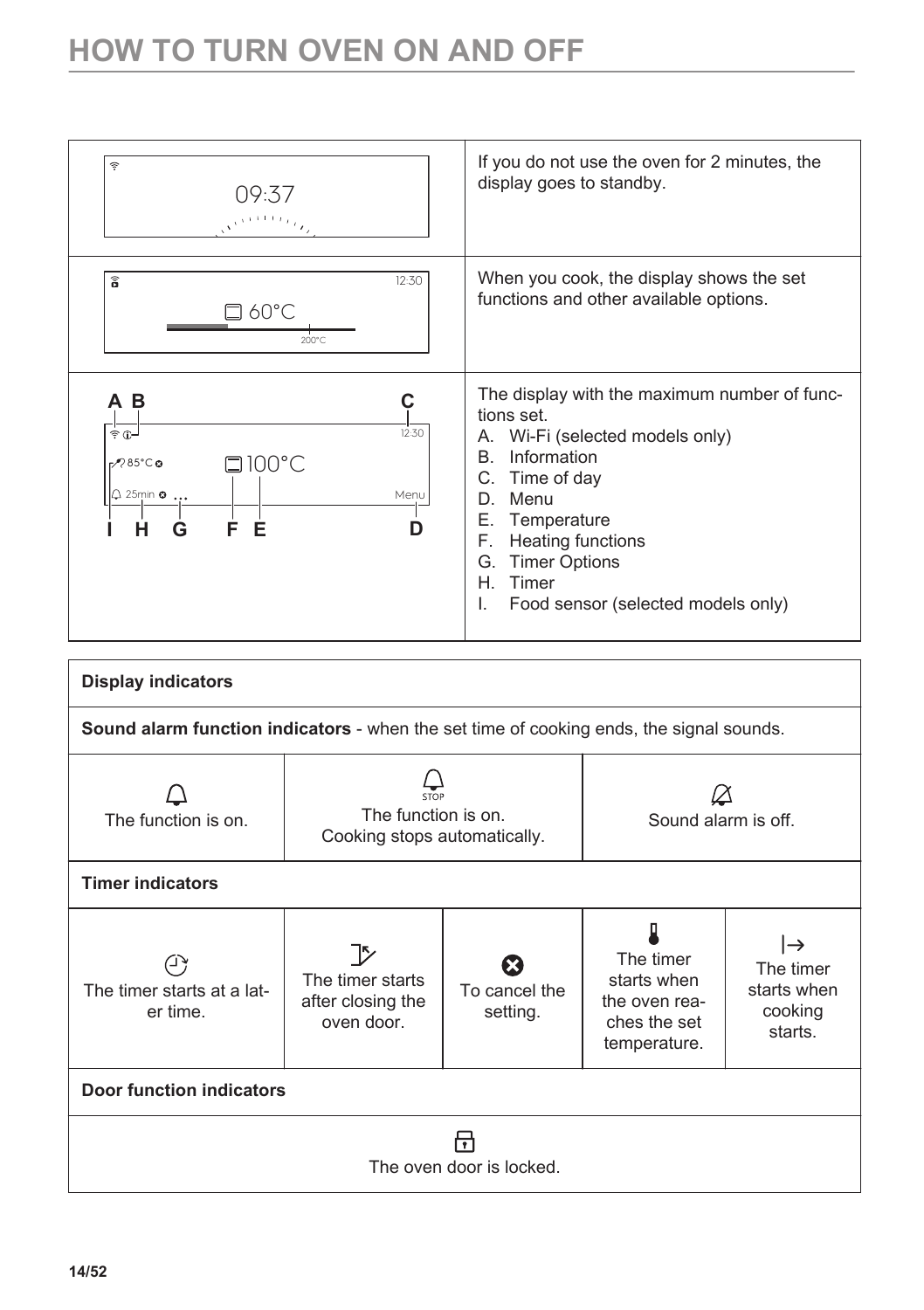**Wi-Fi indicator** - the oven can be connected to Wi-Fi.

 $\widehat{\mathcal{P}}$ Wi-Fi connection is turned on.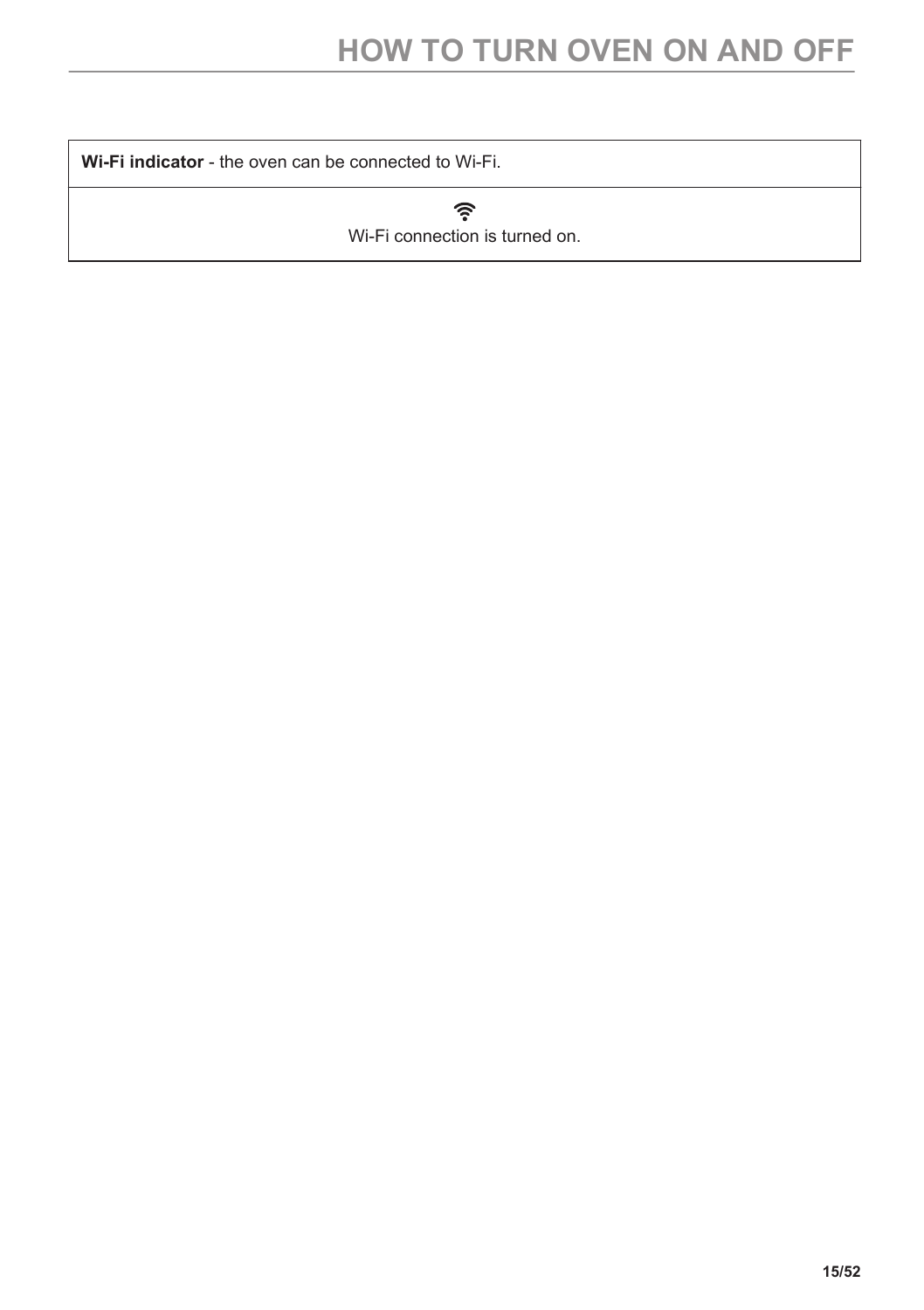# <span id="page-15-0"></span>**5. BEFORE FIRST USE**

#### **WARNING!**

Refer to Safety chapters.

### **5.1 Initial Cleaning**

| Step 1                                                                                   | Step 2                                                                                              | Step 3                                |
|------------------------------------------------------------------------------------------|-----------------------------------------------------------------------------------------------------|---------------------------------------|
| Remove all accessories ex-<br>cept for the shelf supports and<br>the telescopic runners. | Clean the oven and the ac-<br>cessories with a soft cloth,<br>warm water and a mild deter-<br>gent. | Place the accessories in the<br>oven. |

### **5.2 First connection**

The display shows welcome message after the first connection. You have to set: Language, Display brightness, Buzzer volume, Time of day, Wireless connection.

#### **5.3 Wireless connection**

To connect the oven you need:

- Wireless network with the Internet connection.
- Mobile device connected to your wireless network.

| Step 1 | Download the mobile app My AEG Kitchen and follow the instructions for the next<br>steps.               |
|--------|---------------------------------------------------------------------------------------------------------|
| Step 2 | Turn on the oven.                                                                                       |
| Step 3 | Select: Menu / Settings / Connections.                                                                  |
| Step 4 | Select: Wi-Fi. Press the knob.                                                                          |
| Step 5 | Choose wireless network with the Internet connection. The oven wireless module<br>starts within 90 sec. |

#### **Take a shortcut!**

 $MENU \rightarrow \mathbf{\hat{P}}$   $\rightarrow$  ON  $\odot$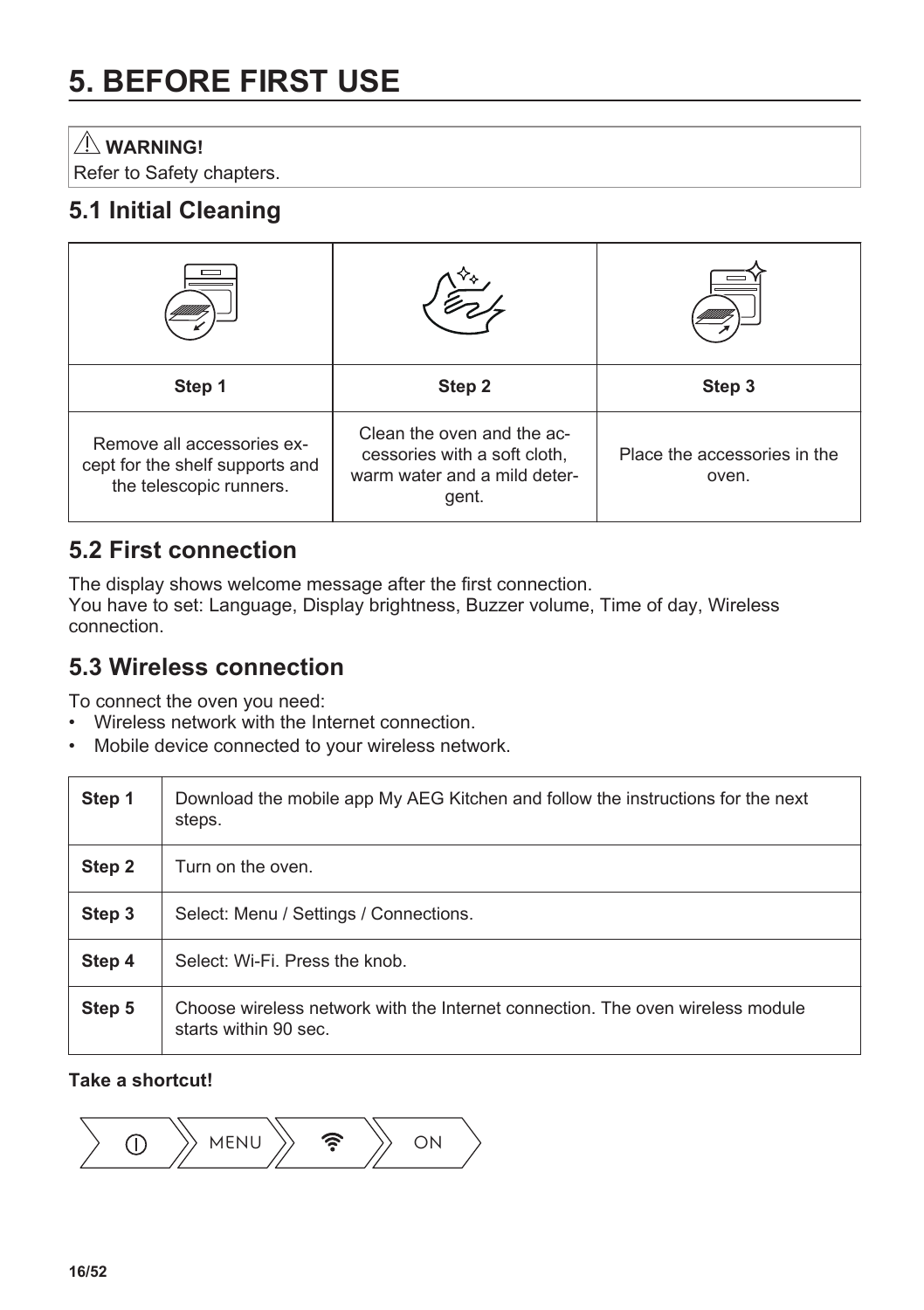<span id="page-16-0"></span>

| Frequency | 2.4 GHz WLAN                     |
|-----------|----------------------------------|
|           | 2412 - 2484 MHz                  |
| Protocol  | IEEE 802.11b DSSS/802.11g/n OFDM |
| Max Power | $EIRP < 20$ dBm (100 mW)         |

### **5.4 Software licences**

The software in this product contains components that are based on free and open source software. AEG gratefully acknowledges the contributions of the open software and robotics communities to the development project.

To access the source code of these free and open source software components whose license conditions require publishing, and to see their full copyright information and applicable license terms, please visit: http://aeg.opensoftwarerepository.com (folder GTM3).

### **5.5 Initial preheating**

| Preheat the empty oven before the first use.                                                                       |                                                                                         |
|--------------------------------------------------------------------------------------------------------------------|-----------------------------------------------------------------------------------------|
| Step 1                                                                                                             | Remove all accessories and removable shelf supports from the oven.                      |
| Step 2                                                                                                             | Set the maximum temperature for the function: $\Box$ .<br>Let the oven operate for 1 h. |
| Step 3                                                                                                             | Set the maximum temperature for the function: $[$<br>Let the oven operate for 15 min.   |
| $\bf{\dot{U}}$ The oven can emit an odour and smoke during preheating. Make sure that the room is ventila-<br>ted. |                                                                                         |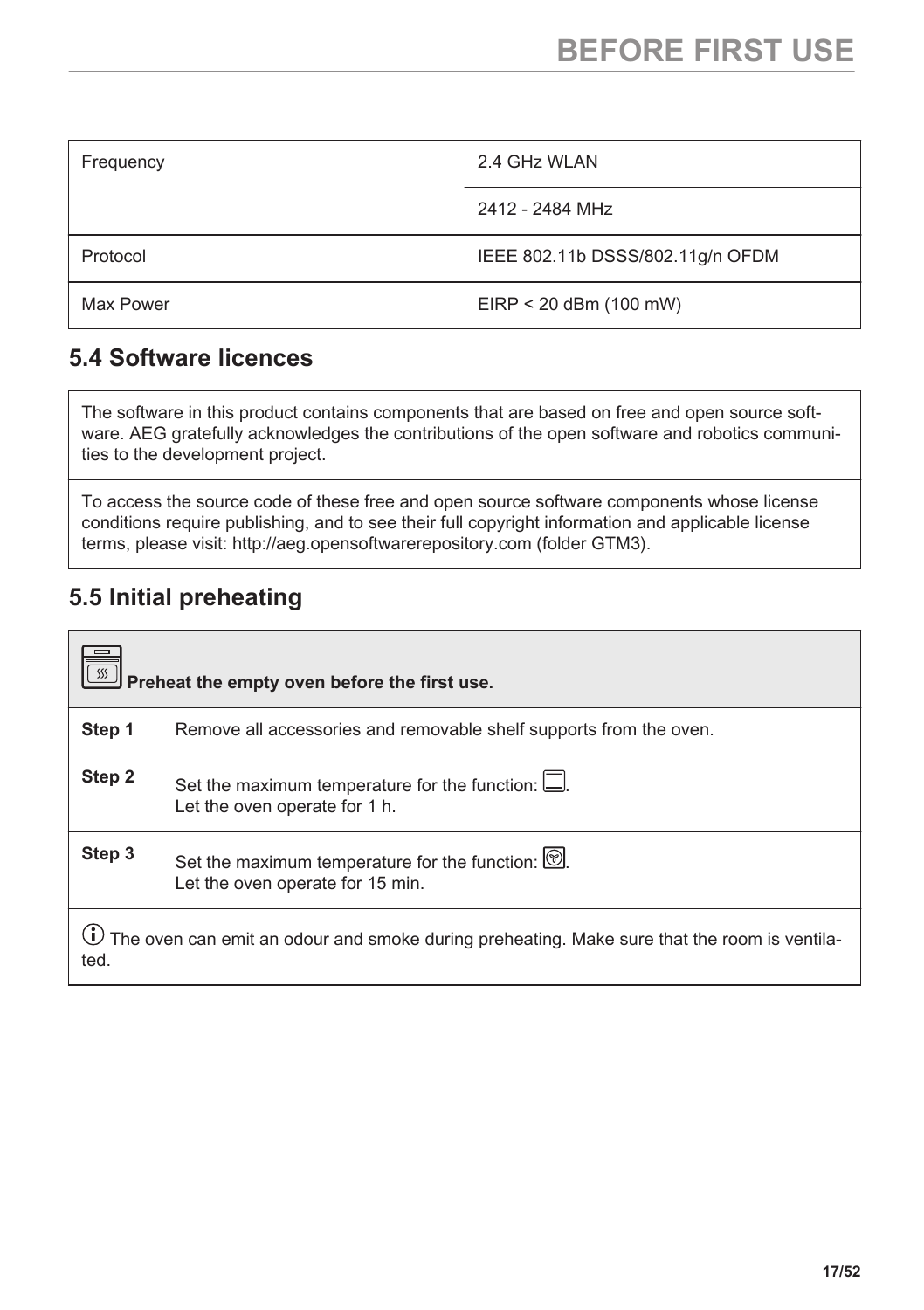#### <span id="page-17-0"></span> **WARNING!**

Refer to Safety chapters.

### **6.1 How to set: Heating functions**

| Step 1                                         | Turn on the oven.                                                                           |
|------------------------------------------------|---------------------------------------------------------------------------------------------|
| Step 2                                         | Hold the knob. The display shows the default heating functions.                             |
| Step 3                                         | Select the symbol of the heating function and press the knob to enter the submenu.          |
| Step 4                                         | Select the heating function and press the knob.                                             |
| Step 5                                         | Select: C. Press the knob.<br>The display shows the temperature settings.                   |
| Step 6                                         | Turn and press the knob to set: temperature.                                                |
| Step 7                                         | Press: START<br>Food Sensor - you can plug the sensor at any time before or during cooking. |
| STOP - press to turn off the heating function. |                                                                                             |
| Step 8                                         | Turn off the oven.                                                                          |

#### **Take a shortcut!**



### **6.2 Heating functions**

### **STANDARD**

| <b>Heating function</b>           | Application                                      |
|-----------------------------------|--------------------------------------------------|
| $\overline{\phantom{a}}$<br>Grill | To grill thin pieces of food and to toast bread. |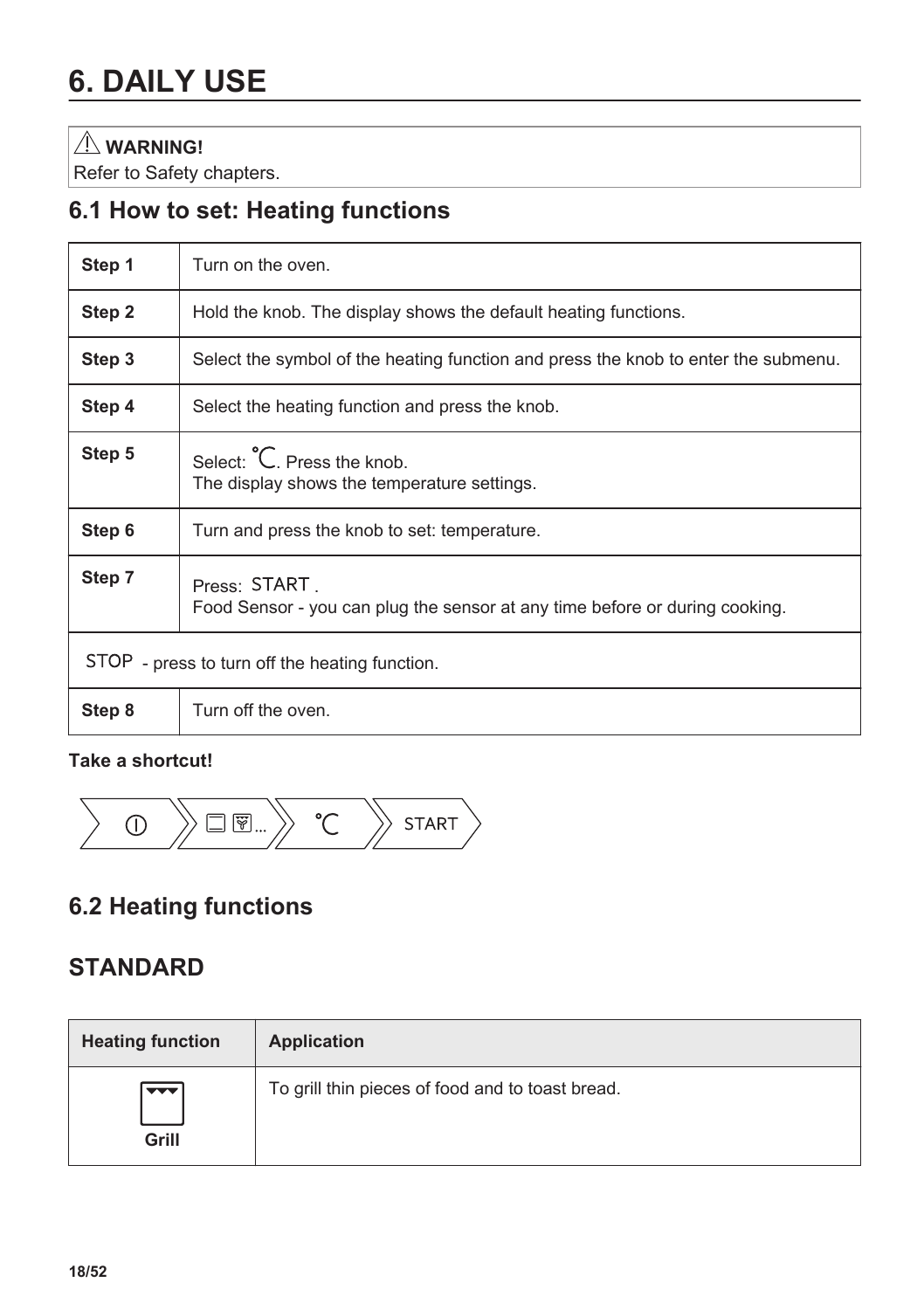| <b>Heating function</b> | <b>Application</b>                                                                                                                              |
|-------------------------|-------------------------------------------------------------------------------------------------------------------------------------------------|
| <b>Turbo Grilling</b>   | To roast large meat joints or poultry with bones on one shelf position. To<br>make gratins and to brown.                                        |
| <b>True Fan Cooking</b> | To bake on up to three shelf positions at the same time and to dry food.<br>Set the temperature 20 - 40 °C lower than for Conventional Cooking. |
| <b>Frozen Foods</b>     | To make convenience food (e.g., french fries, potato wedges or spring<br>rolls) crispy.                                                         |
| Conventional<br>Cooking | To bake and roast food on one shelf position.                                                                                                   |
| <b>Pizza Function</b>   | To bake pizza. To make intensive browning and a crispy bottom.                                                                                  |
| <b>Bottom Heat</b>      | To bake cakes with crispy bottom and to preserve food.                                                                                          |

### **SPECIALS**

| <b>Heating function</b>                   | <b>Application</b>                             |
|-------------------------------------------|------------------------------------------------|
| <b>Preserving</b>                         | To preserve vegetables (e.g., pickles).        |
| Dehydrating                               | To dry sliced fruit, vegetables and mushrooms. |
| 二<br><u>ununu</u><br><b>Plate Warming</b> | To preheat plates for serving.                 |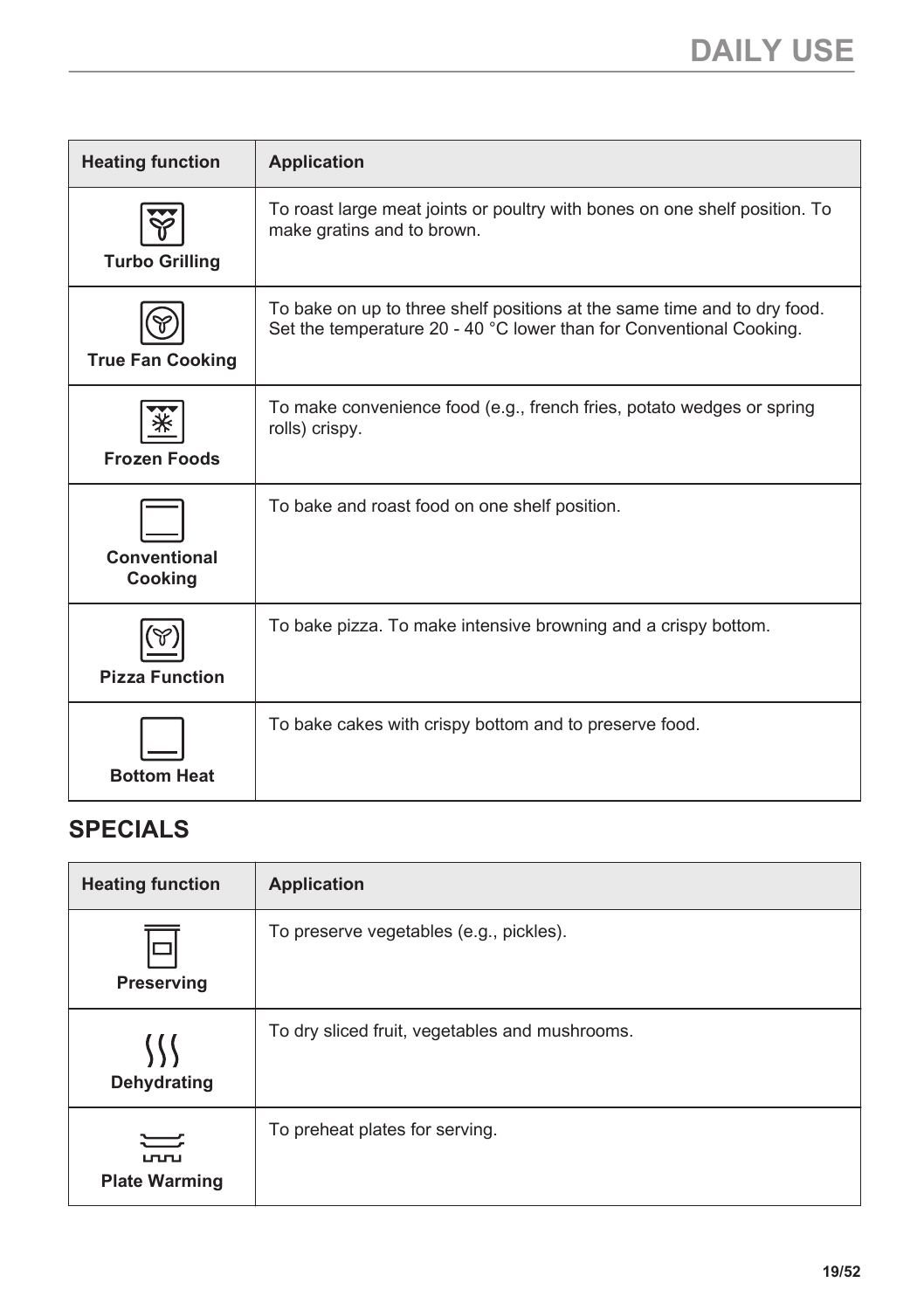<span id="page-19-0"></span>

| <b>Heating function</b>   | <b>Application</b>                                                                                                                                                                                                                                                                                                  |
|---------------------------|---------------------------------------------------------------------------------------------------------------------------------------------------------------------------------------------------------------------------------------------------------------------------------------------------------------------|
| <b>Dough Proving</b>      | To speed up the rising of the yeast dough. It prevents dough surface from<br>drying and keeps the dough elastic.                                                                                                                                                                                                    |
| <b>Defrost</b>            | To defrost food (vegetables and fruit). The defrosting time depends on the<br>amount and size of the frozen food.                                                                                                                                                                                                   |
| Au Gratin                 | For dishes such as lasagna or potato gratin. To make gratins and to<br>brown.                                                                                                                                                                                                                                       |
| o,<br><b>Slow Cooking</b> | To prepare tender, succulent roasts.                                                                                                                                                                                                                                                                                |
| <b>Keep Warm</b>          | To keep food warm.                                                                                                                                                                                                                                                                                                  |
| <b>Moist Fan Baking</b>   | This function is designed to save energy during cooking. When you use<br>this function, the temperature in the cavity may differ from the set temper-<br>ature. The residual heat is used. The heating power may be reduced. For<br>more information refer to "Daily Use" chapter, Notes on: Moist Fan Bak-<br>ing. |
| <b>Bread Baking</b>       | Use this function to prepare bread and bread rolls with a very good pro-<br>fessional-like result in terms of crispiness, colour and crust gloss.                                                                                                                                                                   |

### **6.3 Notes on: Moist Fan Baking**

This function was used to comply with the energy efficiency class and ecodesign requirements according to EU 65/2014 and EU 66/2014. Tests according to EN 60350-1.

The oven door should be closed during cooking so that the function is not interrupted and the oven operates with the highest energy efficiency possible.

When you use this function the lamp automatically turns off after 30 sec.

For the cooking instructions refer to "Hints and tips" chapter, Moist Fan Baking. For general energy saving recommendations refer to "Energy Efficiency" chapter, Energy Saving.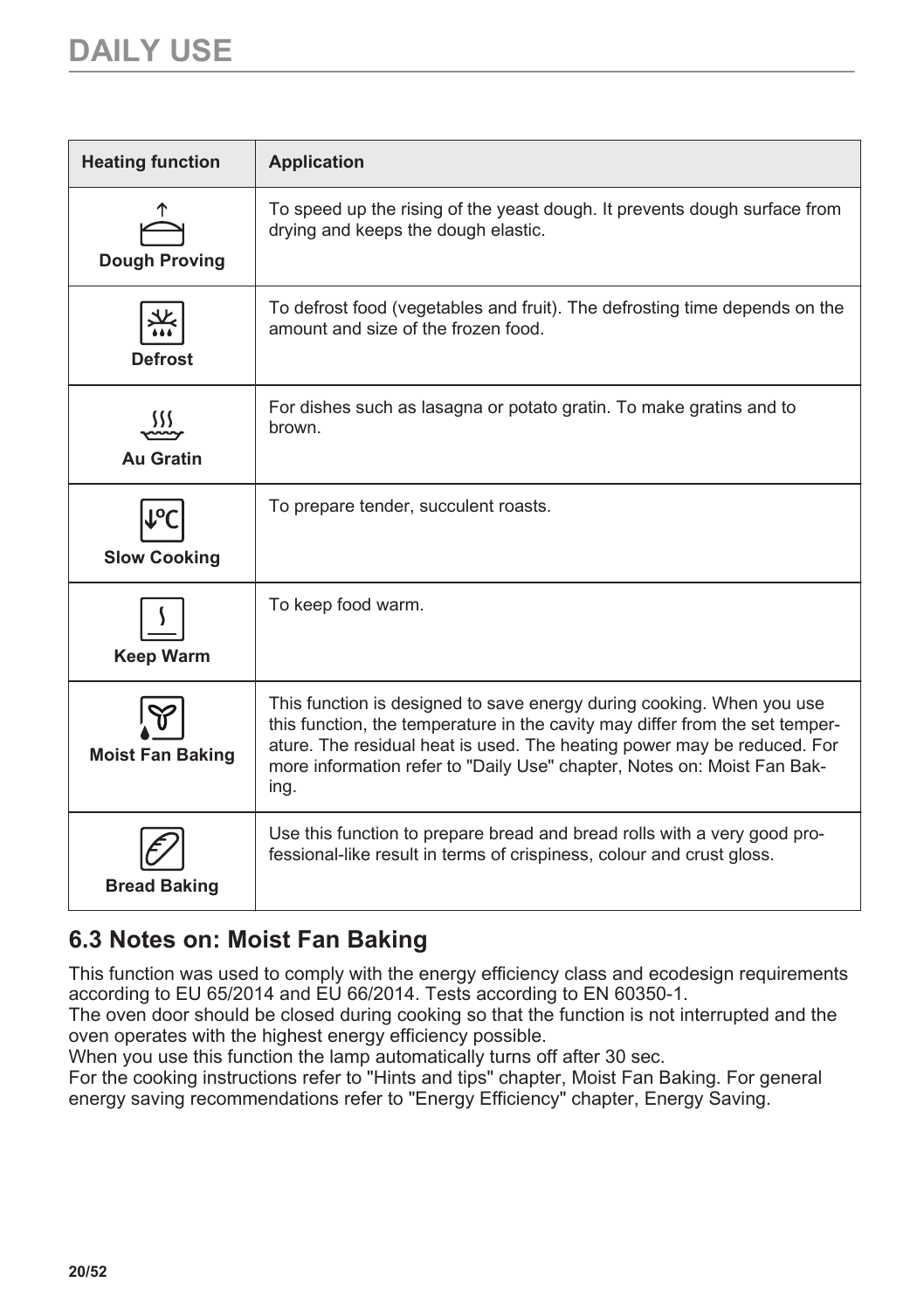# <span id="page-20-0"></span>**7. CLOCK FUNCTIONS**

### **7.1 Clock functions description**

| <b>Clock function</b> | Application                                                                                                |
|-----------------------|------------------------------------------------------------------------------------------------------------|
| Cooking time          | To set the length of cooking. Maximum is 23 h 59 min.                                                      |
| Start criteria        | To set when the timer starts counting.                                                                     |
| End action            | To set what happens when the timer ends counting.                                                          |
| Delayed start         | To postpone the start and / or end of cooking.                                                             |
| Time extension        | To extend cooking time.                                                                                    |
| Reminder              | To set a countdown. Maximum is 23 h 59 min. This function has no ef-<br>fect on the operation of the oven. |

| <b>Start criteria</b> | <b>Comment</b>                                              |
|-----------------------|-------------------------------------------------------------|
|                       | The timer starts when you turn it on.                       |
| 12                    | The timer starts after closing the door.                    |
| l→                    | The timer starts when cooking starts.                       |
|                       | The timer starts when the oven reaches the set temperature. |
| ، ر                   | The timer starts at a specific time.                        |

### **7.2 How to set: Clock functions**

| How to set the clock |                                                 |
|----------------------|-------------------------------------------------|
| Step 1               | Select: Time of day. Press the knob.            |
| Step 2               | Turn the knob to set the clock. Press the knob. |

| How to set cooking time |                                                    |
|-------------------------|----------------------------------------------------|
| Step 1                  | Select a heating function and set the temperature. |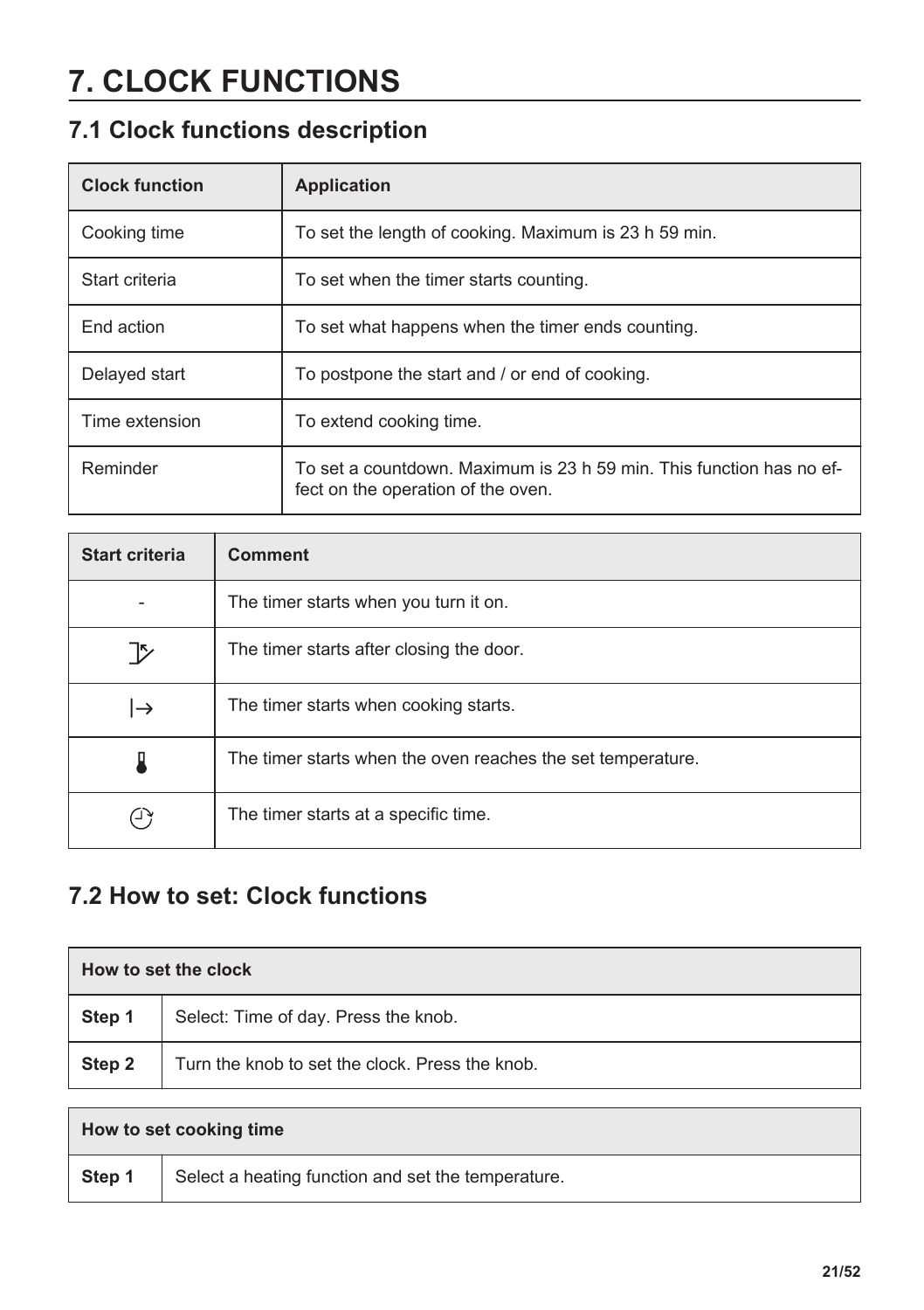# **CLOCK FUNCTIONS**

| How to set cooking time |                                                                                |
|-------------------------|--------------------------------------------------------------------------------|
| Step 2                  | Select: Timer.                                                                 |
| Step 3                  | Turn the knob to set the time. Press the knob.                                 |
| Step 4                  | Select: End action. Press the knob.<br>Timer starts counting down immediately. |

#### **Take a shortcut!**

$$
\begin{array}{|c|c|c|c|}\hline \text{START} & \text{C} & \text{S} \\ \hline \end{array}
$$

| How to choose cooking start / end option |                                                    |
|------------------------------------------|----------------------------------------------------|
| Step 1                                   | Choose a heating function and set the temperature. |
| Step 2                                   | Select: ● ● ● Press the knob.                      |
| Step 3                                   | Select: Start criteria. Press the knob.            |
| Step 4                                   | Select: End action. Press the knob.                |

| How to delay start and end of cooking |                                                           |
|---------------------------------------|-----------------------------------------------------------|
| Step 1                                | Select: $\bullet \bullet \bullet$ . Press the knob.       |
| Step 2                                | Select: Start criteria / At a later time. Press the knob. |
| Step 3                                | Turn the knob to set the start time. Press the knob.      |
| Step 4                                | Turn the knob to set the end of cooking. Press the knob.  |
| Step 5                                | Select: End action. Press the knob.                       |

| How to delay start without setting the end of cooking |                               |
|-------------------------------------------------------|-------------------------------|
| Step 1                                                | Select: ● ● ● Press the knob. |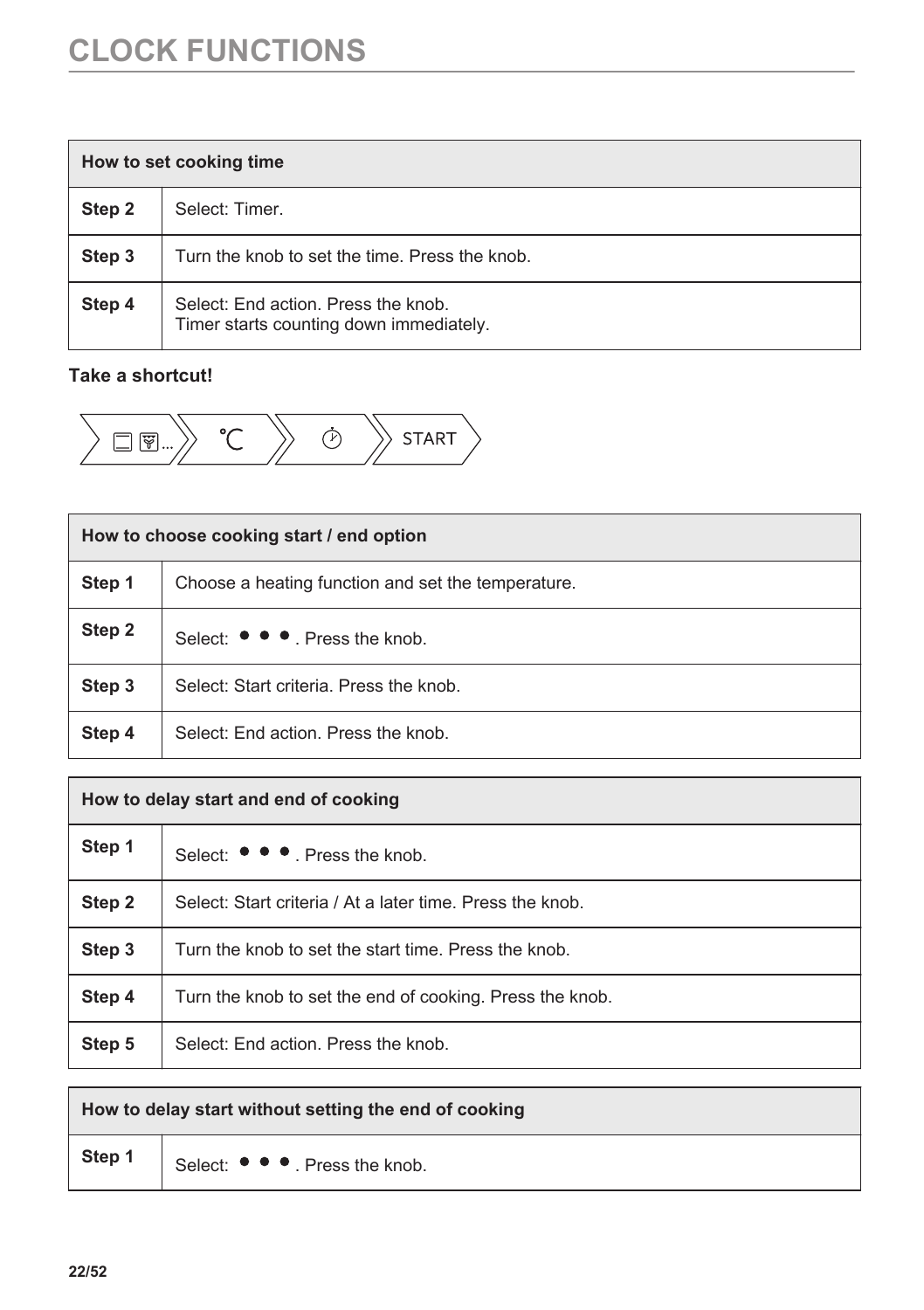| How to delay start without setting the end of cooking |                                                                       |
|-------------------------------------------------------|-----------------------------------------------------------------------|
| Step 2                                                | Select: Start criteria / At a later time.                             |
| Step 3                                                | Turn the knob to set the start time. Press the knob twice to confirm. |
|                                                       |                                                                       |

| How to extend cooking time                                                                                                                  |                                                                                      |
|---------------------------------------------------------------------------------------------------------------------------------------------|--------------------------------------------------------------------------------------|
| When 10% of cooking time is left and the food seems not to be ready, you can extend cooking<br>time. You can also change the oven function. |                                                                                      |
| Step 1                                                                                                                                      | Select: Timer.                                                                       |
| Step 2                                                                                                                                      | Select preferred time icon to extend cooking time and press the knob to confirm.     |
| Step 3                                                                                                                                      | Also, you can select the preferred heating function and press the knob to change it. |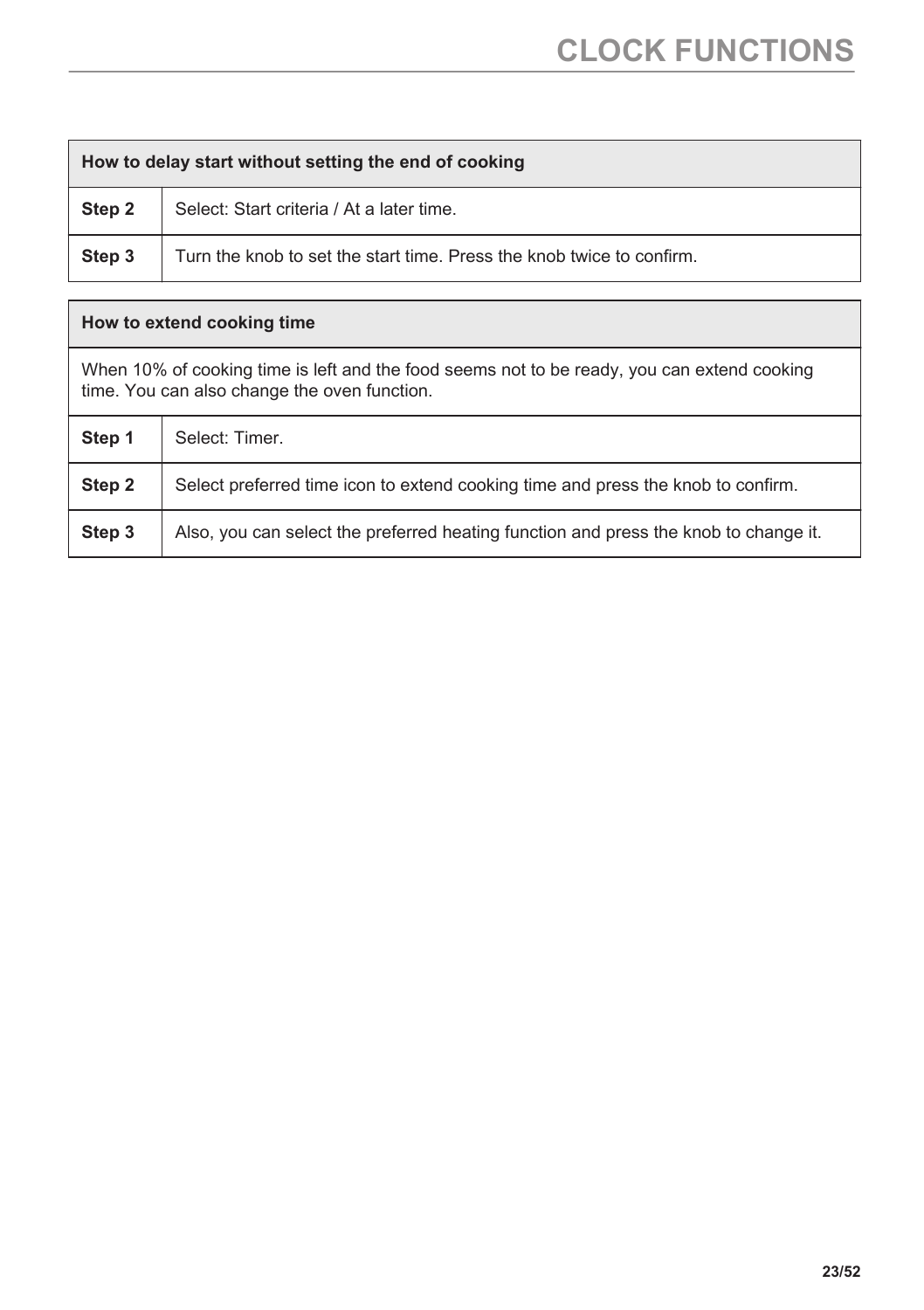# <span id="page-23-0"></span>**8. HOW TO USE: ACCESSORIES**

### **8.1 Inserting accessories**

A small indentation at the top increases safety. The indentations are also anti-tip devices. The high rim around the shelf prevents cookware from slipping of the shelf.



### **8.2 Using Trivet and Grill- / Roasting pan**

### **WARNING!**

Be careful when you remove the accessories from a hot oven. There is a risk of burns.

You can use the trivet to roast larger pieces of meat or poultry on one shelf position.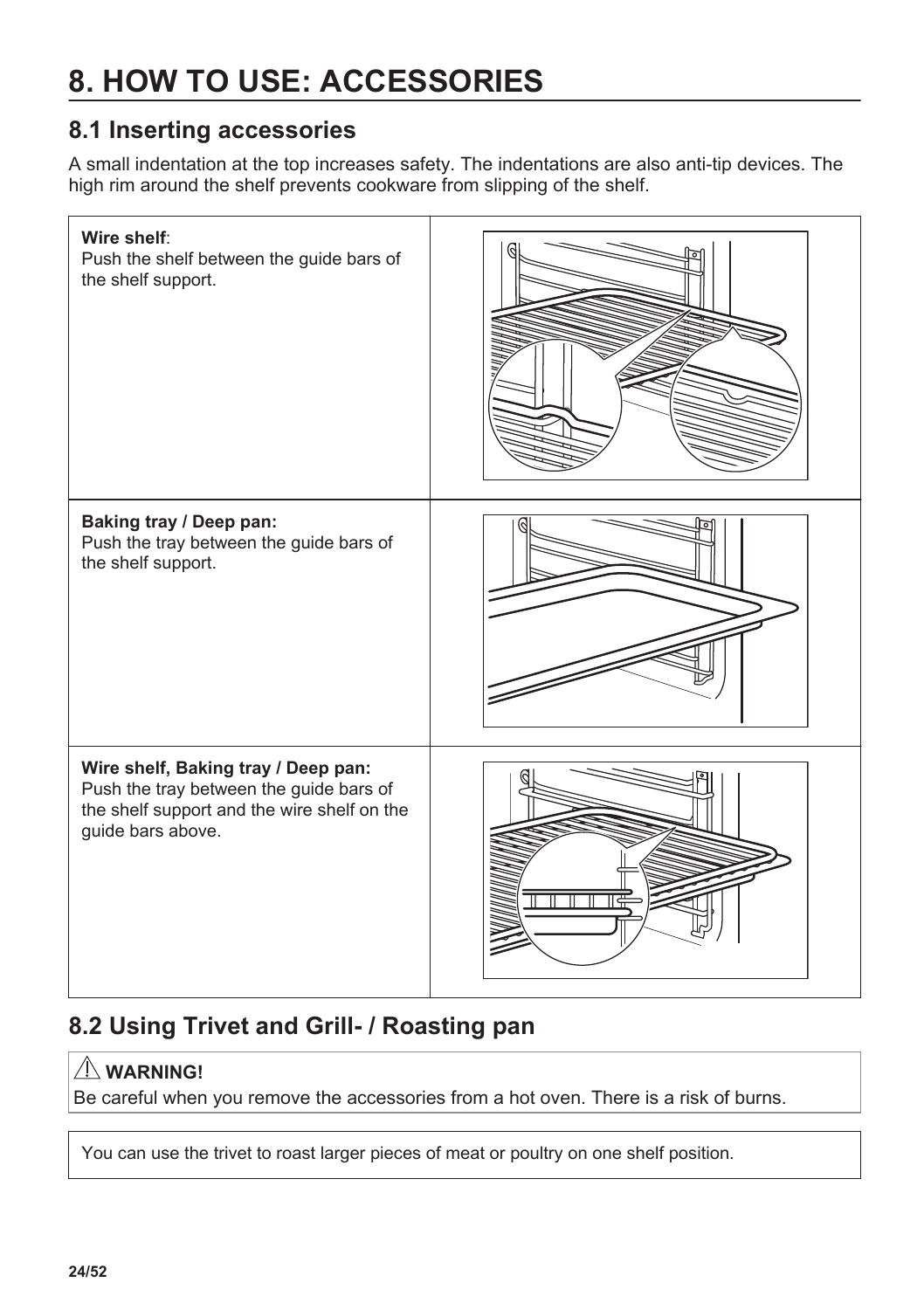<span id="page-24-0"></span>

| Step 1 | Put the trivet into the deep pan so<br>that the supports of the wire shelf<br>point up.   |  |  |  |
|--------|-------------------------------------------------------------------------------------------|--|--|--|
| Step 2 | Put the deep pan into the oven on the necessary shelf position.                           |  |  |  |
|        | You can use the trivet to grill flat dishes in large quantities and to toast.             |  |  |  |
| Step 1 | Put the trivet into the deep pan so<br>that the supports of the wire shelf<br>point down. |  |  |  |
| Step 2 | Put the deep pan into the oven on the necessary shelf position.                           |  |  |  |

### **8.3 Food Sensor**

Food Sensor- measures the temperature inside the food. You can use it with every heating function.

| There are two temperatures to be set: |                       |  |  |
|---------------------------------------|-----------------------|--|--|
| The oven temperature: minimum 120 °C. | The core temperature. |  |  |

| For the best cooking results: |                          |                                  |  |
|-------------------------------|--------------------------|----------------------------------|--|
| Ingredients should be at      | Do not use it for liquid | During cooking it must remain in |  |
| room temperature.             | dishes.                  | the dish.                        |  |

The oven calculates an approximate end of cooking time. It depends on the quantity of food, the set oven function and the temperature.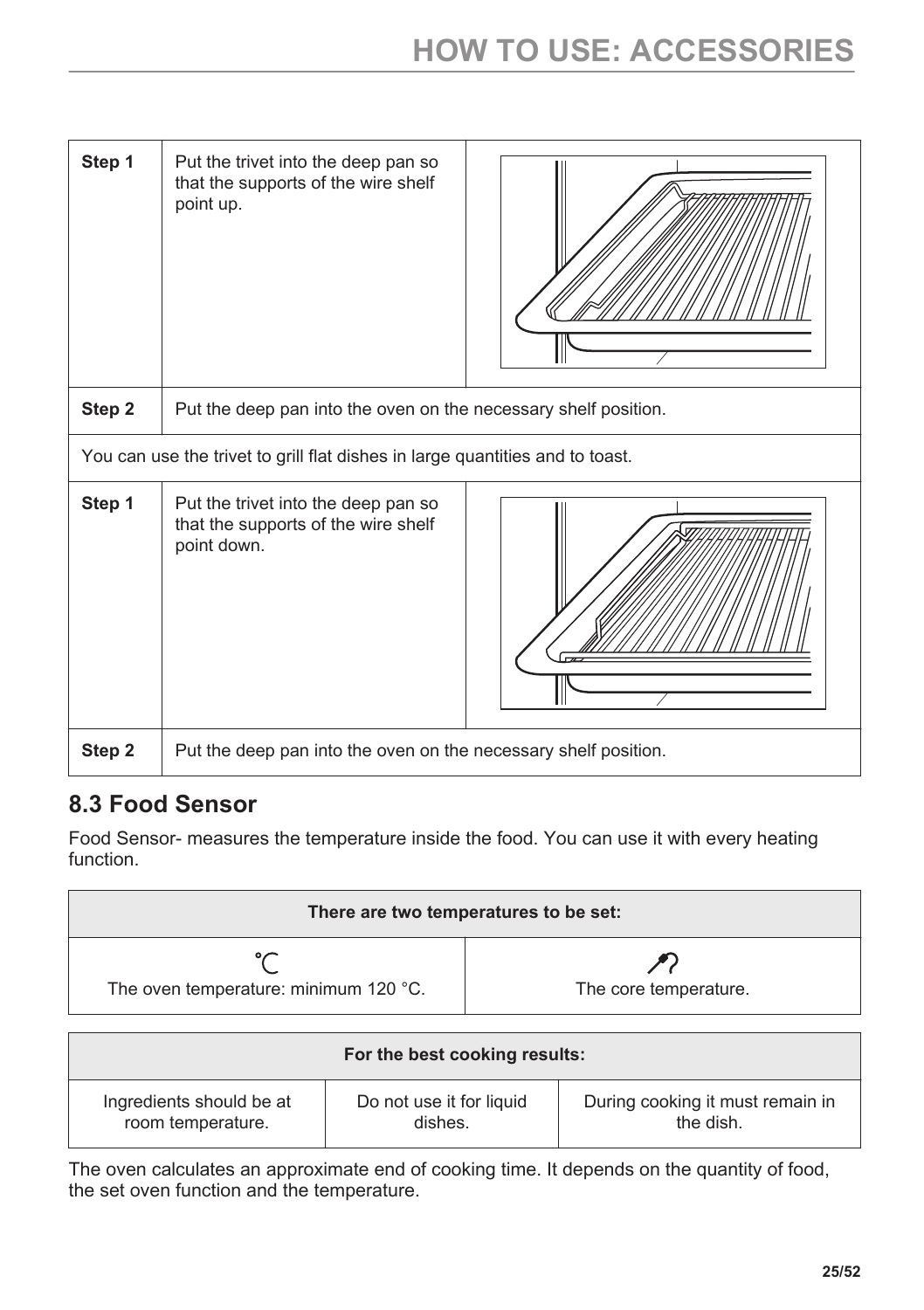### **How to use: Food Sensor**

| Step 1                                                                                                                                                                    | Turn on the oven.                                                                                                                                                                                                                                                |                                                                                                                                                                                                                                                                                                                                                       |  |  |
|---------------------------------------------------------------------------------------------------------------------------------------------------------------------------|------------------------------------------------------------------------------------------------------------------------------------------------------------------------------------------------------------------------------------------------------------------|-------------------------------------------------------------------------------------------------------------------------------------------------------------------------------------------------------------------------------------------------------------------------------------------------------------------------------------------------------|--|--|
| Step 2                                                                                                                                                                    | Set a heating function and, if necessary, the oven temperature.                                                                                                                                                                                                  |                                                                                                                                                                                                                                                                                                                                                       |  |  |
| Step 3                                                                                                                                                                    | Insert: Food Sensor.                                                                                                                                                                                                                                             |                                                                                                                                                                                                                                                                                                                                                       |  |  |
|                                                                                                                                                                           | Meat, poultry and fish                                                                                                                                                                                                                                           | Casserole                                                                                                                                                                                                                                                                                                                                             |  |  |
| Insert the tip of Food Sensor into the centre<br>of meat, fish, in the thickest part if possible.<br>Make sure that at least 3/4 of Food Sensor is<br>inside of the dish. |                                                                                                                                                                                                                                                                  | Insert the tip of Food Sensor exactly in the centre<br>of the casserole. Food Sensor should be stabi-<br>lized in one place during baking. Use a solid in-<br>gredient to achieve that. Use the rim of the bak-<br>ing dish to support the silicone handle of Food<br>Sensor. The tip of Food Sensor should not touch<br>the bottom of a baking dish. |  |  |
|                                                                                                                                                                           |                                                                                                                                                                                                                                                                  |                                                                                                                                                                                                                                                                                                                                                       |  |  |
| Step 4                                                                                                                                                                    | Plug Food Sensor into the socket at the front of the oven.<br>The display shows the current temperature of: Food Sensor.                                                                                                                                         |                                                                                                                                                                                                                                                                                                                                                       |  |  |
| Step 5                                                                                                                                                                    |                                                                                                                                                                                                                                                                  | >>> select and press the knob to set the core temperature of the sensor.                                                                                                                                                                                                                                                                              |  |  |
| Step 6                                                                                                                                                                    | Press the knob to set the preferred sensor option:<br>Sound alarm - when food reaches the core temperature, the signal sounds.<br>Sound alarm and stop cooking - when food reaches the core temperature, the sig-<br>$\bullet$<br>nal sounds and the oven stops. |                                                                                                                                                                                                                                                                                                                                                       |  |  |
| Step 7                                                                                                                                                                    | Turn the knob to select the option. Press the knob to confirm.                                                                                                                                                                                                   |                                                                                                                                                                                                                                                                                                                                                       |  |  |
| Step 8                                                                                                                                                                    | Press: START<br>When food reaches the set temperature, the signal sounds. You can choose to stop or<br>to continue cooking to make sure the food is well done.                                                                                                   |                                                                                                                                                                                                                                                                                                                                                       |  |  |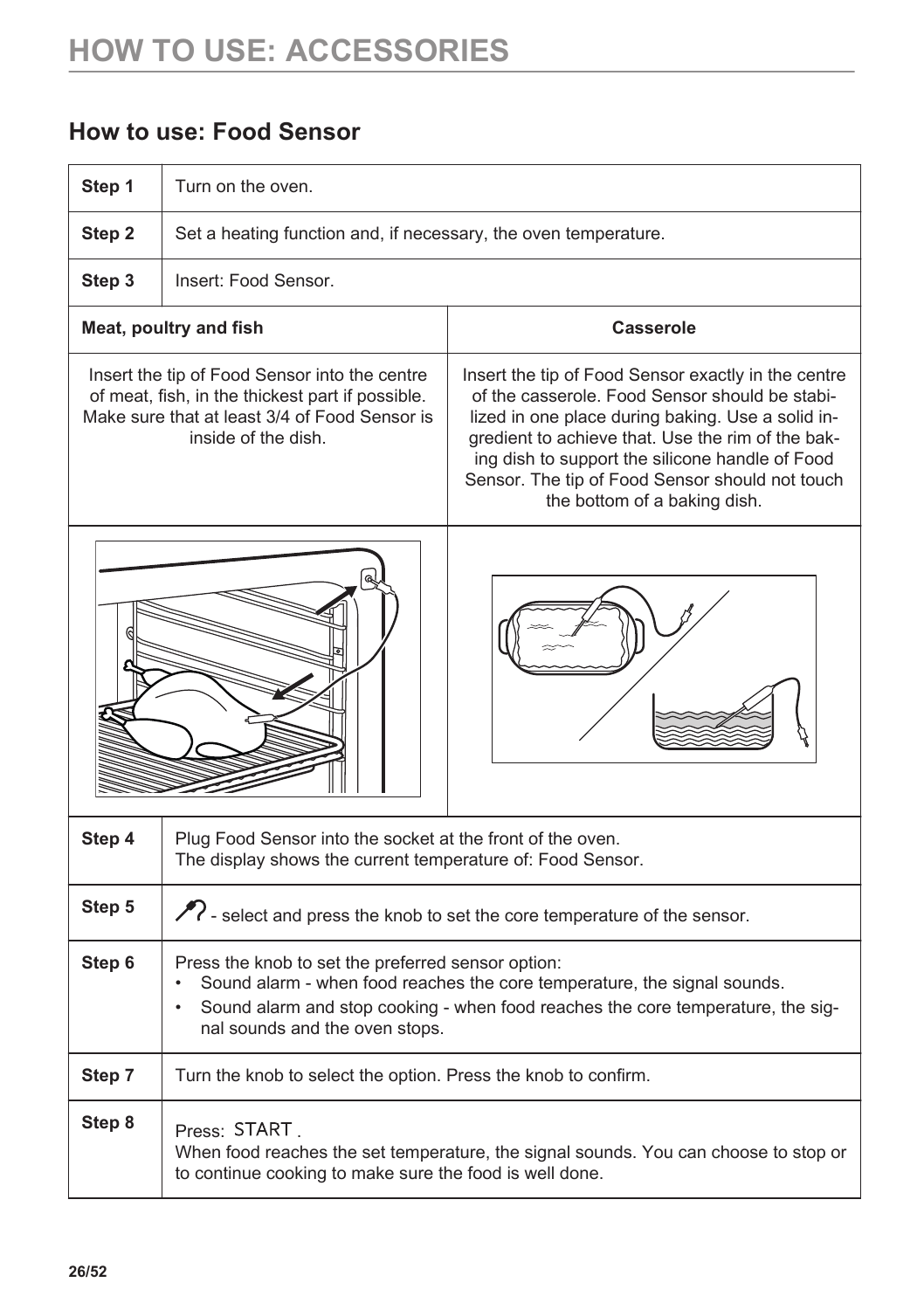| Step 9 | Remove Food Sensor plug from the socket and remove the dish from the oven.                                                               |
|--------|------------------------------------------------------------------------------------------------------------------------------------------|
|        | $\mathbb{A}$ WARNING!<br>There is a risk of burns as Food Sensor becomes hot. Be careful when you unplug it and remove it from the food. |

#### **Take a shortcut!**

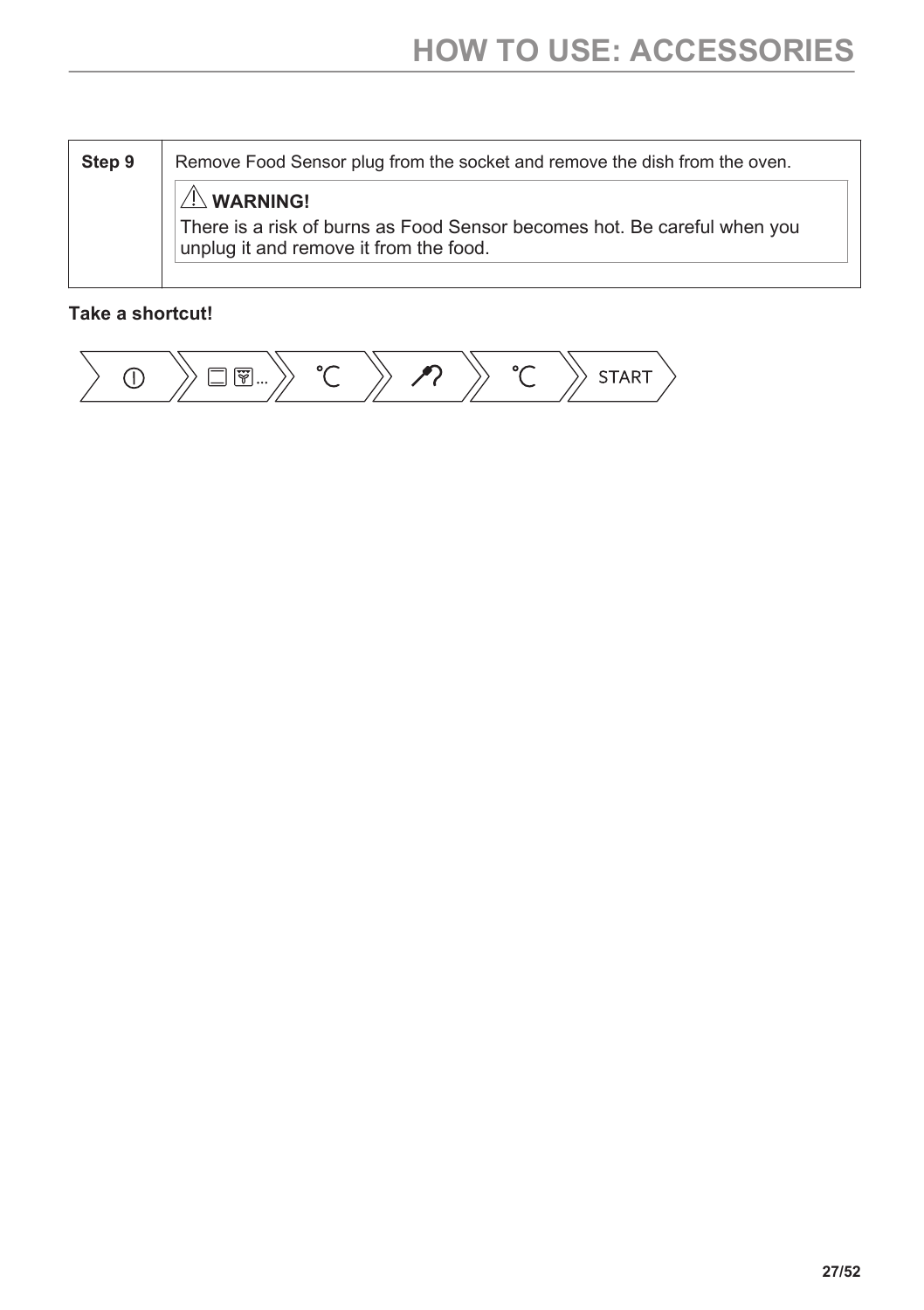# <span id="page-27-0"></span>**9. ADDITIONAL FUNCTIONS**

### **9.1 How to save: Favourites**

You can save your favourite settings, such as the heating function, the cooking time, the temperature or the cleaning function. You can save 3 favourite settings. Saved settings are available in the menu: Favourites.

| Step 1 | Turn on the oven.                                                                   |
|--------|-------------------------------------------------------------------------------------|
| Step 2 | Select the preferred setting and press the knob.                                    |
| Step 3 | Select: Menu / Favourites.                                                          |
| Step 4 | Select: Save current settings. Turn the knob to select the position of the setting. |
| Step 5 | Press the knob to add the setting to the list of: Favourites.                       |

### **9.2 Automatic switch-off**

For safety reasons the oven turns off after some time, if a heating function works and you do not change any settings.

| J (°C)        | $\prime$ (h)<br>$\overline{\phantom{a}}$ |
|---------------|------------------------------------------|
| $30 - 115$    | 12.5                                     |
| 120 - 195     | 8.5                                      |
| $200 - 245$   | 5.5                                      |
| 250 - maximum | 3                                        |

The Automatic switch-off does not work with the functions: Light, Food sensor, End time, Slow Cooking.

### **9.3 Cooling fan**

When the oven operates, the cooling fan turns on automatically to keep the surfaces of the oven cool. If you turn off the oven, the cooling fan can continue to operate until the oven cools down.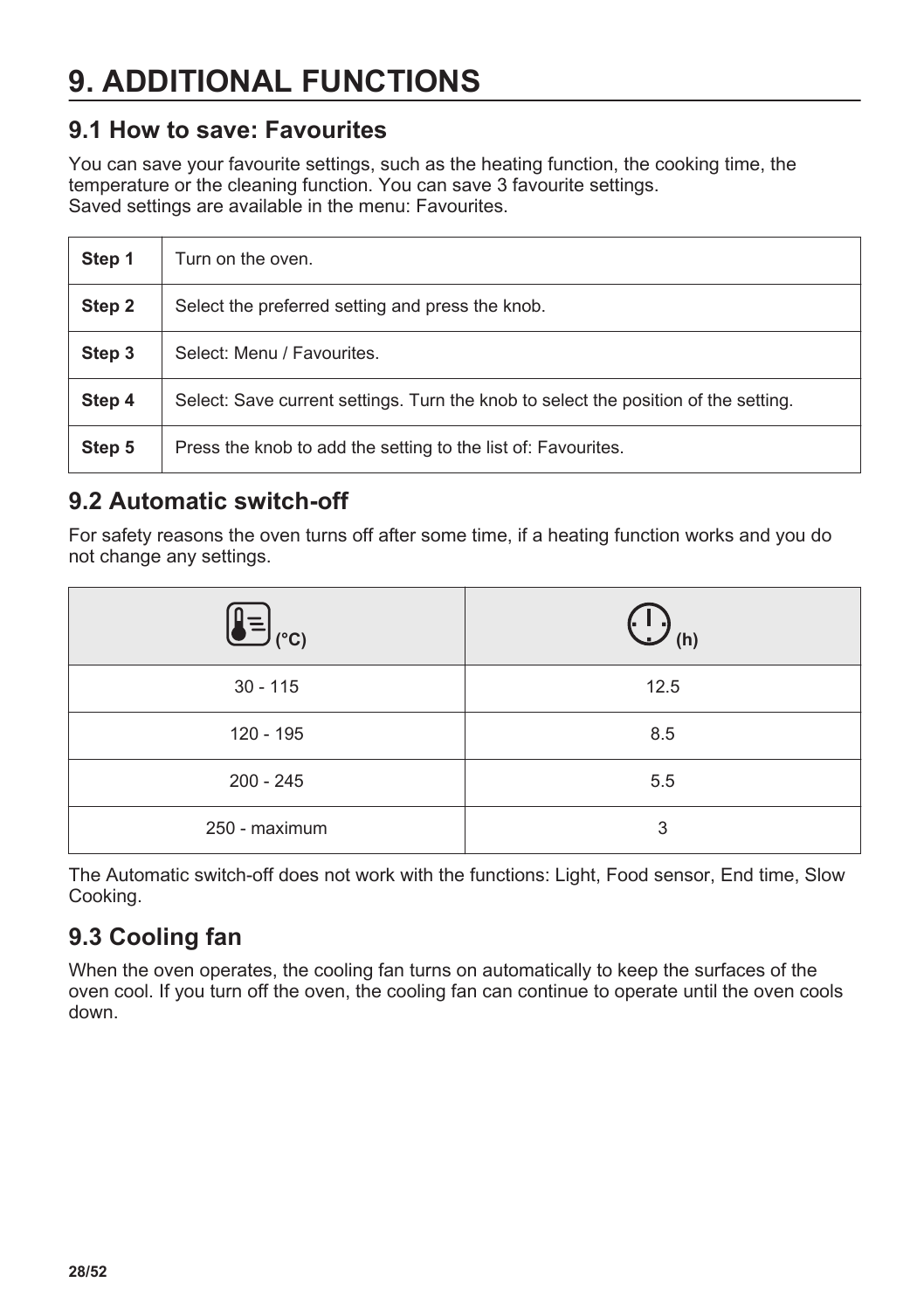### <span id="page-28-0"></span>**10. HINTS AND TIPS**

### **10.1 Cooking recommendations**

### $\mathbf{\hat{i}}$

The temperature and cooking times in the tables are guidelines only. They depend on the recipes and the quality and quantity of the ingredients used.

Your oven may bake or roast differently to the oven you had before. The tables below show recommended settings for temperature, cooking time and shelf position for specific types of the food. If you cannot find the settings for a special recipe, look for the similar one.

For more cooking recommendations refer to cooking tables on our website. To find the Cooking Hints check the PNC number on the rating plate on the front frame of the oven cavity.

### **10.2 Moist Fan Baking**

For the best results follow suggestions listed in the table below.

|                                      |                                | $(^{\circ}C)$ |                | (min)     |
|--------------------------------------|--------------------------------|---------------|----------------|-----------|
| Sweet rolls, 16<br>pieces            | baking tray or dripping<br>pan | 180           | 2              | $25 - 35$ |
| Swiss Roll                           | baking tray or dripping<br>pan | 180           | 2              | $15 - 25$ |
| Whole fish, 0.2<br>kg                | baking tray or dripping<br>pan | 180           | 3              | $15 - 25$ |
| Cookies, 16<br>pieces                | baking tray or dripping<br>pan | 180           | $\overline{2}$ | $20 - 30$ |
| Macaroons, 24<br>pieces              | baking tray or dripping<br>pan | 160           | 2              | $25 - 35$ |
| Muffins, 12<br>pieces                | baking tray or dripping<br>pan | 180           | 2              | $20 - 30$ |
| Savory pastry,<br>20 pieces          | baking tray or dripping<br>pan | 180           | 2              | $20 - 30$ |
| Short crust bis-<br>cuits, 20 pieces | baking tray or dripping<br>pan | 140           | 2              | $15 - 25$ |
| Tartlets, 8<br>pieces                | baking tray or dripping<br>pan | 180           | 2              | $15 - 25$ |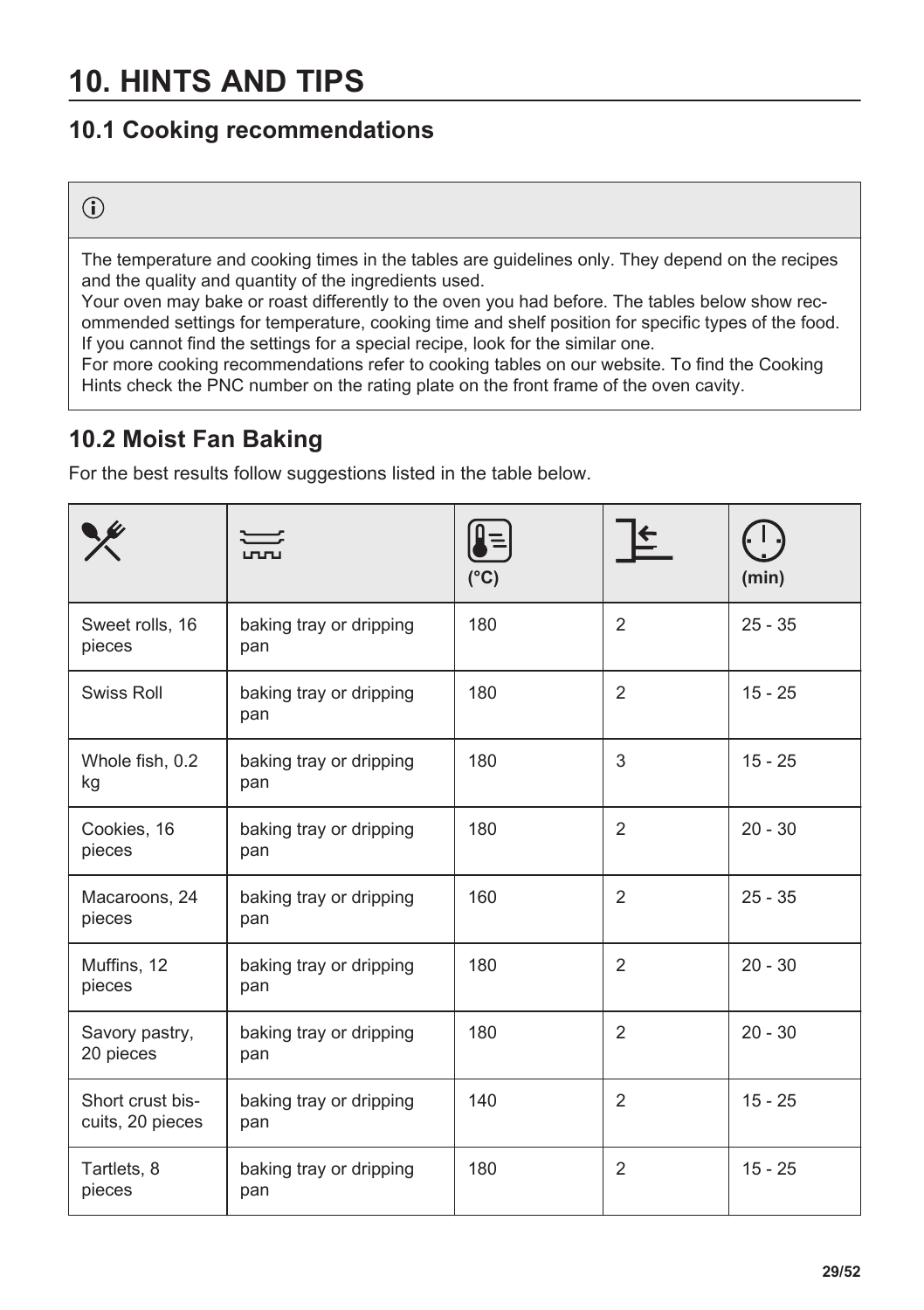### <span id="page-29-0"></span>**10.3 Moist Fan Baking - recommended accessories**

Use the dark and non-reflective tins and containers. They have better heat absorption than the light colour and reflective dishes.

| Pizza pan                              | <b>Baking dish</b>                     | <b>Ramekins</b>                          | Flan base tin                          |
|----------------------------------------|----------------------------------------|------------------------------------------|----------------------------------------|
| Dark, non-reflective<br>28 cm diameter | Dark, non-reflective<br>26 cm diameter | Ceramic<br>8 cm diameter,<br>5 cm height | Dark, non-reflective<br>28 cm diameter |

### **10.4 Cooking tables for test institutes**

### **Information for test institutes**

Tests according to: EN 60350, IEC 60350.

| <b>BAKING ON ONE LEVEL. Baking in tins</b> |                                  |                     |           |                |  |  |
|--------------------------------------------|----------------------------------|---------------------|-----------|----------------|--|--|
|                                            |                                  | ļ≡<br>$(^{\circ}C)$ | (min)     |                |  |  |
| Fatless sponge cake                        | True Fan Cooking                 | 140 - 150           | $35 - 50$ | $\overline{2}$ |  |  |
| Fatless sponge cake                        | Conventional Cook-<br>ing        | 160                 | $35 - 50$ | $\overline{2}$ |  |  |
| Apple pie, 2 tins Ø20 cm                   | True Fan Cooking                 | 160                 | $60 - 90$ | $\overline{2}$ |  |  |
| Apple pie, 2 tins Ø20 cm                   | <b>Conventional Cook-</b><br>ing | 180                 | 70 - 90   |                |  |  |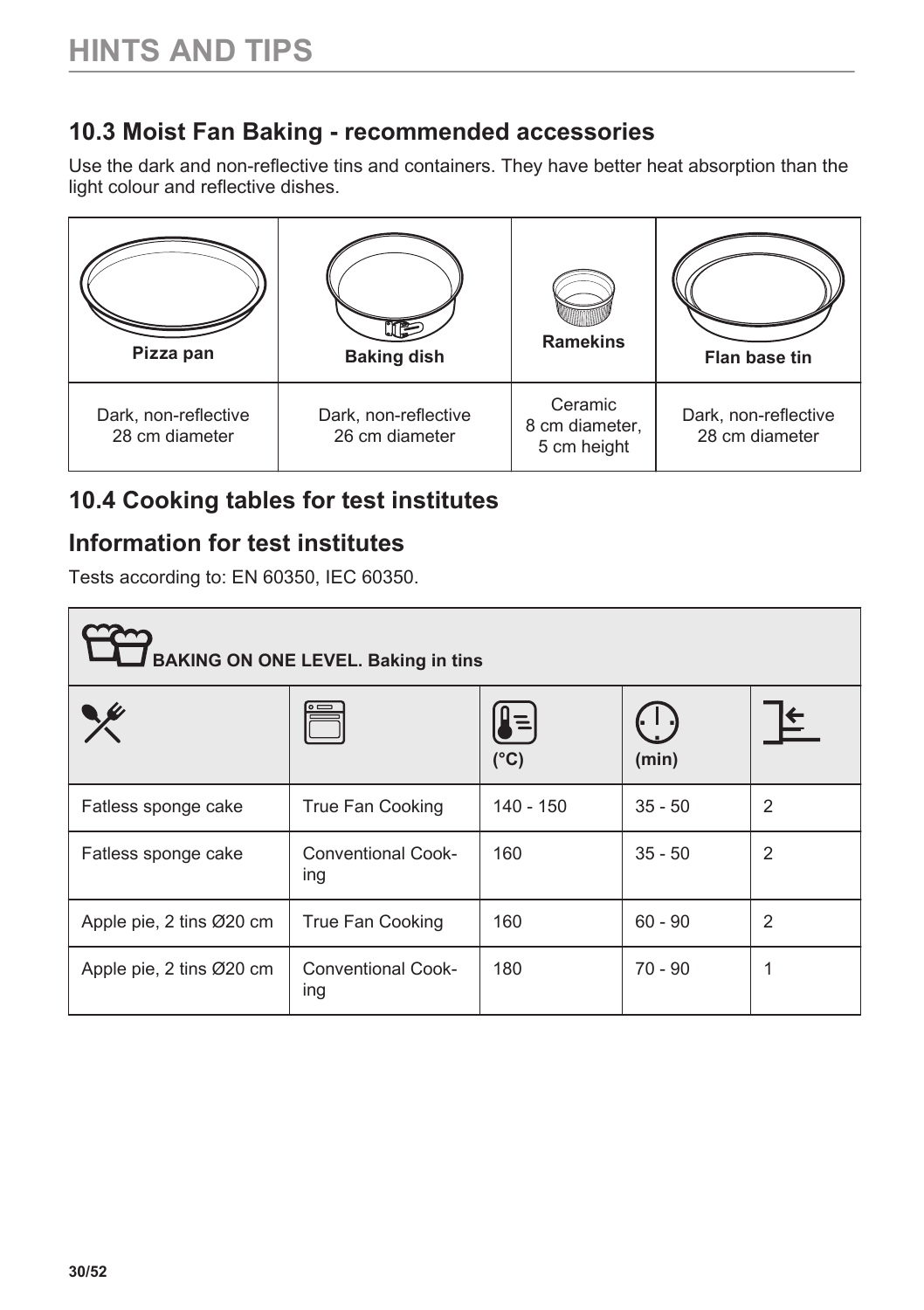| <b>BAKING ON ONE LEVEL. Biscuits</b>                   |                             |            |           |  |  |
|--------------------------------------------------------|-----------------------------|------------|-----------|--|--|
| Use the third shelf position.                          |                             |            |           |  |  |
|                                                        |                             | ļ≡<br>(°C) | (min)     |  |  |
| Short bread / Pastry strips                            | True Fan Cooking            | 140        | $25 - 40$ |  |  |
| Short bread / Pastry strips,<br>preheat the empty oven | <b>Conventional Cooking</b> | 160        | $20 - 30$ |  |  |
| Small cakes, 20 per tray,<br>preheat the empty oven    | True Fan Cooking            | 150        | $20 - 35$ |  |  |
| Small cakes, 20 per tray,<br>preheat the empty oven    | <b>Conventional Cooking</b> | 170        | $20 - 30$ |  |  |

| <b>ULTILEVEL BAKING. Biscuits</b>                   |                  |               |                              |     |  |  |
|-----------------------------------------------------|------------------|---------------|------------------------------|-----|--|--|
|                                                     |                  | $(^{\circ}C)$ | $(\cdot\; \;\cdot)$<br>(min) |     |  |  |
| Short bread / Pastry strips                         | True Fan Cooking | 140           | $25 - 45$                    | 1/4 |  |  |
| Small cakes, 20 per tray,<br>preheat the empty oven | True Fan Cooking | 150           | $23 - 40$                    | 1/4 |  |  |
| Fatless sponge cake                                 | True Fan Cooking | 160           | $35 - 50$                    | 1/4 |  |  |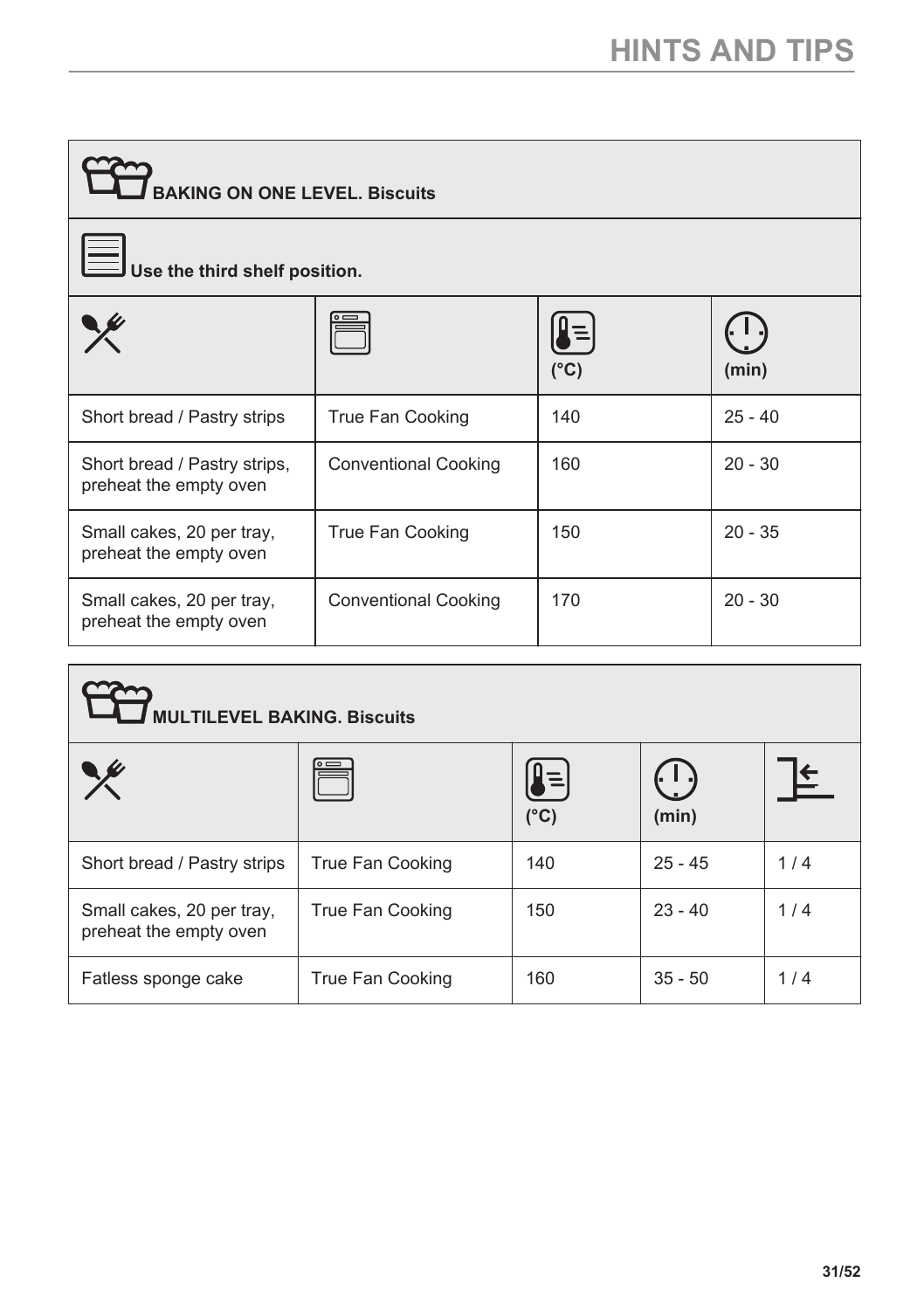### **HINTS AND TIPS**

| <b>GRILL</b>                                             |       |           |                |
|----------------------------------------------------------|-------|-----------|----------------|
| <b>SET Preheat the empty oven for 5 minutes.</b>         |       |           |                |
| $\square$<br>Grill with the maximum temperature setting. |       |           |                |
|                                                          |       | (min)     | ⋐              |
| Toast                                                    | Grill | $1 - 3$   | 5              |
| Beef steak, turn halfway<br>through                      | Grill | $24 - 30$ | $\overline{4}$ |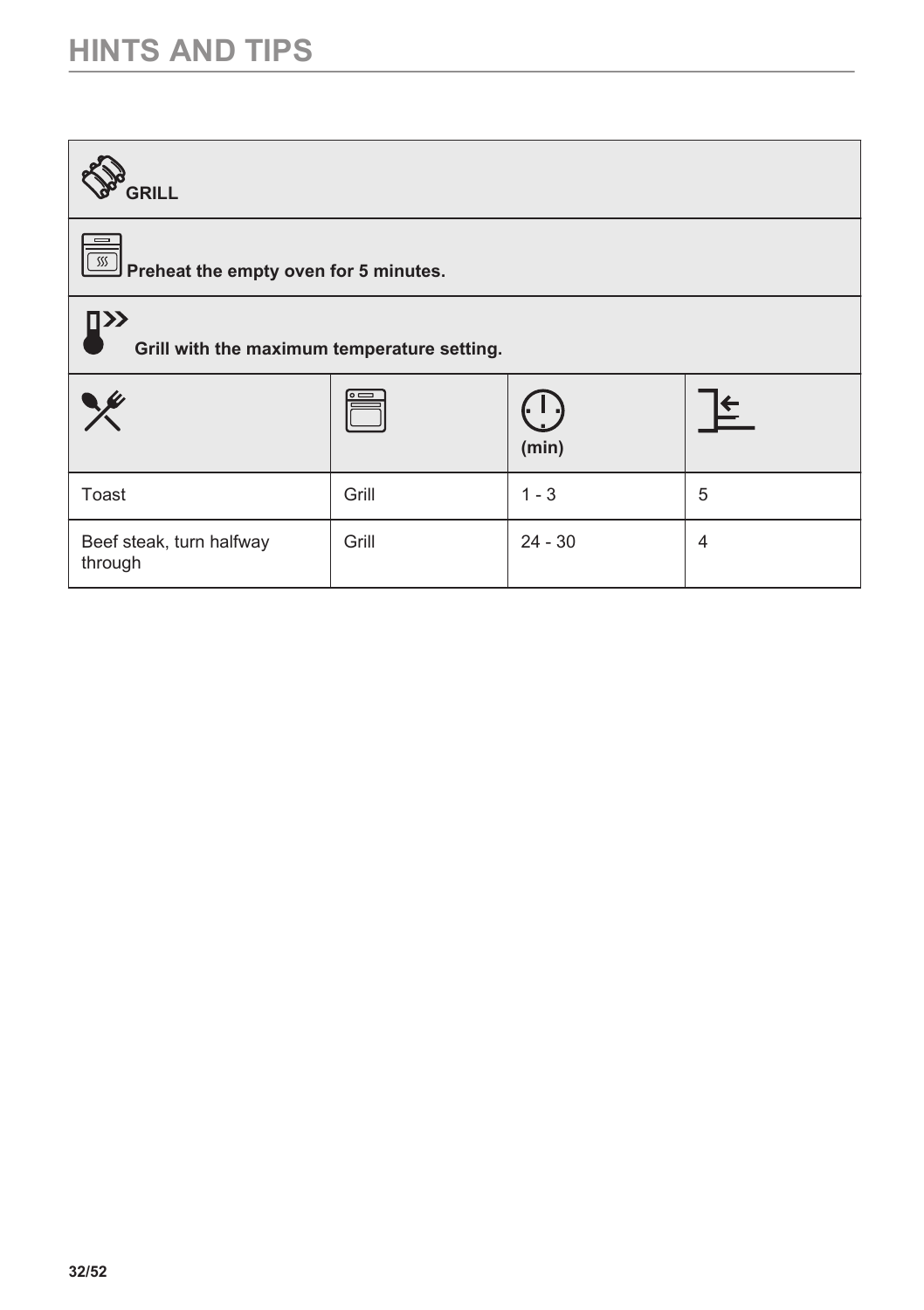# <span id="page-32-0"></span>**11. CARE AND CLEANING**

 **WARNING!**

Refer to Safety chapters.

### **11.1 Notes on cleaning**

| Cleaning<br><b>Agents</b> | Clean the front of the oven with a soft cloth with warm water and a mild deter-<br>gent. |
|---------------------------|------------------------------------------------------------------------------------------|
|                           | Use a cleaning solution to clean metal surfaces.                                         |
|                           | Clean stains with a mild detergent.                                                      |





### **11.2 How to remove: Shelf supports**

Remove the shelf supports to clean the oven.

| Step 1 | Turn off the oven and wait until<br>it is cold.                                      | o |
|--------|--------------------------------------------------------------------------------------|---|
| Step 2 | Loosen the screw. Pull the front<br>of the shelf support away from<br>the side wall. |   |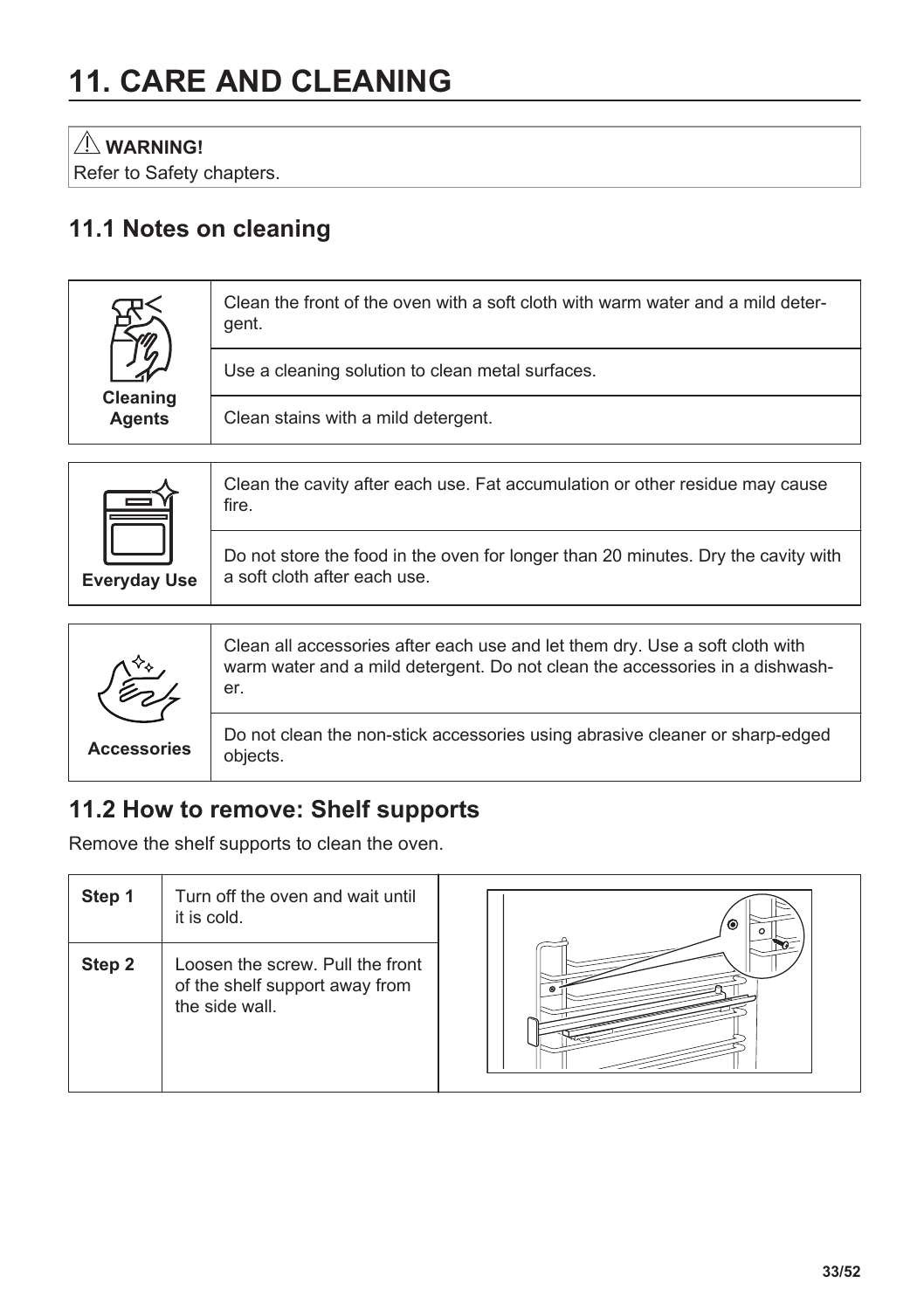<span id="page-33-0"></span>

| Step 3 | Pull the rear end of the shelf<br>support away from the side wall<br>and remove it                                                      |
|--------|-----------------------------------------------------------------------------------------------------------------------------------------|
| Step 4 | Install the shelf supports in the<br>opposite sequence.<br>The retaining pins on the tele-<br>scopic runners must point to the<br>front |



### **11.3 How to use: Pyrolytic Cleaning**

Clean the oven with Pyrolytic Cleaning.

### **WARNING!**

There is a risk of burns.

### $\triangle$  CAUTION!

If there are other appliances installed in the same cabinet, do not use them at the same time as this function. It can cause damage to the oven.

| <b>Before the Pyrolytic Cleaning:</b>           |                                                                                  |                                                                                                           |
|-------------------------------------------------|----------------------------------------------------------------------------------|-----------------------------------------------------------------------------------------------------------|
| Turn off the oven and wait<br>until it is cold. | Remove all accessories except<br>for shelf supports and tele-<br>scopic runners. | Clean the oven floor and the in-<br>ner door glass with warm water,<br>a soft cloth and a mild detergent. |

| Step 1                      | Step 2                   | Step 3                                                                          |
|-----------------------------|--------------------------|---------------------------------------------------------------------------------|
| Turn on the oven.           | Select: Menu / Cleaning. | Turn the knob to select the clean-<br>ing mode. Press the knob to con-<br>firm. |
| <b>Option</b>               | <b>Cleaning mode</b>     | <b>Duration</b>                                                                 |
| Pyrolytic cleaning, quick   | Light cleaning           | 1 <sub>h</sub>                                                                  |
| Pyrolytic cleaning, normal  | Normal cleaning          | 1 h 30 min                                                                      |
| Pyrolytic cleaning, intense | Thorough cleaning        | 3 <sub>h</sub>                                                                  |

 $\overline{\mathbb{O}}$  When the cleaning starts, the lamp is off and the cooling fan works at a higher speed.

STOP - press to stop the cleaning before it is completed. Do not use the oven until the door lock symbol disappears from the display.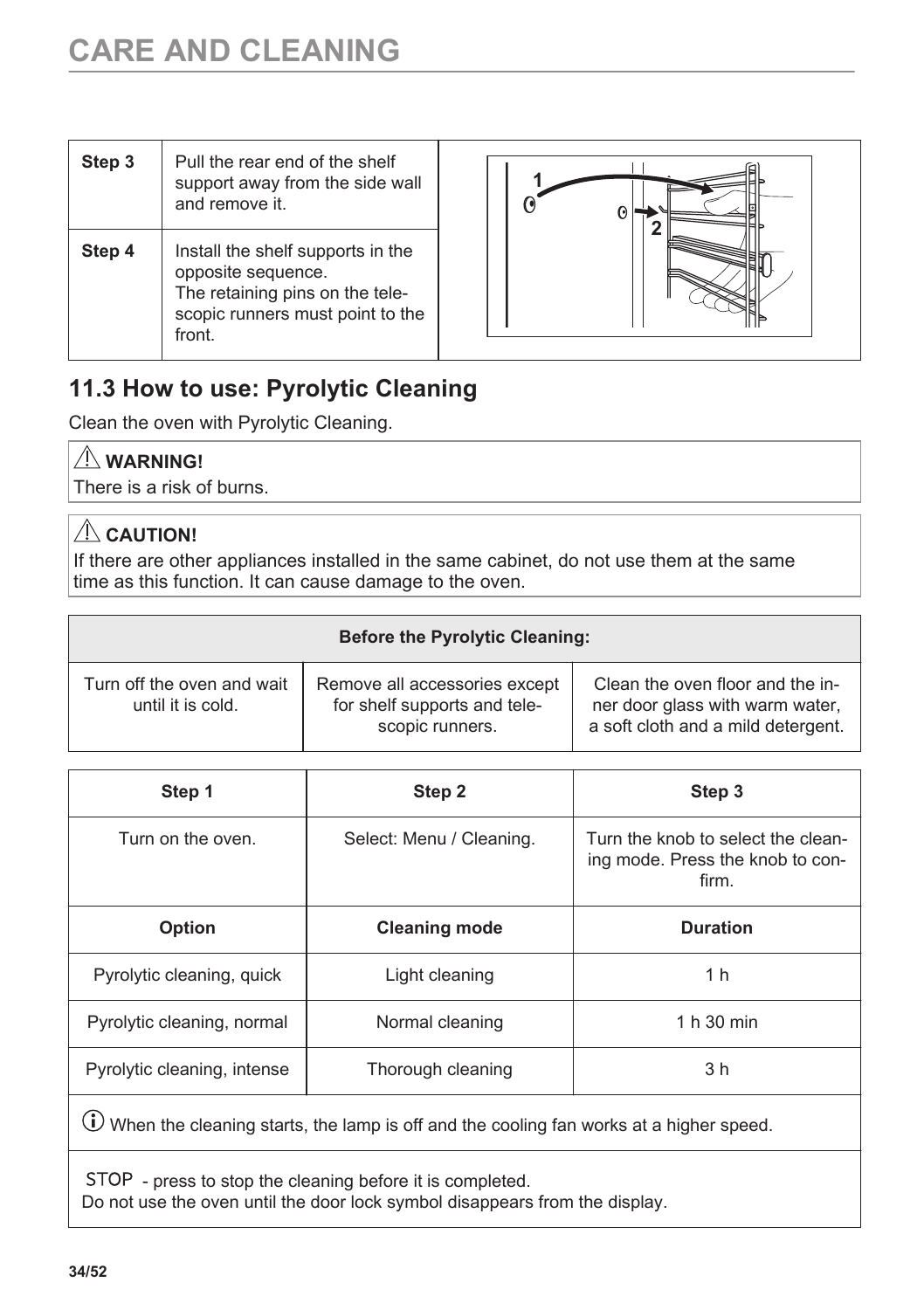<span id="page-34-0"></span>

| When the cleaning ends:    |                              |                             |
|----------------------------|------------------------------|-----------------------------|
| Turn off the oven and wait | Clean the cavity with a soft | Remove the residue from the |
| until it is cold.          | cloth.                       | bottom of the cavity.       |

### **11.4 Cleaning Reminder**

When the reminder appears, cleaning is recommended.

Use the function: Pyrolytic Cleaning.

You can enable and disable the reminder in the menu: Setup.

### **11.5 How to remove and install: Door**

You can remove the door and the internal glass panels to clean it. The number of glass panels is different for different models.

### **WARNING!**

The door is heavy.

#### $\triangle$  CAUTION!

Carefully handle the glass, especially around the edges of the front panel. The glass can break.

| Step 1 | Fully open the door.                                                                                                                                                                                                                                   |   |
|--------|--------------------------------------------------------------------------------------------------------------------------------------------------------------------------------------------------------------------------------------------------------|---|
| Step 2 | Lift and press the clamping<br>levers (A) on the two door<br>hinges.                                                                                                                                                                                   | А |
| Step 3 | Close the oven door to the first opening position (approximately $70^{\circ}$ angle). Hold the<br>door at both sides and pull it away from the oven at an upwards angle. Put the door<br>with the outer side down on a soft cloth on a stable surface. |   |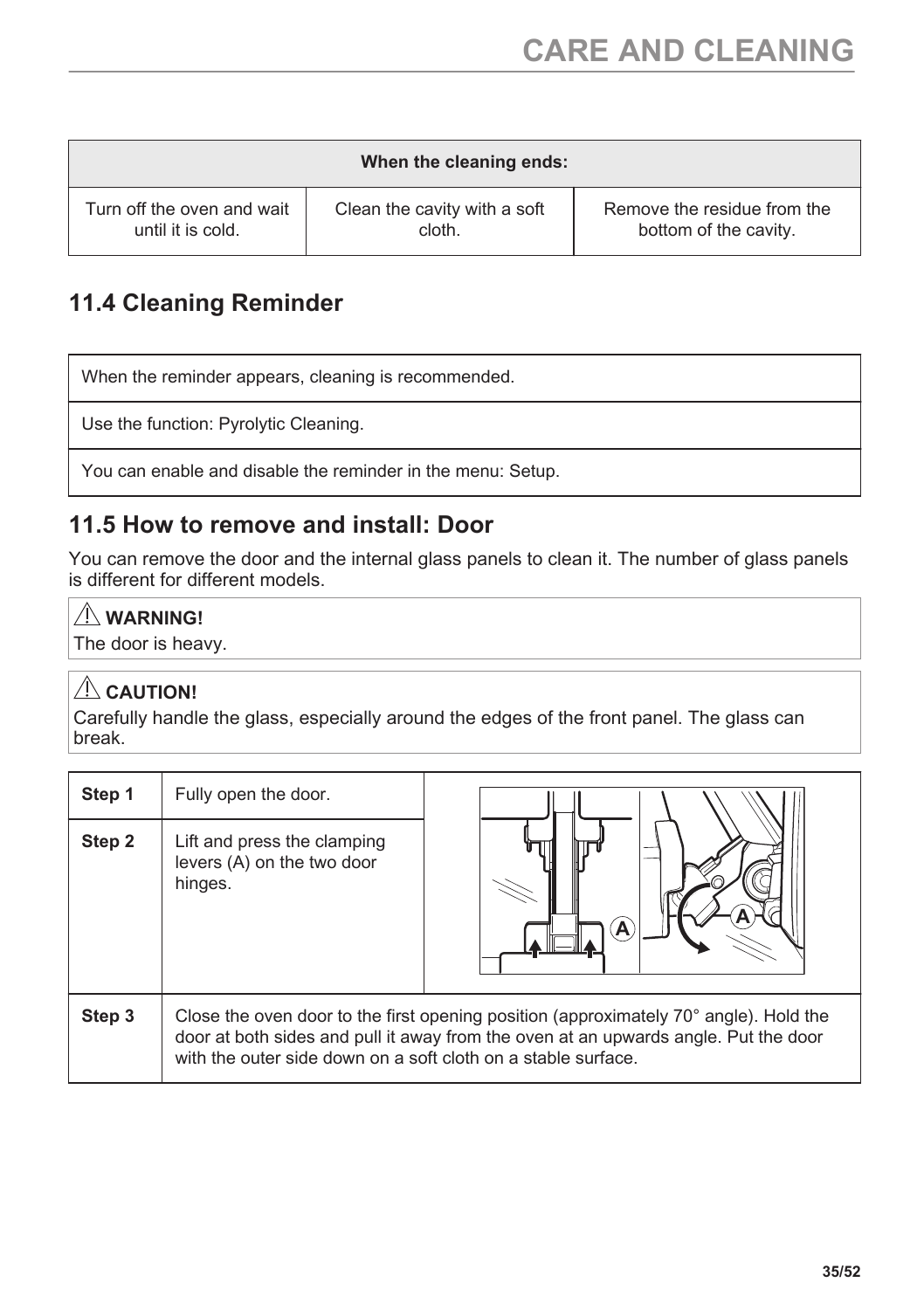# <span id="page-35-0"></span>**CARE AND CLEANING**

| Step 4 | Hold the door trim (B) on the<br>top edge of the door at the<br>two sides and push inwards<br>to release the clip seal.                  |   |
|--------|------------------------------------------------------------------------------------------------------------------------------------------|---|
| Step 5 | Pull the door trim to the front<br>to remove it.                                                                                         | в |
| Step 6 | Hold the door glass panels on<br>their top edge one by one and<br>pull them up out of the guide.                                         |   |
| Step 7 | Clean the glass panel with<br>water and soap. Dry the glass<br>panel carefully. Do not clean<br>the glass panels in the dish-<br>washer. |   |
| Step 8 | After cleaning, do the above<br>steps in the opposite se-<br>quence.                                                                     |   |
| Step 9 | Install the smaller panel first, then the larger and the door.                                                                           |   |

### **11.6 How to replace: Lamp**

### **WARNING!**

Risk of electric shock. The lamp can be hot.

| Before you replace the lamp:                       |                                        |                                             |
|----------------------------------------------------|----------------------------------------|---------------------------------------------|
| Step 1                                             | Step 2                                 | Step 3                                      |
| Turn off the oven. Wait until<br>the oven is cold. | Disconnect the oven from the<br>mains. | Put a cloth on the bottom of<br>the cavity. |

### **Top lamp**

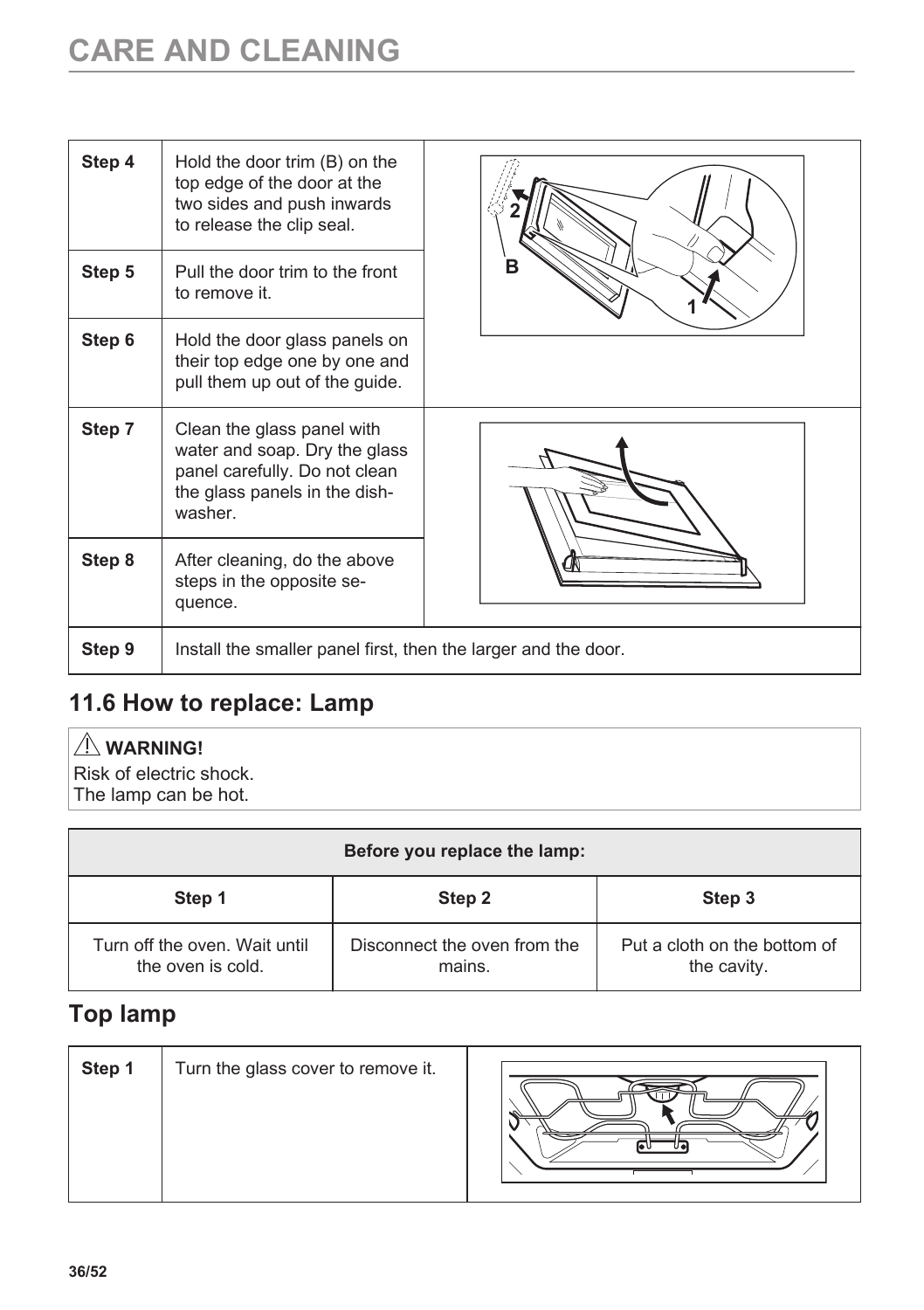| Step 2 | Clean the glass cover.                                       |
|--------|--------------------------------------------------------------|
| Step 3 | Replace the lamp with a suitable 300 °C heat-resistant lamp. |
| Step 4 | Install the glass cover.                                     |

### **Side lamp**

| Step 1 | Remove the left shelf support to get<br>access to the lamp.                     |  |
|--------|---------------------------------------------------------------------------------|--|
| Step 2 | Use a narrow, blunt object (e.g. a<br>teaspoon) to remove the glass cov-<br>er. |  |
| Step 3 | Clean the glass cover.                                                          |  |
| Step 4 | Replace the lamp with a suitable<br>300 °C heat-resistant lamp.                 |  |
| Step 5 | Install the glass cover.                                                        |  |
| Step 6 | Install the left shelf support.                                                 |  |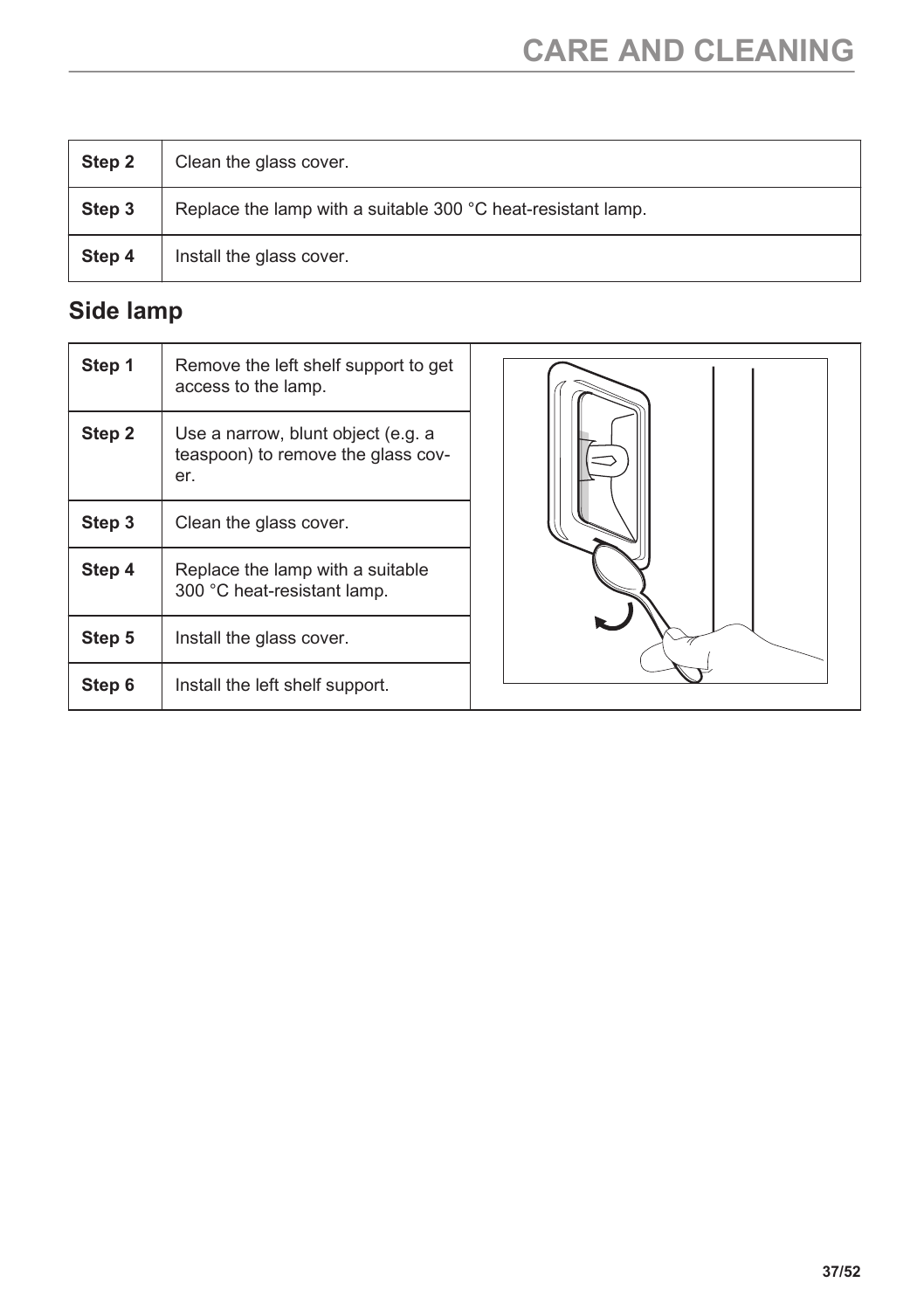# <span id="page-37-0"></span>**12. TROUBLESHOOTING**

### **WARNING!**

Refer to Safety chapters.

### **12.1 What to do if...**

| The oven does not turn on or does not heat up                                          |                                                                                                                 |
|----------------------------------------------------------------------------------------|-----------------------------------------------------------------------------------------------------------------|
| <b>Possible cause</b>                                                                  | Remedy                                                                                                          |
| The oven is not connected to an electrical sup-<br>ply or it is connected incorrectly. | Check if the oven is correctly connected to the<br>electrical supply.                                           |
| The clock is not set.                                                                  | Set the clock, for details refer to "Clock Func-<br>tions" chapter, How to set: Clock functions.                |
| The door is not closed correctly.                                                      | Fully close the door.                                                                                           |
| The fuse is blown.                                                                     | Make sure the fuse is the cause of the prob-<br>lem. If the problem recurs, contact a qualified<br>electrician. |
| The oven Child Lock is on.                                                             | Refer to "Menu" chapter, Submenu for: Op-<br>tions.                                                             |

| , Illj<br><b>Components</b> |                                                                                              |
|-----------------------------|----------------------------------------------------------------------------------------------|
| <b>Description</b>          | ı:√<br><b>J</b> Remedy                                                                       |
| The lamp is burnt out.      | Replace the lamp, for details refer to "Care and<br>Cleaning" chapter, How to replace: Lamp. |

Power cut always stops cleaning. Repeat cleaning if it's interrupted by power failure.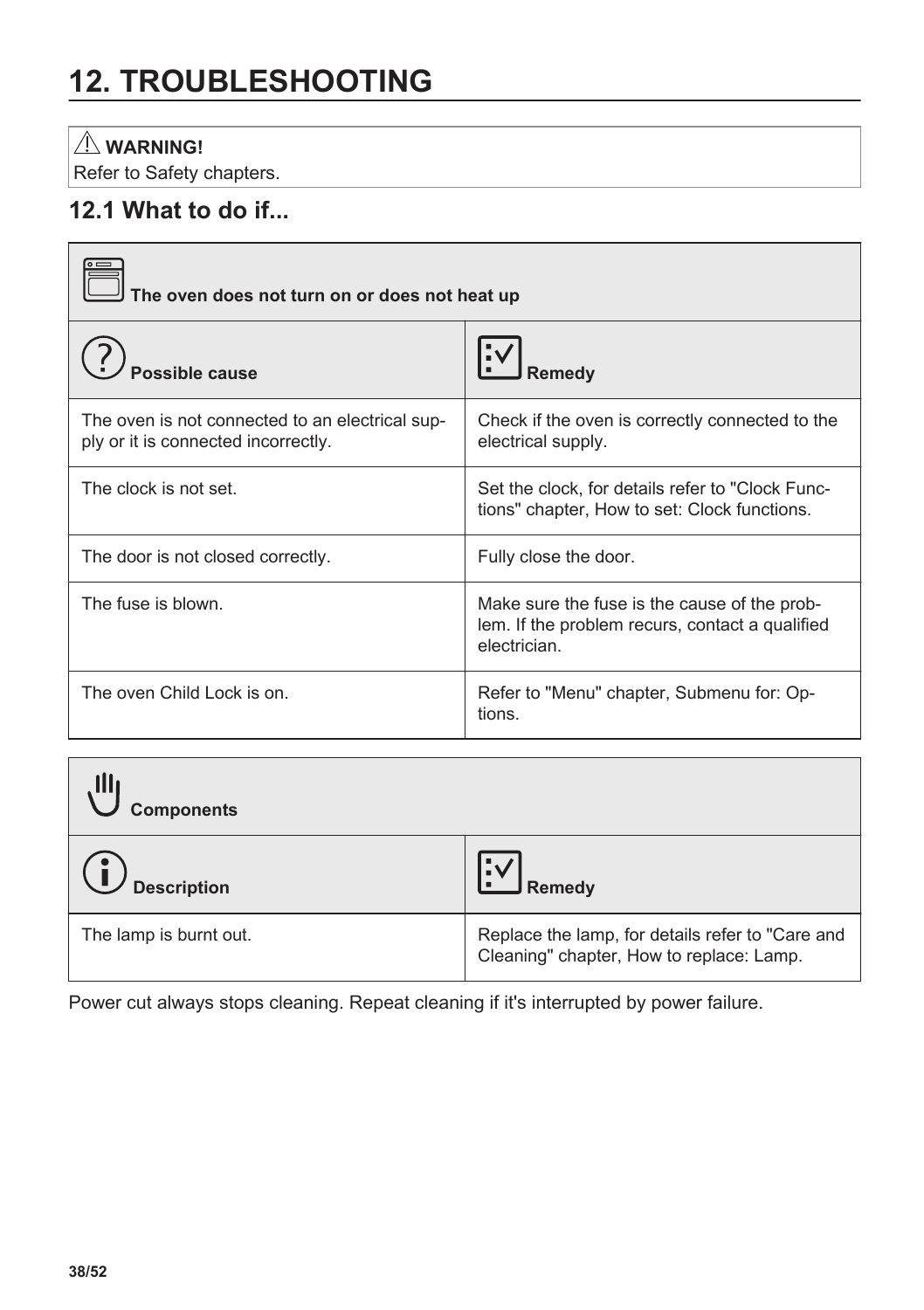<span id="page-38-0"></span>

| Problems with Wi-Fi signal                                                           |                                                                                                                |
|--------------------------------------------------------------------------------------|----------------------------------------------------------------------------------------------------------------|
| ossible cause                                                                        | Remedy                                                                                                         |
| Trouble with wireless network signal.                                                | Check your wireless network and router.<br>Restart the router.                                                 |
| New router installed or router configuration<br>changed.                             | To configure oven and mobile device again, re-<br>fer to "Before first use" chapter, Wireless con-<br>nection. |
| The wireless network signal is weak.                                                 | Move router as close to the oven as possible.                                                                  |
| The wireless signal is disrupted by a micro-<br>wave appliance placed near the oven. | Turn off the microwave appliance.                                                                              |

### **12.2 How to manage: Error codes**

When the software error occurs, the display shows error message. In this section, you will find the list of the problems that you can handle on your own.

| Code and description                                                       | Remedy                                                                                               |
|----------------------------------------------------------------------------|------------------------------------------------------------------------------------------------------|
| C2 - the Food sensor is in the oven cavity dur-<br>ing Pyrolytic Cleaning. | Take out the Food sensor.                                                                            |
| C3 - the door is not fully closed during Pyrolyt-<br>ic Cleaning.          | Close the door.                                                                                      |
| F111 - Food sensor is not correctly inserted in-<br>to the socket.         | Fully plug Food sensor into the socket.                                                              |
| F601 - there is a problem with Wi-Fi signal.                               | Check your network connection. Refer to "Be-<br>fore first use" chapter, Wireless connection.        |
| F604 - the first connection to Wi-Fi failed.                               | Turn the oven off and on and try again. Refer to<br>"Before first use" chapter, Wireless connection. |
| F908 - the oven system cannot connect with<br>the control panel.           | Turn the oven off and on.                                                                            |

When one of these error messages continues to appear on the display, it means a faulty subsystem may have been disabled. In such a case contact your dealer or an Authorized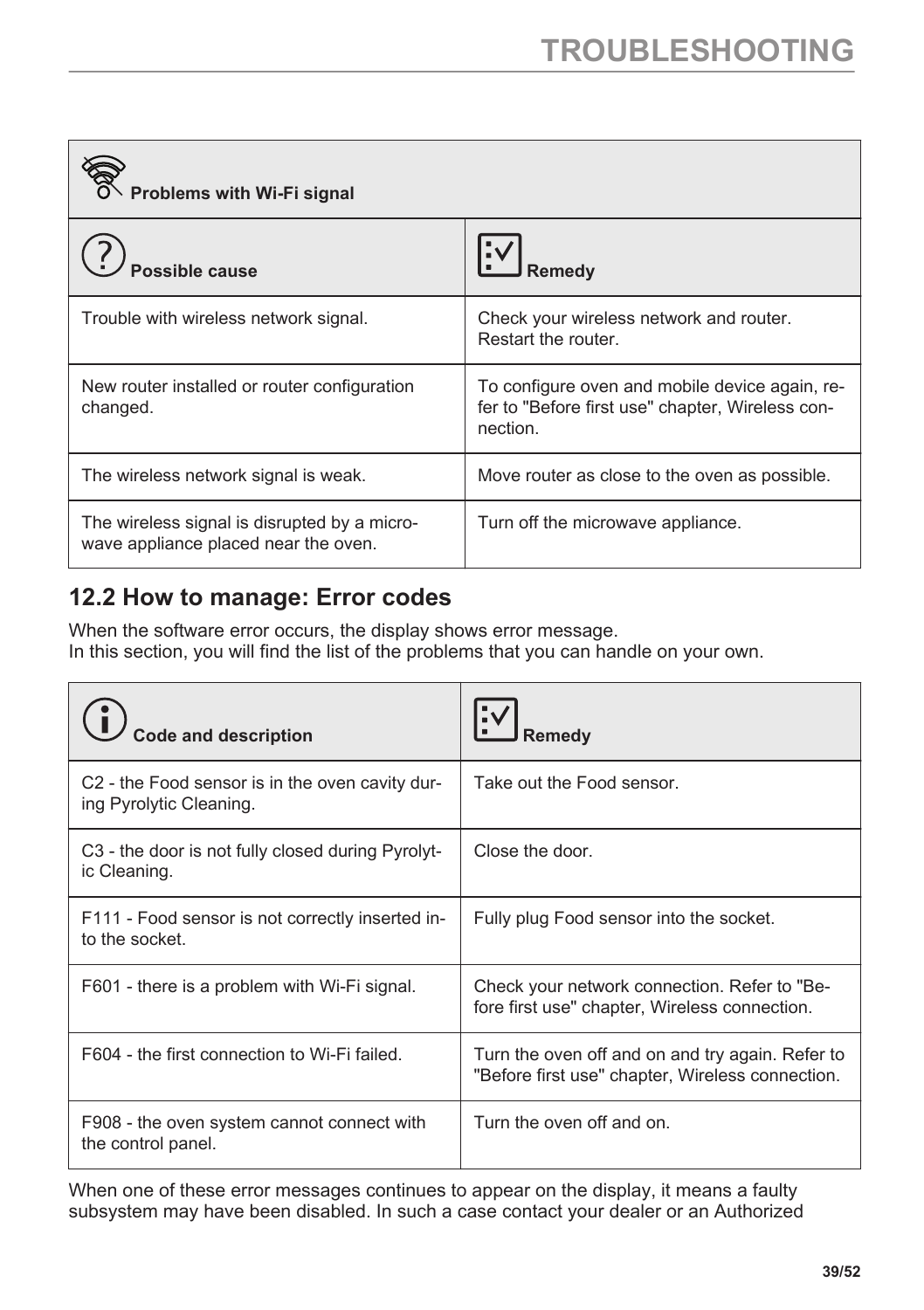<span id="page-39-0"></span>Service Centre. If one of these errors occurs, the rest of the oven functions will continue to work as usually.

| Code and description                 | Remedy                    |
|--------------------------------------|---------------------------|
| F602, F603 - Wi-Fi is not available. | Turn the oven off and on. |

### **12.3 Service data**

If you cannot find a solution to the problem yourself, contact your dealer or an Authorised Service Centre.

The necessary data for the service centre is on the rating plate. The rating plate is on the front frame of the oven cavity. Do not remove the rating plate from the oven cavity.

| We recommend that you write the data here: |  |
|--------------------------------------------|--|
| Model (MOD.)                               |  |
| Product number (PNC)                       |  |
| Serial number (S.N.)                       |  |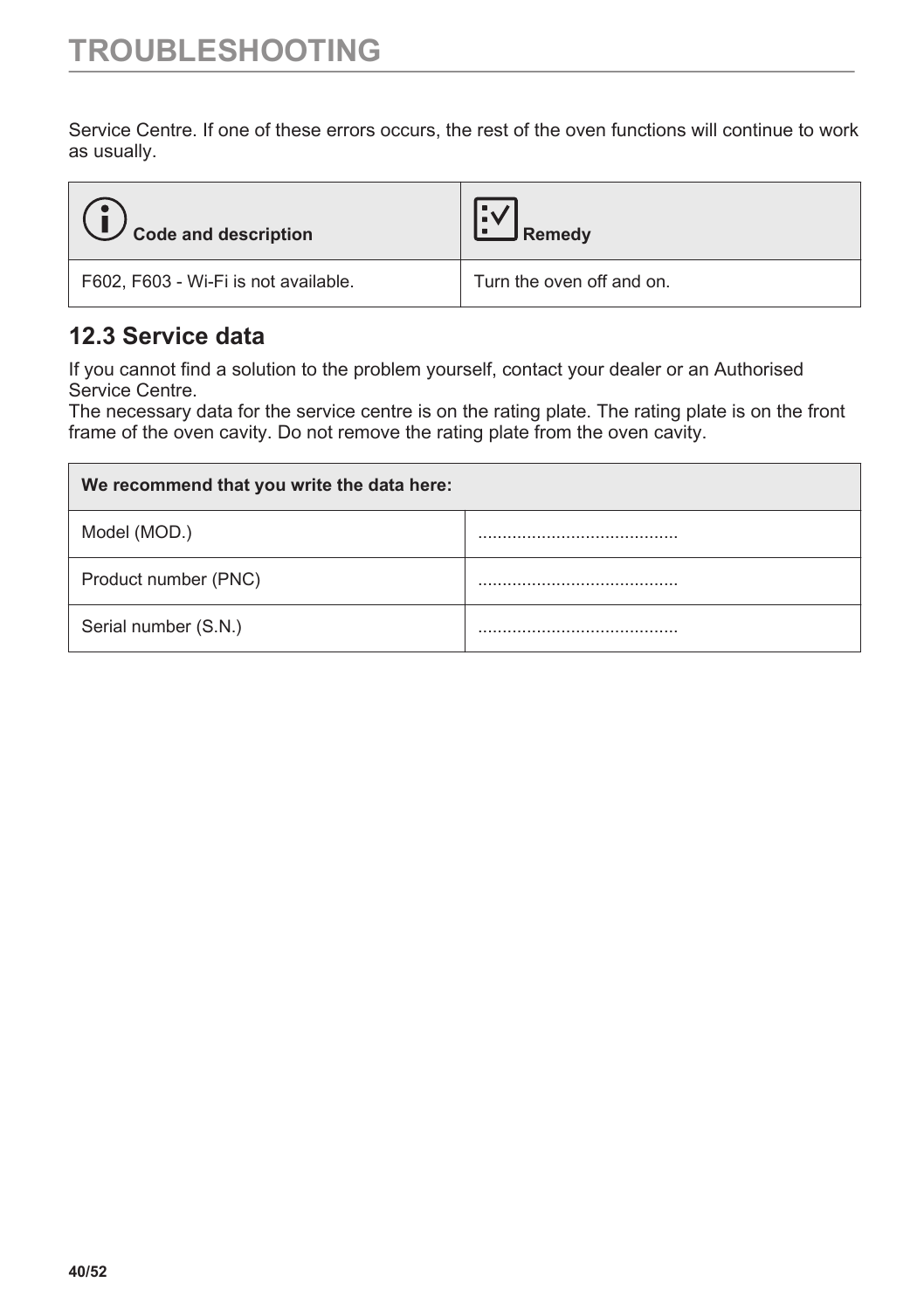# <span id="page-40-0"></span>**13. ENERGY EFFICIENCY**

### **13.1 Product Information and Product Information Sheet\***

| Supplier's name                                               | <b>AEG</b>           |
|---------------------------------------------------------------|----------------------|
| Model identification                                          | BPE948730M 944188589 |
| Energy Efficiency Index                                       | 61.2                 |
| Energy efficiency class                                       | $A++$                |
| Energy consumption with a standard load, conventional<br>mode | 1.09 kWh/cycle       |
| Energy consumption with a standard load, fan-forced<br>mode   | 0.52 kWh/cycle       |
| Number of cavities                                            | 1                    |
| Heat source                                                   | Electricity          |
| Volume                                                        | 711                  |
| Type of oven                                                  | <b>Built-In Oven</b> |
| Mass                                                          | 37.5 kg              |

\* For European Union according to EU Regulations 65/2014 and 66/2014.

For Republic of Belarus according to STB 2478-2017, Appendix G; STB 2477-2017, Annexes A and B.

For Ukraine according to 568/32020.

Energy efficiency class is not applicable for Russia.

EN 60350-1 - Household electric cooking appliances - Part 1: Ranges, ovens, steam ovens and grills - Methods for measuring performance.

### **13.2 Energy saving**

**Y** 

The oven has features which help you save energy during everyday cooking.

Make sure that the oven door is closed when the oven operates. Do not open the oven door too often during cooking. Keep the door gasket clean and make sure it is well fixed in its position. Use metal cookware to improve energy saving.

When possible, do not preheat the oven before cooking.

Keep breaks between baking as short as possible when you prepare a few dishes at one time.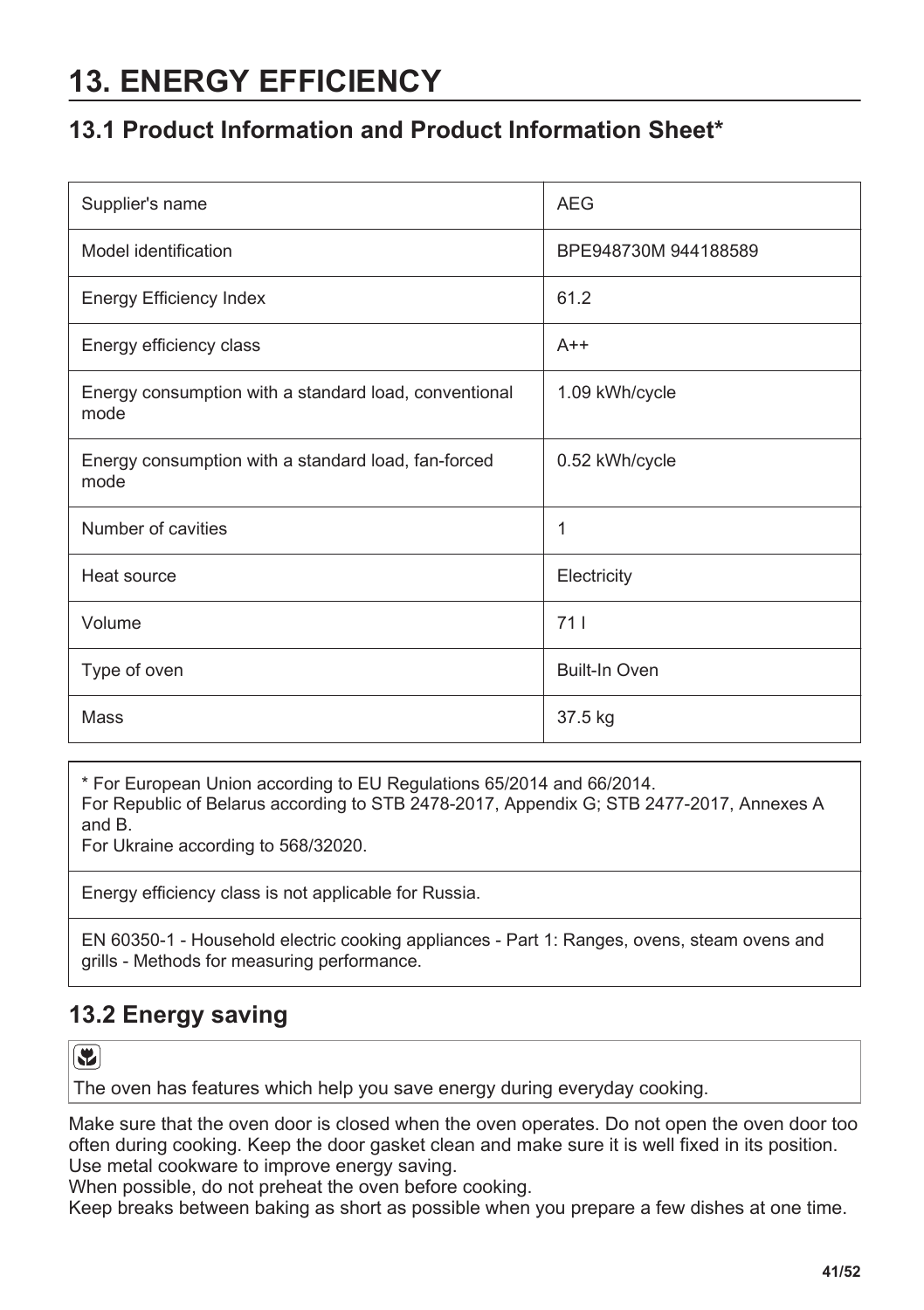#### **Cooking with fan**

When possible, use the cooking functions with fan to save energy.

#### **Residual heat**

If a programme with the Duration or End Time selection is activated and the cooking time is longer than 30 min, the heating elements automatically turn off earlier in some oven functions. The fan and lamp continue to operate. When you turn off the oven, the display shows the residual heat. You can use that heat to keep the food warm.

When the cooking duration is longer than 30 min, reduce the oven temperature to minimum 3 - 10 min before the end of cooking. The residual heat inside the oven will continue to cook. Use the residual heat to warm up other dishes.

#### **Keep food warm**

Choose the lowest possible temperature setting to use residual heat and keep a meal warm. The residual heat indicator or temperature appears on the display.

#### **Cooking with the lamp off**

Turn off the lamp during cooking. Turn it on only when you need it.

#### **Moist Fan Baking**

Function designed to save energy during cooking.

When you use this function the lamp automatically turns off after 30 sec. You may turn on the lamp again but this action will reduce the expected energy savings.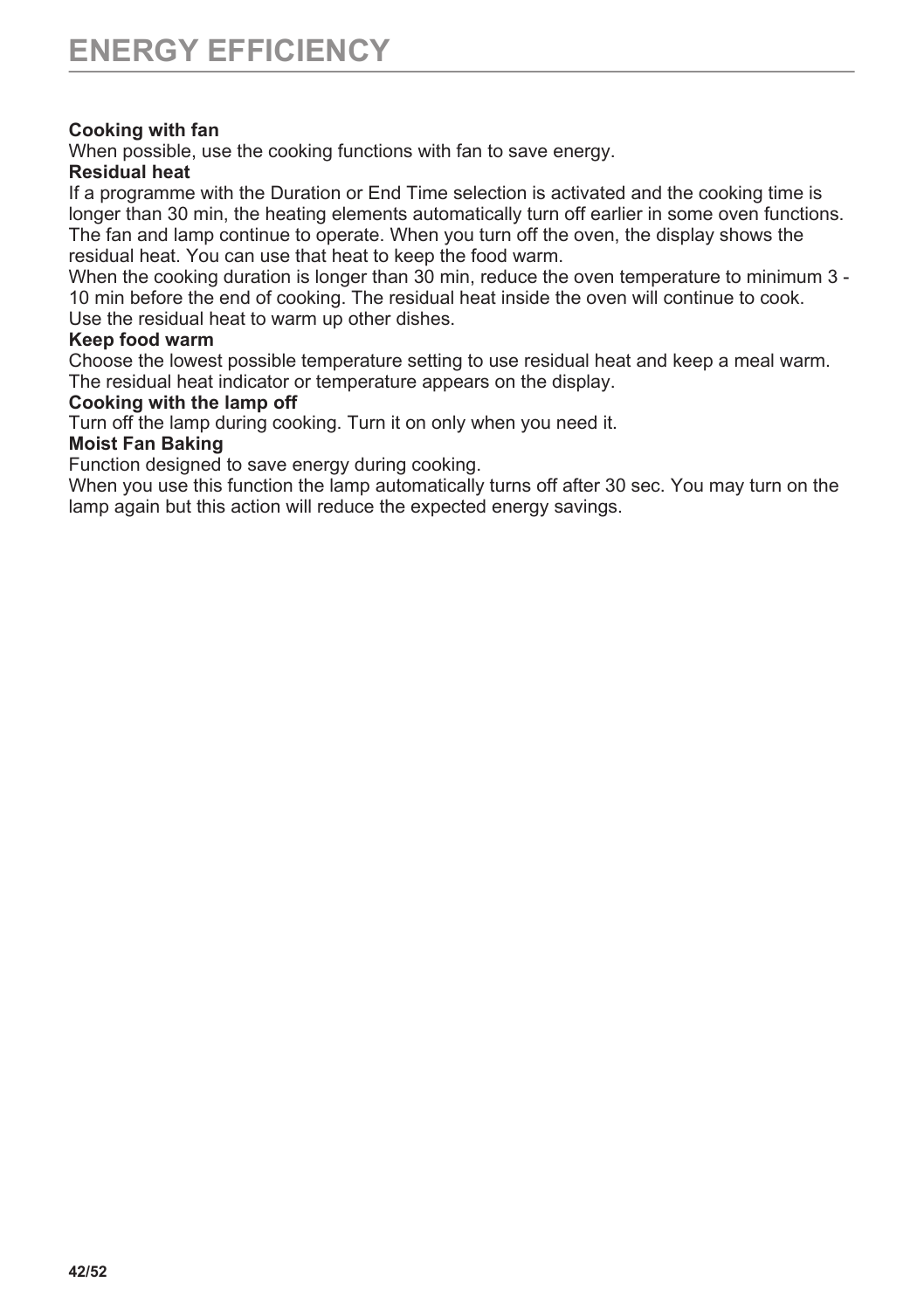# <span id="page-42-0"></span>**14. MENU STRUCTURE**

### **14.1 Menu**

Select: Menu and press the knob.

| Menu item               |             | <b>Application</b>                                 |  |
|-------------------------|-------------|----------------------------------------------------|--|
| Favourites              |             | Lists the favourite settings.                      |  |
| <b>Assisted Cooking</b> |             | Lists automatic programmes.                        |  |
| Cleaning                |             | Lists cleaning programmes.                         |  |
| Options                 |             | To set the oven configuration.                     |  |
| Settings                | Connections | To set the network configuration.                  |  |
|                         | Setup       | To set the oven configuration.                     |  |
|                         | Service     | Shows the software version and con-<br>figuration. |  |

### **14.2 Submenu for: Cleaning**

| <b>Submenu</b>              | <b>Application</b>                  |
|-----------------------------|-------------------------------------|
| Pyrolytic cleaning, quick   | Duration: 1 h.                      |
| Pyrolytic cleaning, normal  | Duration: 1 h 30 min.               |
| Pyrolytic cleaning, intense | Duration: 3 h.                      |
| <b>Cleaning Reminder</b>    | Reminds you when to clean the oven. |

### **14.3 Submenu for: Options**

| <b>Submenu</b>    | <b>Application</b>               |
|-------------------|----------------------------------|
| Light             | Turns the lamp on and off.       |
| Lamp Icon visible | Lamp icon appears on the screen. |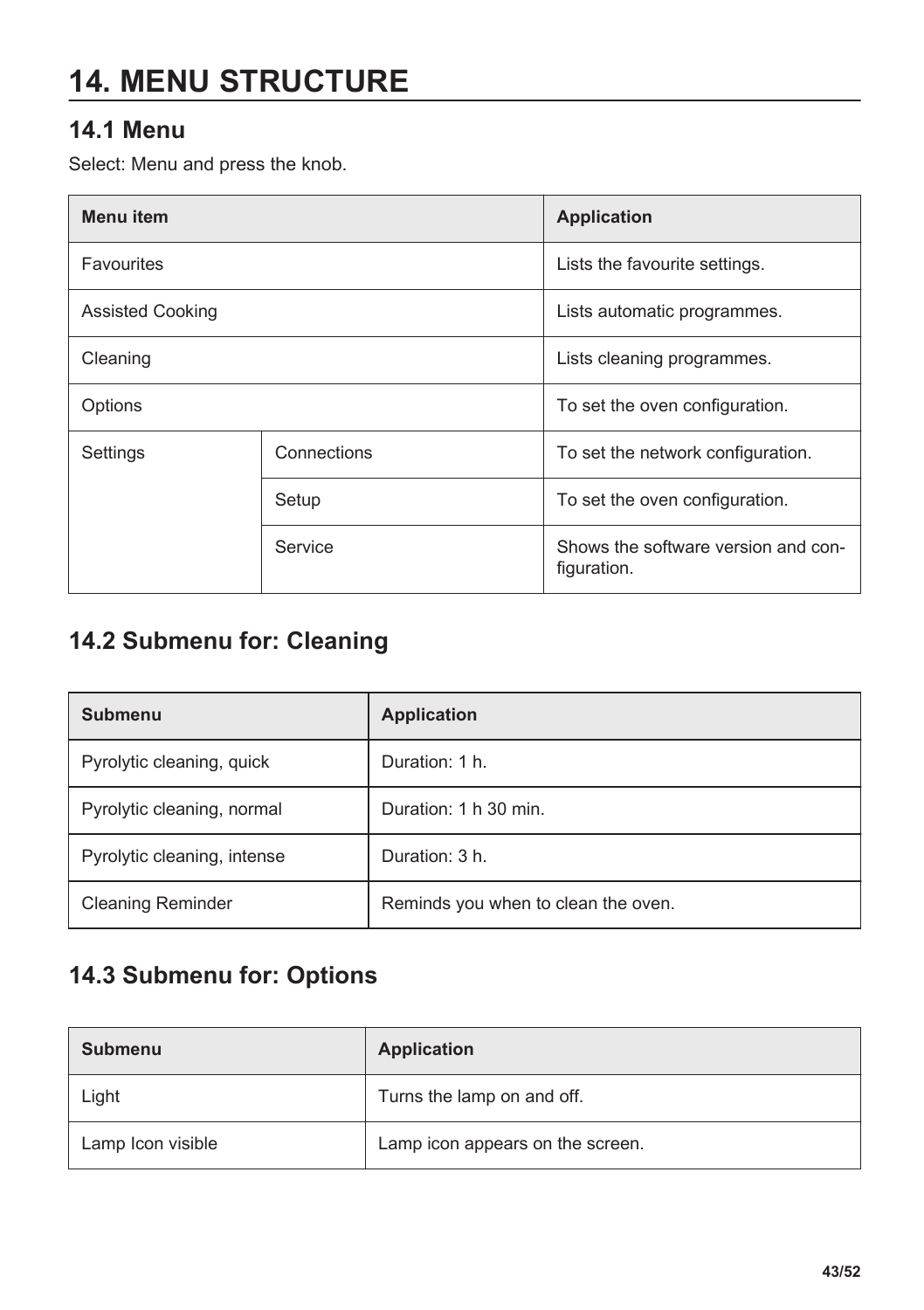<span id="page-43-0"></span>

| Submenu      | <b>Application</b>                                                                                                                                                                                                                                                                                              |
|--------------|-----------------------------------------------------------------------------------------------------------------------------------------------------------------------------------------------------------------------------------------------------------------------------------------------------------------|
| Child Lock   | Prevents accidental activation of the oven. When the option<br>is on, the text "Child Lock" appears on the display when you<br>turn on the oven. To enable the oven use, choose the code<br>letters in the alphabetical order. When the Child Lock is on<br>and the oven is turned off the oven door is locked. |
| Fast Heat Up | Shortens heat up time. It is available only for some of the<br>oven functions.                                                                                                                                                                                                                                  |

### **14.4 Submenu for: Connections**

| Submenu               | <b>Description</b>                                                                                                      |
|-----------------------|-------------------------------------------------------------------------------------------------------------------------|
| Wi-Fi                 | To enable and disable: Wi-Fi.                                                                                           |
| Remote operation      | To enable and disable remote control.<br>Option visible only after you turn on: Wi-Fi.                                  |
| <b>Network</b>        | To check network status and the signal power of: Wi-Fi.                                                                 |
| Auto remote operation | To start remote operation automatically after pressing<br><b>START</b><br>Option visible only after you turn on: Wi-Fi. |
| Forget network        | To disable current network from auto connection with the<br>oven.                                                       |

### **14.5 Submenu for: Setup**

| <b>Submenu</b>           | <b>Description</b>                                   |
|--------------------------|------------------------------------------------------|
| Language                 | Sets the oven language.                              |
| Time of day              | Sets the current time and date.                      |
| Time indication          | Turns the clock on and off.                          |
| Digital clock style      | Changes the format of the displayed time indication. |
| <b>Cleaning Reminder</b> | Turns the reminder on and off.                       |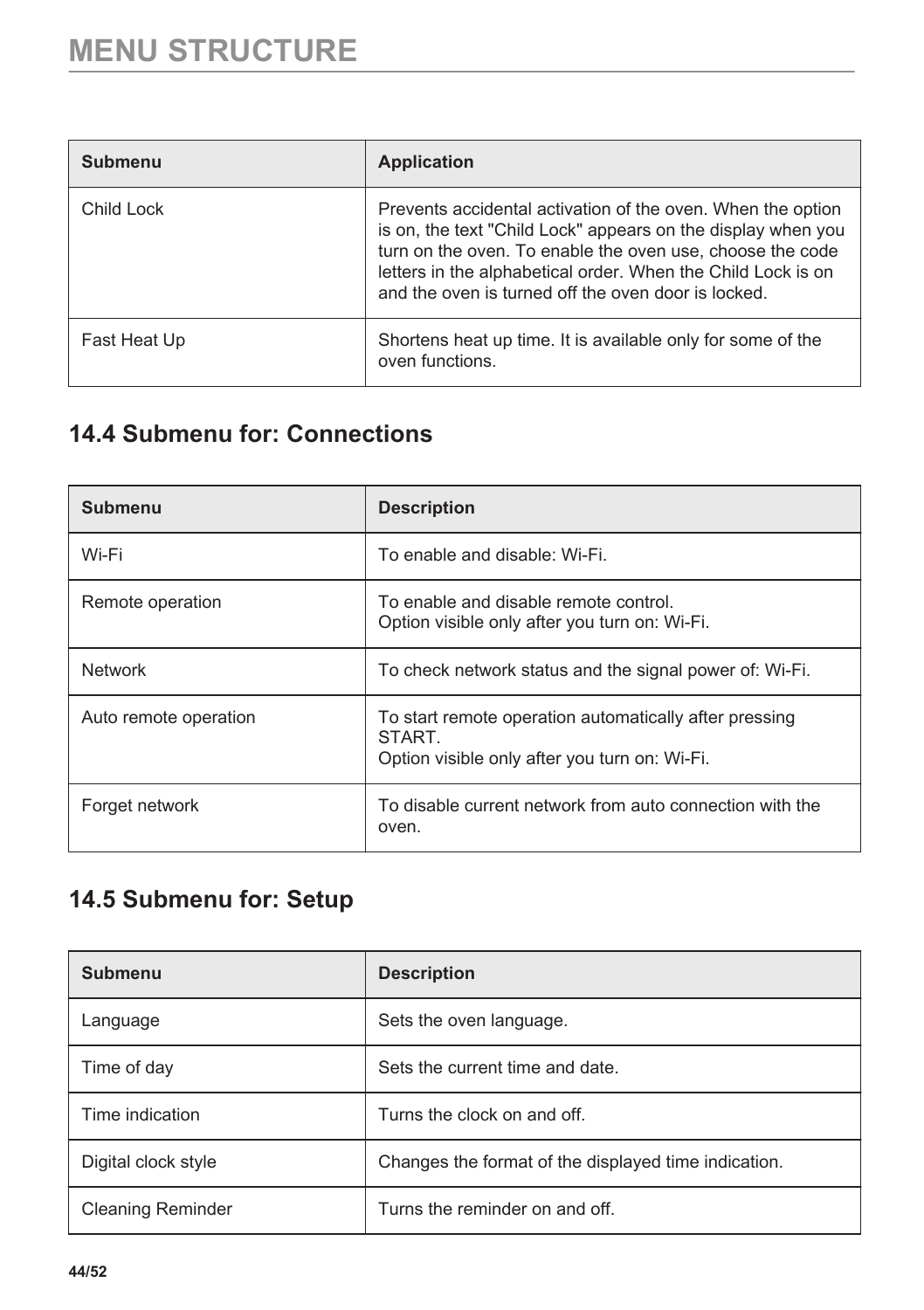<span id="page-44-0"></span>

| Submenu            | <b>Description</b>                                                                                                 |
|--------------------|--------------------------------------------------------------------------------------------------------------------|
| Key tones          | Turns the tone of the touch fields on and off. It is not possi-<br>ble to mute the tones for: $\mathbb{O}$ , STOP. |
| Alarm/Error tones  | Turns the alarm tones on and off.                                                                                  |
| Buzzer volume      | Sets the volume of key tones and signals.                                                                          |
| Display brightness | Sets the display brightness.                                                                                       |

### **14.6 Submenu for: Service**

| <b>Submenu</b>     | <b>Description</b>                             |
|--------------------|------------------------------------------------|
| Demo mode          | Activation / deactivation code: 2468           |
| Licence            | Information about licenses.                    |
| Software version   | Information about software version.            |
| Reset all settings | Restores factory settings.                     |
| Reset all popups   | Restores all pop-ups to the original settings. |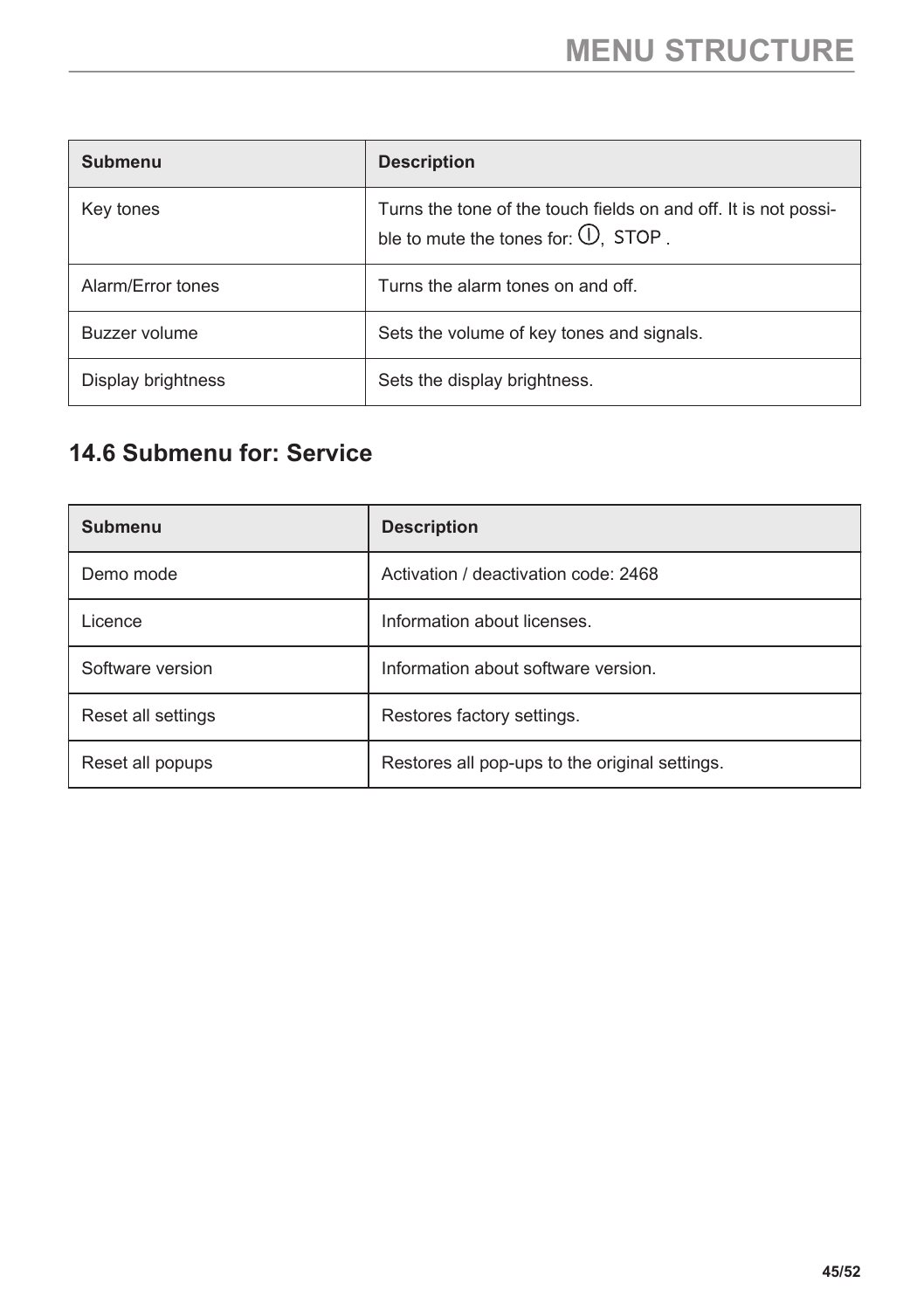# <span id="page-45-0"></span>**15. IT'S EASY!**

| Before first use you have to set:                                               |                                                                                                                    |               |                 |                                                         |        |             |                        |
|---------------------------------------------------------------------------------|--------------------------------------------------------------------------------------------------------------------|---------------|-----------------|---------------------------------------------------------|--------|-------------|------------------------|
| Language                                                                        | Display brightness                                                                                                 |               | Buzzer volume   |                                                         |        | Time of day |                        |
| Familiarize yourself with the basic icons on the control panel and the display: |                                                                                                                    |               |                 |                                                         |        |             |                        |
| ON / OFF                                                                        | Information                                                                                                        | Timer Options |                 | Food sensor                                             |        |             | START /<br><b>STOP</b> |
| Start using the oven                                                            |                                                                                                                    |               |                 |                                                         |        |             |                        |
| <b>Quick start</b>                                                              | Turn on the<br>oven and start                                                                                      | Step 1        |                 |                                                         | Step 2 |             | Step 3                 |
|                                                                                 | cooking with the<br>default tempera-<br>$\left( \left  \right\rangle \right)$<br>ture and time of<br>the function. |               | Press and hold: | $\Box \dots$ - press<br>the oven func-<br>tion and then |        |             | Press: START           |

|           | the function.                                                  | tion and then<br>press the knob.                     |  |
|-----------|----------------------------------------------------------------|------------------------------------------------------|--|
| Quick Off | Turn off the<br>oven at any<br>time, any screen<br>or message. | $\bigcup$ - press and hold until the oven turns off. |  |

| <b>Start cooking</b>            |                                                         |                                                           |                                           |  |  |  |
|---------------------------------|---------------------------------------------------------|-----------------------------------------------------------|-------------------------------------------|--|--|--|
| Step 1                          | Step 2                                                  | Step 3                                                    | Step 4                                    |  |  |  |
| - press to turn on<br>the oven. | - select the heating<br>function and press<br>the knob. | - turn the knob to<br>set the tempera-<br>ture and press. | <b>START</b><br>- press to start cooking. |  |  |  |

| Get to know how to cook quickly                                                   |                                  |                                                  |                              |                                           |
|-----------------------------------------------------------------------------------|----------------------------------|--------------------------------------------------|------------------------------|-------------------------------------------|
| Use the automatic programmes to prepare a dish quickly with the default settings: |                                  |                                                  |                              |                                           |
| Step 1                                                                            | Step 2                           | Step 3                                           | Step 4                       | Step 5                                    |
| Press: $①$ .                                                                      | Select: Menu.<br>Press the knob. | Select: Assisted<br>Cooking . Press<br>the knob. | Choose the<br>food category. | Choose the dish<br>and press the<br>knob. |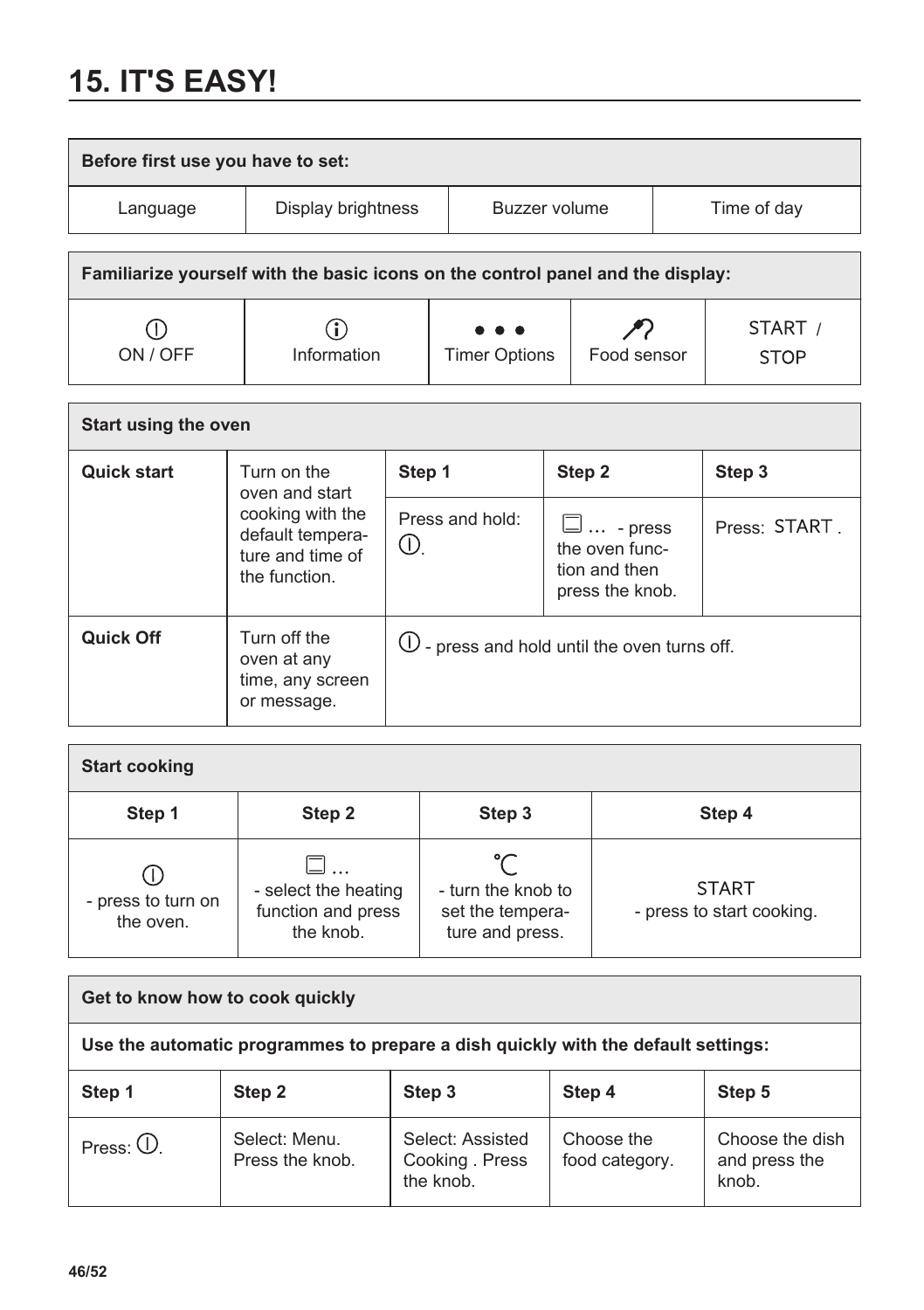| Use quick functions to set the cooking time or change the cooking function                                 |                                                                                                                                                                 |                                                        |  |  |  |
|------------------------------------------------------------------------------------------------------------|-----------------------------------------------------------------------------------------------------------------------------------------------------------------|--------------------------------------------------------|--|--|--|
| <b>Quick timer settings</b><br>Use the most used timer settings by choosing<br>from the shortcuts.         | Step 1                                                                                                                                                          | Step 2                                                 |  |  |  |
|                                                                                                            | Select: Timer . Press<br>the knob.                                                                                                                              | Select preferred timer<br>value and press the<br>knob. |  |  |  |
| 10% Finish assist<br>Use 10% Finish assist to add extra time or<br>change cooking function when 10% of the | +1 min   +5 min   +10 min - press the preferred time<br>icon to extend the cooking time.                                                                        |                                                        |  |  |  |
| cooking time is left.                                                                                      | Change function:<br>Select preferred function $\square \, \overline{\mathbb{Y}} \, \overline{\otimes} \, \dots$ - select<br>preferred function. Press the knob. |                                                        |  |  |  |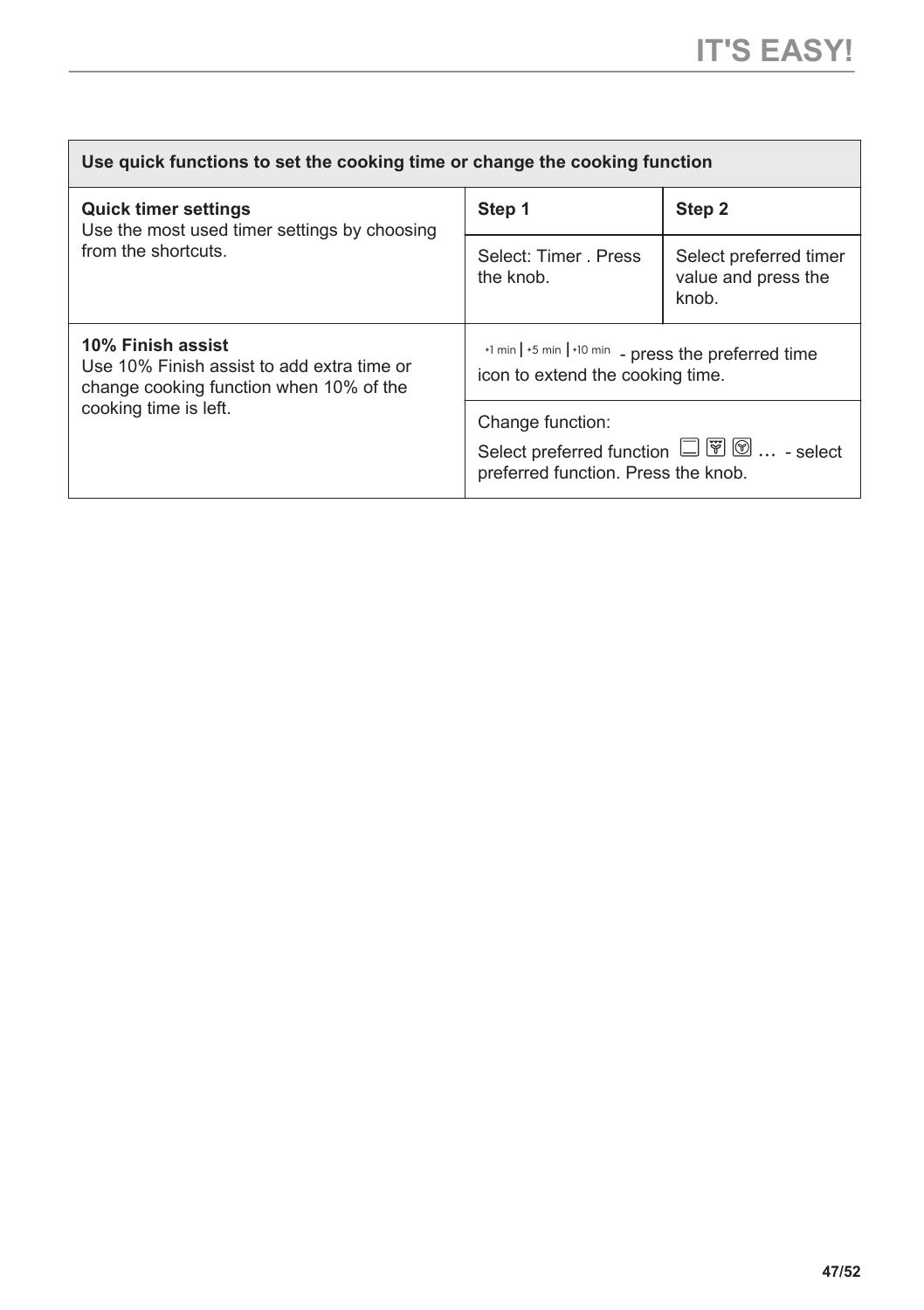# <span id="page-47-0"></span>**16. TAKE A SHORTCUT!**

Here you can see all the useful shortcuts. You can also find them in the dedicated chapters in the user manual.

#### **Wireless connection**



#### **How to set: Heating functions**



**How to set: Assisted cooking**



**How to set: Cooking time**



**How to delay: Start and end of cooking**



**How to cancel: Set Timer**



**How to use: Food Sensor**

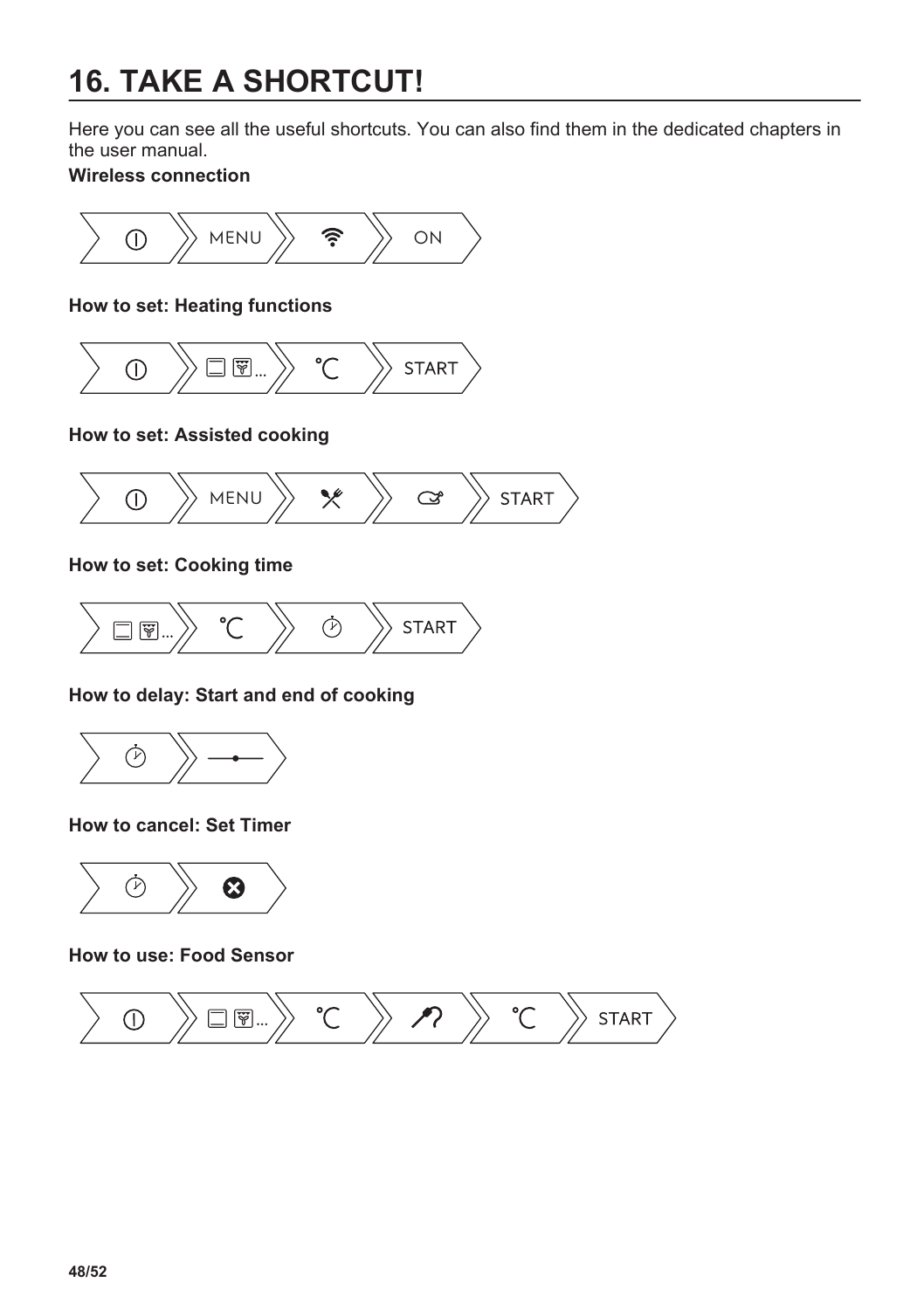# <span id="page-48-0"></span>**17. ENVIRONMENTAL CONCERNS**

Recycle materials with the symbol  $\hat{\omega}$ . Put the packaging in relevant containers to recycle it. Help protect the environment and human health by recycling waste of electrical and electronic appliances. Do not dispose of appliances marked with the symbol  $\mathbb X$  with the household waste. Return the product to your local recycling facility or contact your municipal office.